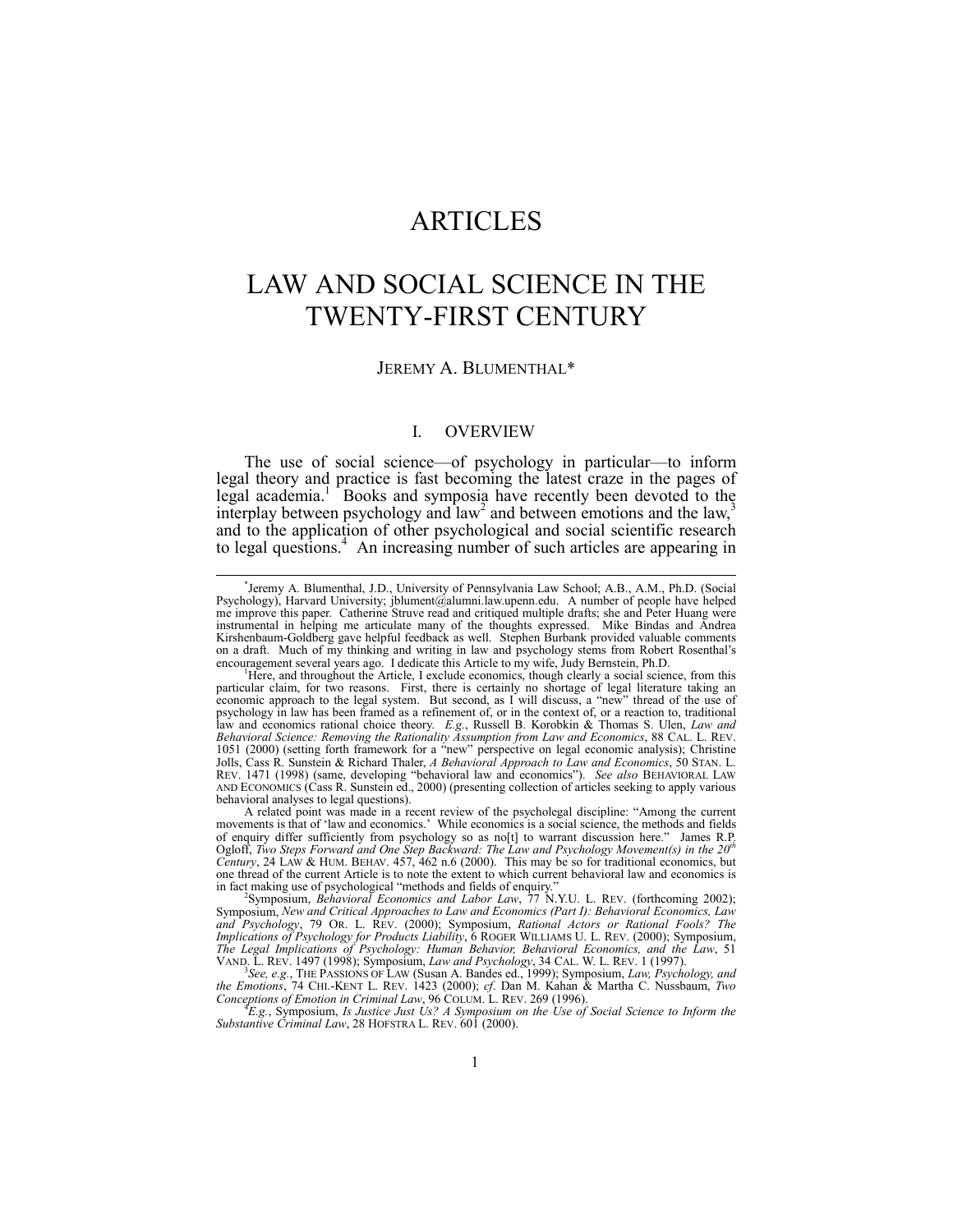the legal literature; prestigious law journals, for instance, are showing an increased willingness to publish empirical work by both lawyers and psychologists.<sup>5</sup>

This growing trend may surprise legal academics, who tend not to have a background in, or use, statistical analysis, or who are unfamiliar with empirical data collection.<sup>6</sup> This trend may also meet with some suspicion, if not scorn, from those who are familiar with such methods but who view traditional psychology and law data collection—surveys, jury simulations, etc.—as lacking reliability or external validity and as thus irrelevant.<sup>7</sup> And it may shock those judges who subscribe to the view that even studies with sophisticated methodologies are mere "numerology,"<sup>8</sup> "socioscientific" or "ethicoscientific,"<sup>9</sup> or simply of no value.<sup>10</sup>

The increased use of psychological findings may also surprise psychologists. They may be surprised at the legal academy's recent increased receptivity, because of the law's longstanding reluctance to make

*See* Michael J. Saks, *Legal Policy Analysis and Evaluation*, 44 AM. PSYCHOL. 1110, 1115-16 (ìlaw students are typically smart people who do not like mathî); *see also* Jonathan J. Koehler, *The Probity/Policy Distinction in the Statistical Evidence Debate*, 66 TULANE L. REV. 141, 148-49 (calling for increased attention to statistical issues in law school education). This is, of course, a generalization, and textbooks and other resources certainly exist for the lawyer who wishes to incorporate statistics into her analysis. *E.g.*, MICHAEL O. FINKELSTEIN & BRUCE LEVIN, STATISTICS FOR LAWYERS (1990); *see also* REFERENCE MANUAL ON SCIENTIFIC EVIDENCE (2d ed. 2000); DAVID L. FAIGMAN, DAVID H. KAYE, MICHAEL J. SAKS & JOSEPH SANDERS, MODERN SCIENTIFIC EVIDENCE: THE LAW AND SCIENCE OF EXPERT TESTIMONY (1997 & Supp. 2000).

*E.g.*, Martha L. Fineman & Anne Opie, *The Uses of Social Science Data in Legal Policymaking:*<br>*Custody Determinations at Divorce*, 1987 WIS. L. REV. 107, 131 (suggesting that in some cases "the use of social science literature may also be inappropriate because it contains methodological flaws").

<sup>8</sup>Ballew v. Georgia, 435 U.S. 223, 246 (1978) (Powell, J., concurring in judgment) (responding to use by majority opinion of "statistical studies" concerning the effect of jury size).

<sup>9</sup>Stanford v. Kentucky, 492 U.S. 361, 378 (1989).<br><sup>10</sup>Lockhart v. McCree, 476 U.S. 162, 168–73 (1986). In *Lockhart*, a case concerning the effects of death-qualification on jurors' conviction-proneness, Chief Justice Rehnquist sharply criticized social psychological literature reviewed in an *amicus* brief submitted by the American Psychological Association ("APA"). Despite assertions by the APA that the studies involved were methodologically sound, the Chief Justice discussed and dismissed each of the studies on a number of methodological grounds. *Id.* Chief Justice Rehnquist's disparagement of the literature has since been criticized in turn by a number of scholars. *E.g.*, J. Alexander Tanford, *The Limits of a Scientific Jurisprudence: The Supreme Court and Psychology*, 66 IND. L.J. 137, 145–47 (1990); William C. Thompson, *Death Qualification After* Wainwright v. Witt *and* Lockhart v. McCree, 13 LAW & HUM. BEHAV. 185 (1989); Phoebe C. Ellsworth, *Unpleasant Facts: The Supreme Court's Response to Empirical Research on Capital Punishment*, *in* CHALLENGING CAPITAL PUNISHMENT: LEGAL AND SOCIAL SCIENCE APPROACHES 177 (Kenneth C. Haas & James A. Inciardi eds., 1988).

 $\frac{1}{5}$ *E.g.*, Stephen P. Garvey, Sheri Lynn Johnson & Paul Marcus, *Correcting Deadly Confusion: Responding to Jury Inquiries in Capital Cases*, 85 CORNELL L. REV. 627 (2000); Cass R. Sunstein, Daniel Kahneman & David Schkade, *Assessing Punitive Damages (With Notes on Cognition and Valuation in Law)*, 107 YALE L.J. 2071 (1998); Edward J. McCaffery, Daniel J. Kahneman & Matthew L. Spitzer, *Framing the Jury: Cognitive Perspectives on Pain and Suffering Awards*, 81 VA. L. REV. 1341 (1995).

There are, of course, difficulties with publishing empirical social science work in law journals. Not least among these difficulties is that <sup>a</sup>the interdisciplinary turn in legal studies has prompted professorial objections to the judgments of law review editors who, for all their raw interest, have little or no graduate training in other disciplines. Richard Posner, for instance, has recently observed that ë[f]ew student editors, certainly not enough to go around, are competent to evaluate nondoctrinal scholarship.íî Bernard J. Hibbitts, *Last Writes? Reassessing the Law Review in the Age of Cyberspace*, 71 N.Y.U. L. REV. 615, 646 (1996) (citing Richard Posner*, ìThe Future of the Student-Edited Law Review*," 47 STAN. L. REV. 1128, 1133–34). On the other hand, publishing empirical work in legal academia does help to address the problem discussed below of potentially over-summarized narrative reviews. *See infra* note 129 and accompanying text.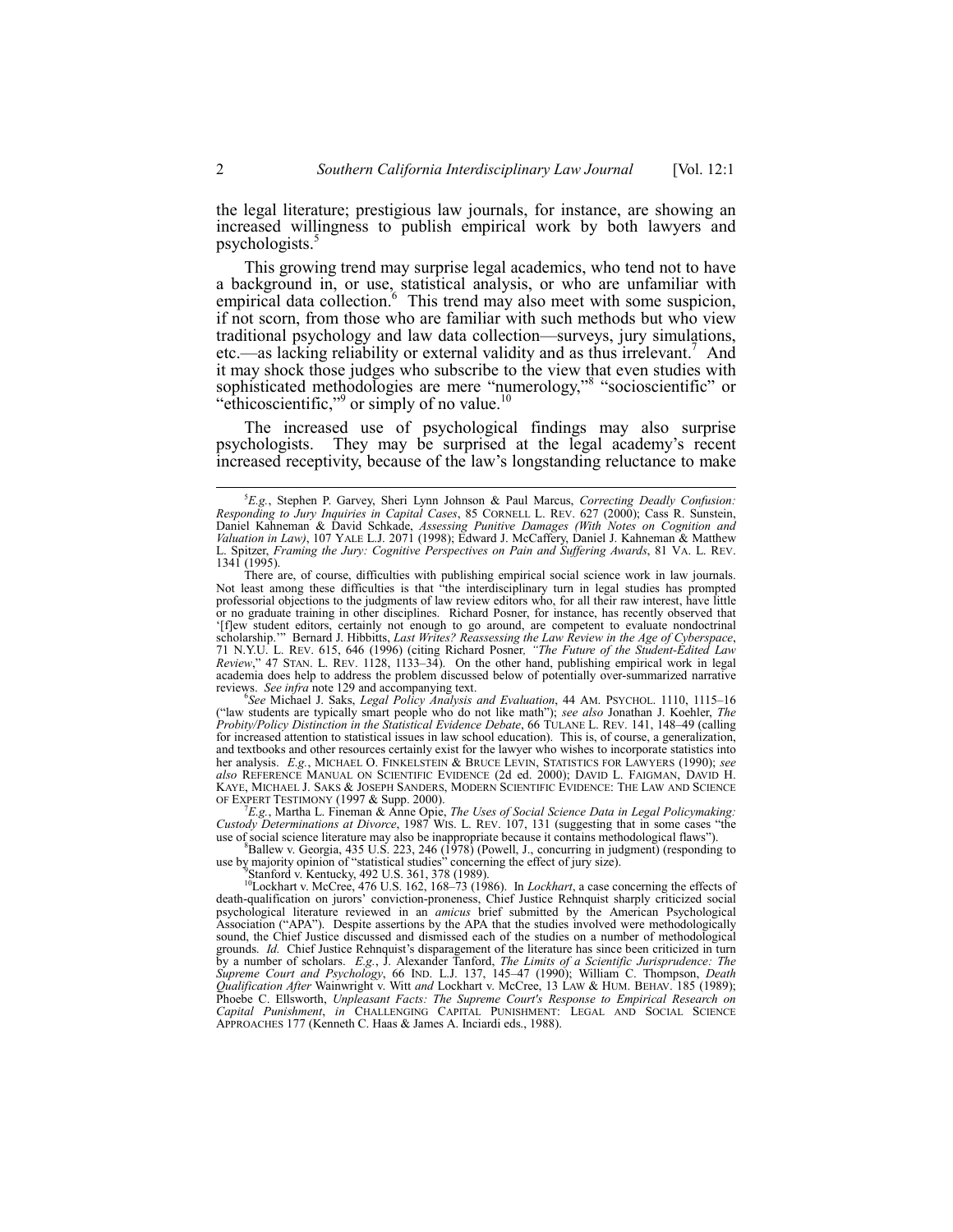use of such research.<sup>11</sup> This receptivity, especially the characterization of recent scholarship as "new," $12$  may also surprise psychologists who have in fact been conducting such research and advocating its use in the legal system for almost a century in the United States, $15$  and as long or even longer in France, $14$  Germany, $15$  and Italy.<sup>16</sup> Indeed, with researchers arguably motivated by the famous footnote in *Brown v. Board of Education*,<sup>17</sup> the last three decades have seen a prolific spurt in research into the application of psychological theories and data to legal issues.<sup>18</sup> As

*Psychology,*<sup>"</sup> 11 LAW NOTES 145 (1907).<br><sup>14</sup>ALFRED BINET, LA SUGGESTIBILITE (1900), *cited in* Stephen J. Ceci & Richard D. Friedman,

The Suggestibility of Children: Scientific Research and Legal Implications, 86 CORNELL L. REV. 33, *JAP 40 (2000)*; *see also* Stephen J. Ceci & Maggie Bruck, *The Suggestibility of the Child Witness: A Historical Review and Synthesis*, 113 PSYCHOL. BULL. 403 (1993) (reviewing in detail Binetís and other late 19th-century suggestibility research).<br>
<sup>15</sup>See Udo Undeutsch, *Highlights of the History of Forensic Psychology in Germany* 509, 509–10,

*in* PSYCHOLOGY AND LAW: INTERNATIONAL PERSPECTIVES (Friedrich Lösel et al. eds., 1992). <sup>16</sup>See Giovanni B. Traverso & Paola Manna, *Law and Psychology in Italy* 535, 535, *in* Psychology *AND* LAW: INTERNATIONAL PERSPECT PSYCHOLOGY AND LAW: INTERNATIONAL PERSPECTIVES (Friedrich Lösel et al. eds., 1992).<br><sup>17</sup>347 U.S. 483, 494 n.11 (1954) (citing psychological literature to support assertion that

segregating schoolchildren by race would make Black children feel inferior and retard their educational development).<br><sup>18</sup>A number of scholars have reviewed the recent history and growth of the psychology and law

discipline. *See, e.g.*, Ogloff, *supra* note 1; John C. Brigham, *What is Forensic Psychology, Anyway?*, 23 LAW & HUM. BEHAV. 273, 278 (1999) (mentioning impact of *Brown* on psychology and law); James R.P. Ogloff, Alan J. Tomkins & Donald N. Bersoff, *Education and Training in Psychology and* Law/Criminal Justice: Historical Foundations, Present Structures, and Future Developments, 23 CRIM.<br>JUST. & BEHAV. 200 (1996); Craig Haney, *Psychology and Legal Change: The Impact of a Decade*, 17 LAW & HUM. BEHAV. 371, 375–76 (1993) (discussing growth and successes of psychology and law since the 1960s); *see also* LAWRENCE S. WRIGHTSMAN, JUDICIAL DECISION MAKING: IS PSYCHOLOGY<br>RELEVANT? 135–36 (1999) (describing the dearth of research between Munsterberg's book and the late 1970s and the rapid growth beginning then). With Ogloff, *supra* note 1, the most thorough historical

<sup>&</sup>lt;sup>11</sup>Such reluctance dates back at least to the early part of this century. *See John H. Wigmore*, *Professor Muensterberg and the Psychology of Testimony: Being a Report of the Case of* Cokestone v. Muensterberg, 3 ILL. L. REV. 399 (1909).<br><sup>12</sup>Jeffrey J. Rachlinski, *The "New" Law and Psychology: A Reply to Critics, Skeptics, and*<br><sup>12</sup>Jeffrey J. Rachlinski, *The "New" Law and Psychology: A Reply to Critics, Skeptics,* 

*Cautious Supporters*, 85 CORNELL L. REV. 739 (2000); *cf.* Mark I. Satin, *Law and Psychology: A Movement Whose Time Has Come,* 1994 ANN. SURV. AM. L. 581 (1995). Mr. Satinís review is somewhat confusing. He presents an interesting and quite helpful effort to systematize various types of research in psychology and law, the "Four Circles of Law and Psychology." *Id.* at 583–84. On the other hand, he criticizes practitioners of psychology and law for failing to develop the discipline into a "movement," for failing to "refer to each other in their writings," or for not "organizing meetings, symposia, and journals.<sup>3</sup> *Id.* at 630–31. Yet, in his review he cites and quotes scholars publishing in *Law and Human Behavior*, the primary journal for psycholegal scholarship (including scholars discussing the discipline generally and thus citing to other practitioners), makes numerous references to the American Psychology-Law Society, the umbrella group for psycholegal scholars, and cites instances of AP-LS conferences.

Professor Rachlinski openly acknowledges that the "new" scholarship to which he refers is but a subset of an existing body of work in psychology and law, though he limits that body primarily to cognitive psychology. Rachlinski, *supra*, at 740–41. As one of the small but increasing number of academics publishing in law journals to have pursued both a J.D. and a Ph.D. in psychology, *id.* at 739 n.†, Professor Rachlinski is in an important position to contribute to the discourse in psychology and law, cf. infra notes 250–255. His recent work has been noteworthy in this respect. See, e.g., id.; Chris<br>Guthrie, Jeffrey J. Rachlinski & Andrew J. Wistrich, *Inside the Judicial Mind*, 86 CORNELL L. REV. 777 (2001); Jeffrey J. Rachlinski & Forest Jourden, *Remedies and the Psychology of Ownership*, 51 VAND L. REV. 1541 (1998). I do not in any way, of course, mean to slight other joint degree holders who are also publishing—and I will not name names for fear of missing some—but it remains true that few such scholars publish primarily in law journals, rather than in legal psychology journals. *Cf.*, Solomon M. Fulero & Douglass Mossman, Legal Psychology and Legal Scholarship: A Review of the Reviews 5, Poster presented at American Psychology/Law Society Conference, Redondo Beach, CA (Mar. 1998) (on file with author). 13HUGO MUNSTERBERG, ON THE WITNESS STAND (1908); Hugo Munsterberg, *ìYellow*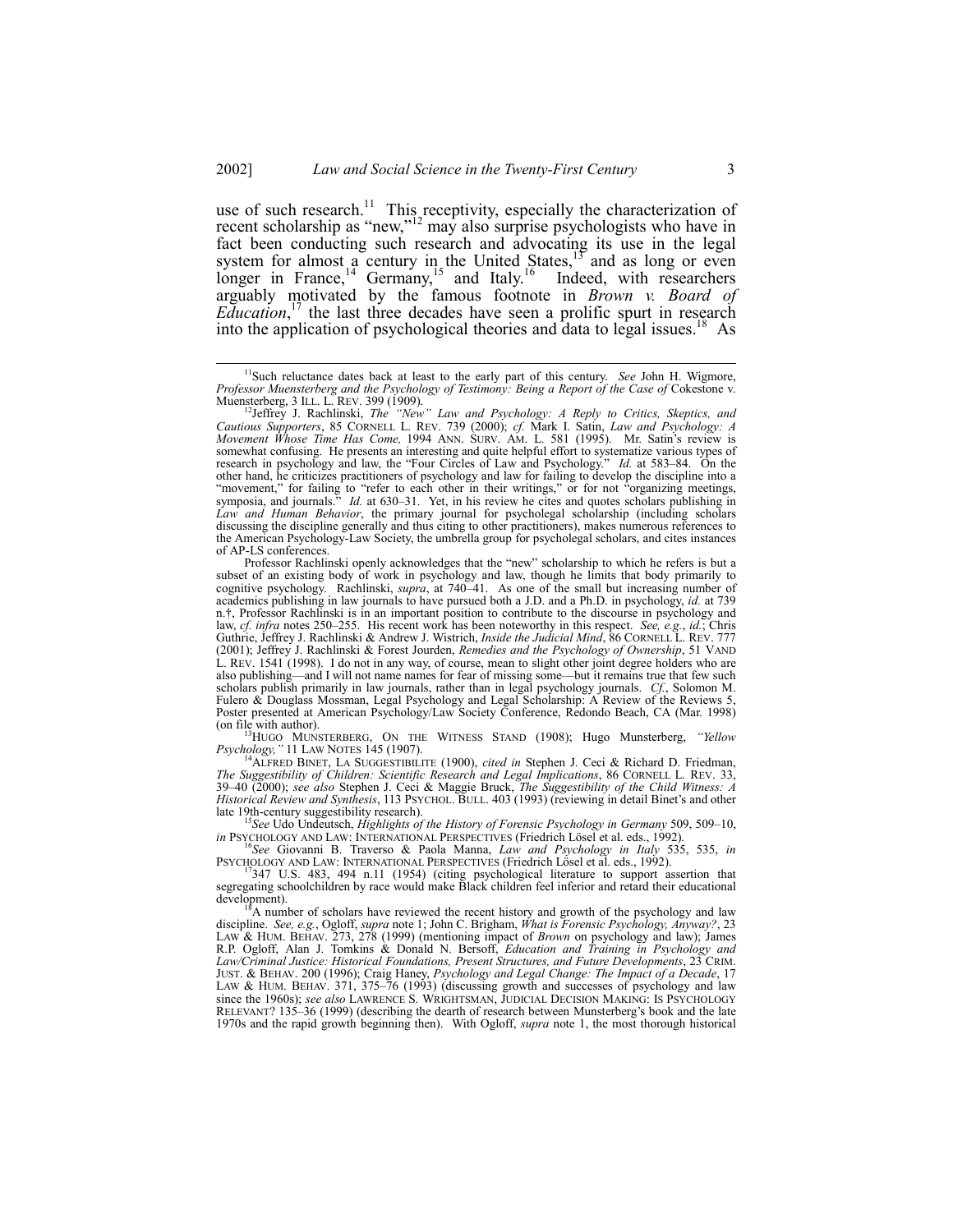mentioned above, however, that research has only been selectively used, and has long met with hostility from commentators<sup>19</sup> and courts, especially by the United States Supreme Court.<sup>20</sup>

Moreover, during this increase in research, practitioners in both disciplines have been frustrated. Social scientists and others have viewed the legal system as underusing, misusing, or ignoring their theories and research.<sup>21</sup> At the same time, the law has typically viewed social science as atheoretical, $22$  or as not yet having reached sufficient consensus to have anything helpful to say to the legal system.

Here, I address a number of these issues: the peculiar relationship between psychology and law;<sup>23</sup> traditional areas that psycholegal scholars have examined and the successes and failures in those areas; evaluation of some of the current trends of incorporating social science work into legal academia; and, especially, suggestions for how to ameliorate some of the tension between the two disciplines that has led to frustration on both "sides."

My goal is to proffer contributions in four specific areas. First, some scholars have questioned as a preliminary matter the fit between psychology and law in particular, and law and social science more generally, because of what they have seen as nearly irreconcilable focuses or values.<sup>24</sup> In part these scholars are correct; however, there are certainly instances of psychological research having influence in the courts and legal system.<sup>25</sup> Moreover, there are persuasive ways that social scientists can conduct and present their research that will make it more relevant, more

review, though now dated in the substantive modern material it covers, is Wallace D. Loh, *Psycholegal* Research: Past and Present, 79 MICH. L. REV. 659 (1981), from which I draw below in Part II. *Research: Past and Present, 79 MICH. L. REV. 659 (1981), from which I draw below in Part II.*<br><sup>19</sup>See supra note 11 and accompanying text.<br><sup>20</sup>See Haney, *supra* note 18, at 376–78 (reviewing "failures" of psychology and

Supreme Court majority opinions); Tanford, *supra* note 10, at 144–50. <sup>21</sup>THE USE/MISUSE/NONUSE OF APPLIED SOCIAL RESEARCH IN THE COURTS (Michael J. Saks &

Charles Baron eds., 1980); Tanford, *supra* note 10, at 142–43 (noting the "explosion" of applied psychological research since 1970 but the failure of the Supreme Court to utilize that research); David L. Faigman, *The Lawís Scientific Revolution: Reflections and Ruminations on The Lawís Use of Experts in Year Seven of the Revolution*, 57 WASH. & LEE L. REV. 661, 682 (2000) ("[L]aw reviews have been teeming with articles on the law and science connection, and there have been more than a few symposia ... on the subject. But much that has been written has not been well informed by the scientific method. Many law professors are science neophytes and their scholarship reflects their limited background in the subject.<sup>33</sup>).<br><sup>22</sup>*See infra* notes 228 & 273 and accompanying text; Tanina Rostain, *Educating Homo* 

*Economicus: Cautionary Notes on the New Behavioral Law and Economics Movement*, 34 LAW & SOC'Y REV. 973, 1002 (2000) ("empirical social science knowledge cannot provide a big all-purpose

theory").<br><sup>23</sup>Donald N. Bersoff, *Psychologists and the Judicial System: Broader Perspectives*, 10 LAW &<br>HUM. BEHAV. 151, 155 (1986) ("[I]f that relationship [between psychologists and the legal system] were to be examined by a Freudian, the analyst would no doubt conclude that it is a highly neurotic, conflict-ridden ambivalent affair. (I stress affair because it is certainly no marriage.)"). conflict-ridden ambivalent affair. (I stress affair because it is certainly no marriage.)").<br><sup>24</sup>*See e.g.*, Brigham, *supra* note 18, at 281-85 (discussing the "different cultures" of law and

psychology); Donald N. Bersoff, *Social Science Data and the Supreme Court:* Lockhart *as a Case in Point*, 42 AM. PSYCHOL. 52, 55 (1987); Tanford, *supra* note 10, at 168 (suggesting a "fundamental incompatibility between psychology and the Supreme Court's jurisprudence of trials"); Craig Haney, *Psychology and Legal Change: On the Limits of a Factual Jurisprudence*, 4 LAW & HUM. BEHAV. 147,

<sup>159</sup>ñ68 (1980) (noting several points where values and goals of psychology and law differ). <sup>25</sup>*See* Charles R. Tremper, *Sanguinity and Disillusionment Where Law Meets Social Science*, 11 LAW & HUM. BEHAV. 267, 268 (1987).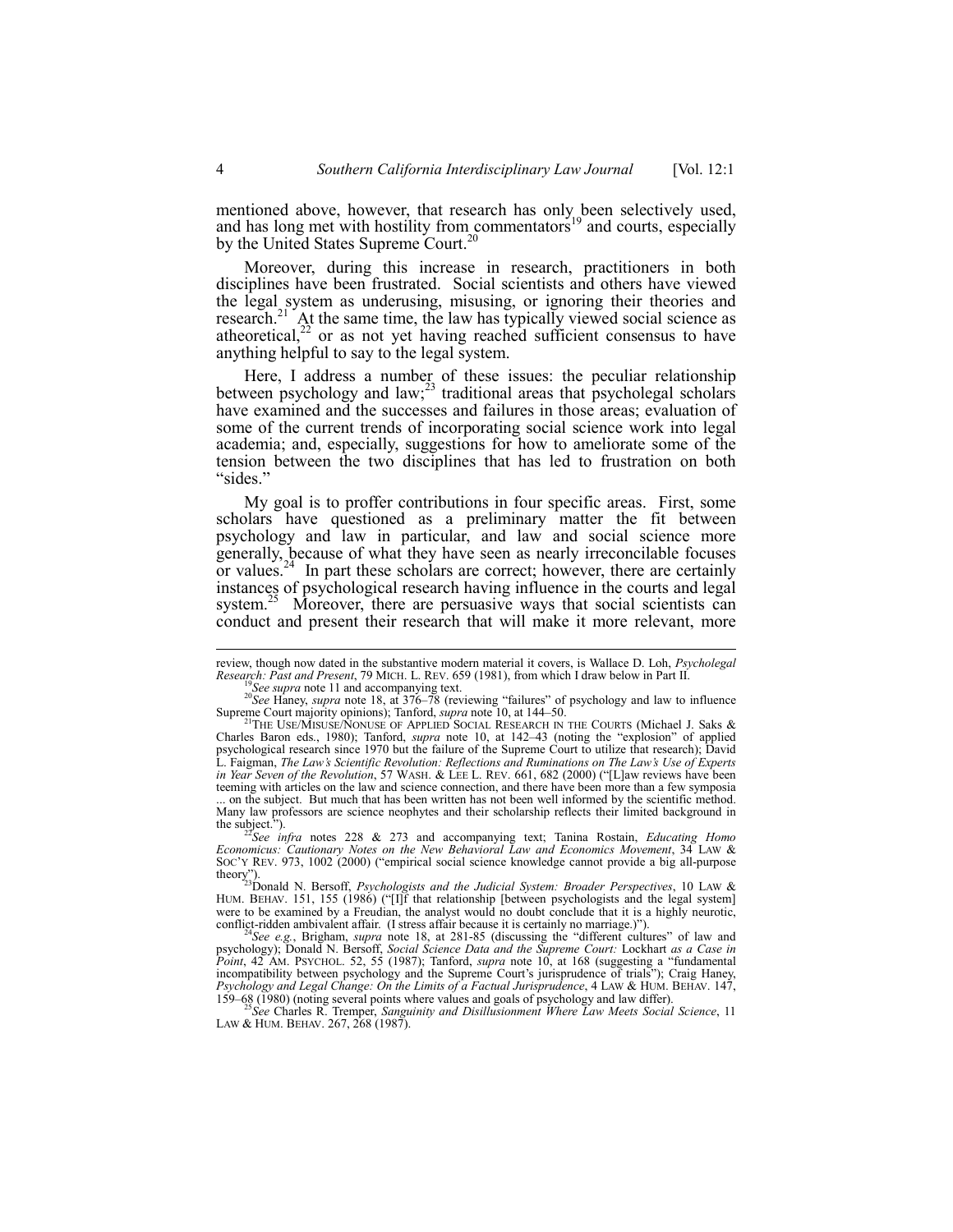palatable, more convincing, and more applicable to the legal system. Thus, one important contribution in the paper is identifying and illustrating these modes of research. It is a harder task than most social scientists think to have research successfully incorporated into legal literature, legal reform, or legal analysis, and in many cases this difficulty is justifiable. The difficulty is due in part to social scientists' lack of familiarity with specifics of legal doctrine and in part to a perception by lawyers that social science knowledge is preliminary, sketchy, or inconsistent. It is due in part to an analogous lack of familiarity by legal academics with methods of and knowledge in the social sciences, and in part to limited research topics addressed by social scientists. The goal of this article is to illustrate each of these problems with existing interdisciplinary work and the ways in which it has been used, and to make concrete suggestions as to how they might be resolved.

A second contribution is an evaluation and critique of legal academics<sup>7</sup> use of psychology and social science, especially in the context of the recent embracing of  $\overline{(1)}$  cognitive psychology, prospect theory, and "framing"<sup>26</sup> research in the context of the developing literature on behavioral law and economics, and  $(2)$  research on the emotions.<sup>27</sup> Each could benefit from more critical thinking and more familiarity with research methods and actual data and research. In turn, however, I note specific problems in the other direction, in which social scientists misunderstand legal doctrine or provide research that is in fact unhelpful in resolving the particular legal problem they sought to address.

Third, I identify a number of specific ways in which communication between social scientists and legal academics can be fostered and improved. The focus is first on the way research is conceptualized and conducted, both by legal and social science academics, and second on the way empirical researchers present such research to those who might use it. Thus, because some of the tensions identified involve lack of familiarity with the other discipline's literature and methodology, some of the suggestions are geared toward developing knowledge in both fields. Because some involve misunderstanding of statistical issues, I point out areas in which both researchers and those interpreting the research should use caution. And because some tensions involve how research is presented both in academia and in court, I discuss in detail procedures that have developed in the social sciences for the accumulation and presentation of existing bodies of research.

Finally, I pick up some of the points made throughout, and suggest that despite my optimism that social science research can be conducted well on relevant legal issues, and can be presented relevantly and helpfully to courts and the legal academy, and that those throughout the legal system

 <sup>26</sup>McCaffery et al., *supra* note 5, at 1345. <sup>27</sup>*E.g.*, Eric A. Posner, *Law and the Emotions*, 89 GEO. L.J. 1977 (2001); Kahan & Nussbaum, *supra* note 3; THE PASSIONS OF LAW, *supra* note 3.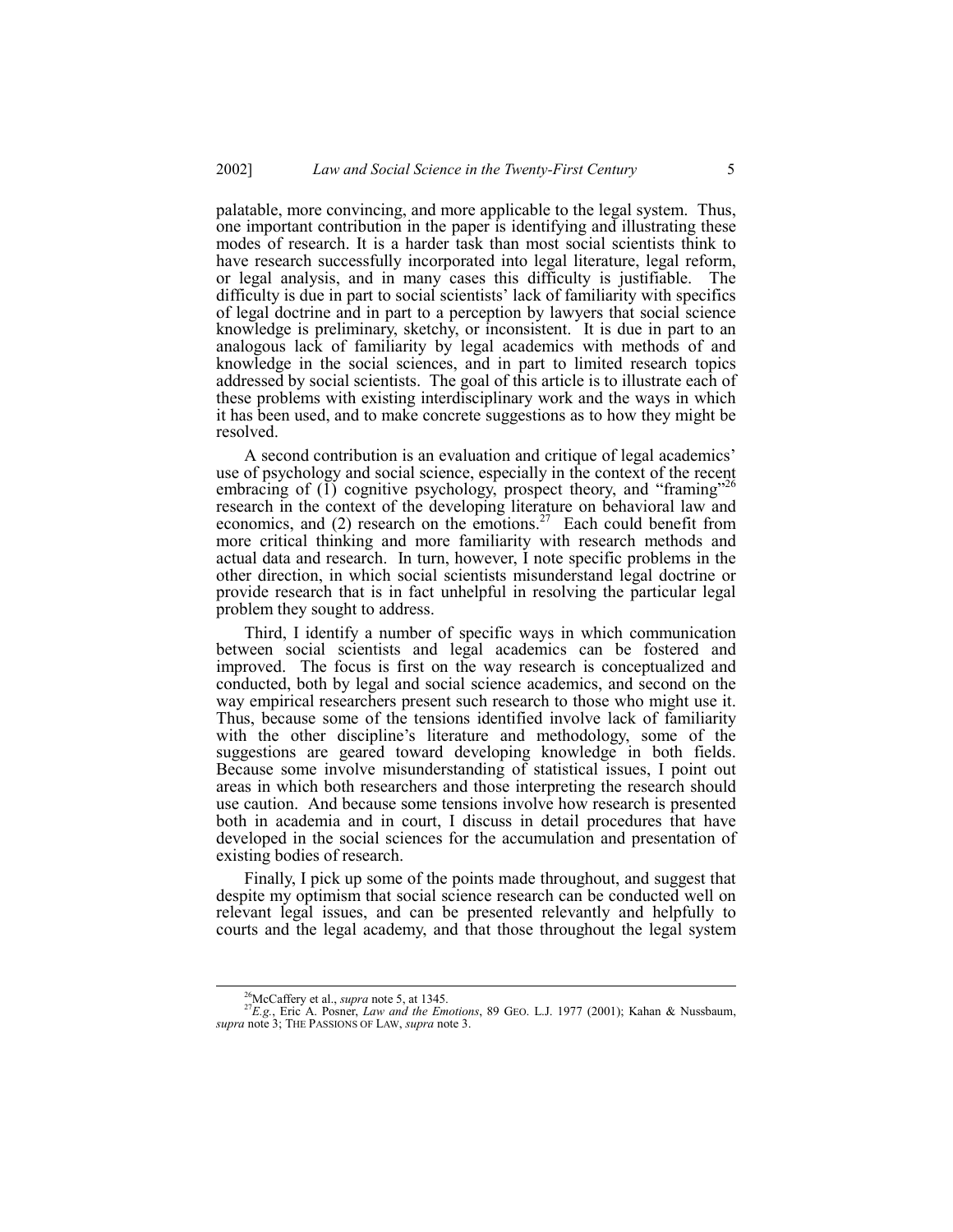can help evaluate what good social science is and how to use  $it^{28}$ —despite such optimism, there are nevertheless problems that potentially severely restrict the application of social science to the legal system. Specifying the grounds for a guarded optimism, then, is the fourth contribution of this Article.

A specific roadmap for the paper follows. Section II traces in part the background of psychology and law as a discipline, using it as a more general example of the law and social science interface.<sup>29</sup> I also examine are some of the topics scholars in the field have investigated, seeking to identify some of their successes and failures. The section continues with a brief discussion of where psychology and law is now as a discipline, including calls from inside the field for reform and for a focus on nontraditional research. Understanding these perspectives—both law's perceptions of the discipline and the discipline's own—can help identify tensions that illustrate why law has been hesitant to embrace reform through social scientific data (or to use such data at all).

Section III then points out that despite the legal system's past hesitation, and despite concerns about social science theory and research, legal academics have nevertheless lately co-opted psychology and law. I focus on two areas in particular: the increased use of research in cognitive psychology on biases and heuristics in decision-making by practitioners of  $\cdot$ <sup>1</sup>behavioral law and economics<sup> $30$ </sup> and an increased focus by legal scholars on the role of the emotions. These areas illustrate some of the concerns about lawyers' use of psychology and its application to law, ranging from a lack of familiarity with the literature in question, to overbroad expectations regarding the social scientific literature, $31$  to outright incorrect characterizations of a discipline's state of knowledge.

In turn, however, there are substantial difficulties in the ways in which social scientists have conducted and presented the research with which they seek to influence the legal system. These difficulties include: (1) inflated expectations of the role of social science in the legal process; (2) too narrow a focus on specific research issues that, though arguably tractable

<sup>&</sup>lt;sup>28</sup>Cf. Faigman, *supra* note 21, at 670 (quoting Justice Stephen Breyer as asking "What is good psychology, and how can courts recognize it?").

 $^{29}$ My focus on psychology and law stems from familiarity with that field relative to some other ìlaw andî disciplines, and from the recent move by legal academics to incorporate various subdisciplines of psychology–social or cognitive–into legal analyses. Many of the substantive points and remedies I suggest, however, apply equally well to empirical research in other social science disciplines. *See* JOHN MONAHAN & LAURENS WALKER, SOCIAL SCIENCE IN LAW: CASES AND MATERIALS 34 (3d ed. 1994) ("It is important not to take distinctions among the social sciences too seriously, for the degree of overlap among them is great.... Often, distinctions among the social sciences are purely arbitrary.î); *see also* Charles W. Collier, *Interdisciplinary Legal Scholarship in Search of a Paradigm*, 42 DUKE L.J. 840 (1993) (suggesting that most "law-and-" disciplines still suffer

from fundamental theoretical and methodological problems).<br><sup>30</sup>See sources cited *supra* note 1.<br><sup>31</sup>See Rostain, *supra* note 22, at 975, 1002 (suggesting that behavioral law and economics<br>proponents promise too much fro tensions between the two disciplines, focusing on establishing a framework for what the legal system might reasonably expect from the existing empirical work and on developing further suggestions, see Gregory Mitchell, *Taking Behavioralism Too Seriously? The Unwarranted Pessimism of the New Behavioral Analysis of Law*, 43 WM. & MARY L. REV. 1907 (2002).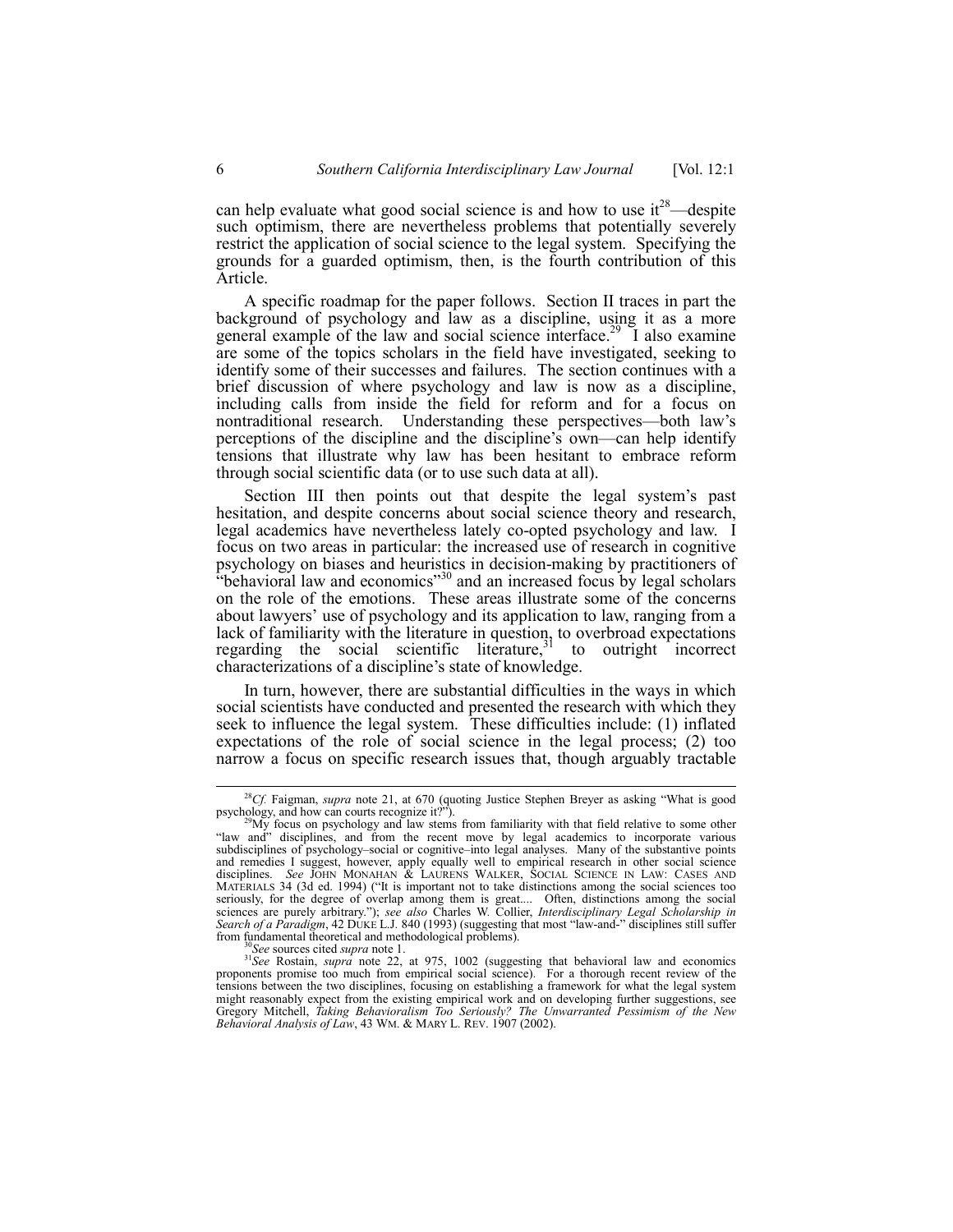from a researcher's point of view, are nevertheless atypical in the legal system; and (3) failure to consider other factors that the legal system privileges in making its decisions.

After identifying potential sources of miscommunication and tension between the two disciplines, in Section IV I make additional suggestions for altering the ways in which social scientists conduct research and present it to the legal system. Many of these suggestions are methodological, because, despite some of the substantive critiques, it is often the case that the procedures by which research is conducted, and the form in which it is presented, can and should make substantial differences in the law's receptivity. Some of these basic suggestions can improve how social science research is perceived and used in the law. Nevertheless, there are still concerns and limitations that constrain such use, concerns that may in fact raise differences between social science and the law that are difficult to surmount. Section V closes with a discussion of some of these concerns. Finally, Section VI reviews my discussion and closes with optimism about the present and future of law and social science in the twenty-first century.

## II. LAW AND PSYCHOLOGY: BACKGROUND AND REVIEW

#### A. BEGINNINGS

The conventional history of psychology and law traces the field's origins to Harvard psychology professor Hugo Munsterbergís *On the Witness Stand* (1908), a book-length collection of articles he had earlier published in the popular press.<sup>32</sup> Although certainly a convenient starting point, caveats are in order. First, as alluded to above, such a focus is on *American* psychology and law—the application of behavioral and empirical research, both from the burgeoning field of psychology and from other fields, had been conducted for several years prior in Europe.<sup>33</sup> Hans Gross had published several books applying behavioral, psychological, and forensic theory and findings to the investigative and trial processes.<sup>34</sup> Alfred Binet had conducted studies demonstrating and examining the suggestibility of children.<sup>35</sup> And earlier, of course, Jeremy Bentham had proposed a classic behavioral analysis of criminal law, the notion of deterrence.<sup>36</sup> Moreover, in the early days of American psychology and law,

<sup>&</sup>lt;sup>32</sup>MUNSTERBERG, *supra* note 13.<br><sup>33</sup>*See supra* notes 13–16 and accompanying text.<br><sup>34</sup>*E.g.*, HANS GROSS, CRIMINAL PSYCHOLOGY: A MANUAL FOR JUDGES, PRACTITIONERS, AND<br>STUDENTS (1911); HANS GROSS, CRIMINAL INVESTIGATION assertions, especially those dealing with women and their questionable capacity as witnesses, have since been little heeded. *Cf.* Terrence F. Kiely, *The Houses of Deceits: Science, Forensic Science, and Evidence: An Introduction to Forensic Evidence*, 35 LAND & WATER L. REV. 397, 414 n.39 (2000). His discussion of forensic evidence, fingerprint evidence in particular, was nevertheless influential. *See id.* <sup>35</sup>BINET, *supra* note 14. <br><sup>36</sup>JEREMY BENTHAM, THE PRINCIPLES OF MORALS AND LEGISLATION (New York, Hafner

Publishing Co. 1948) (1823).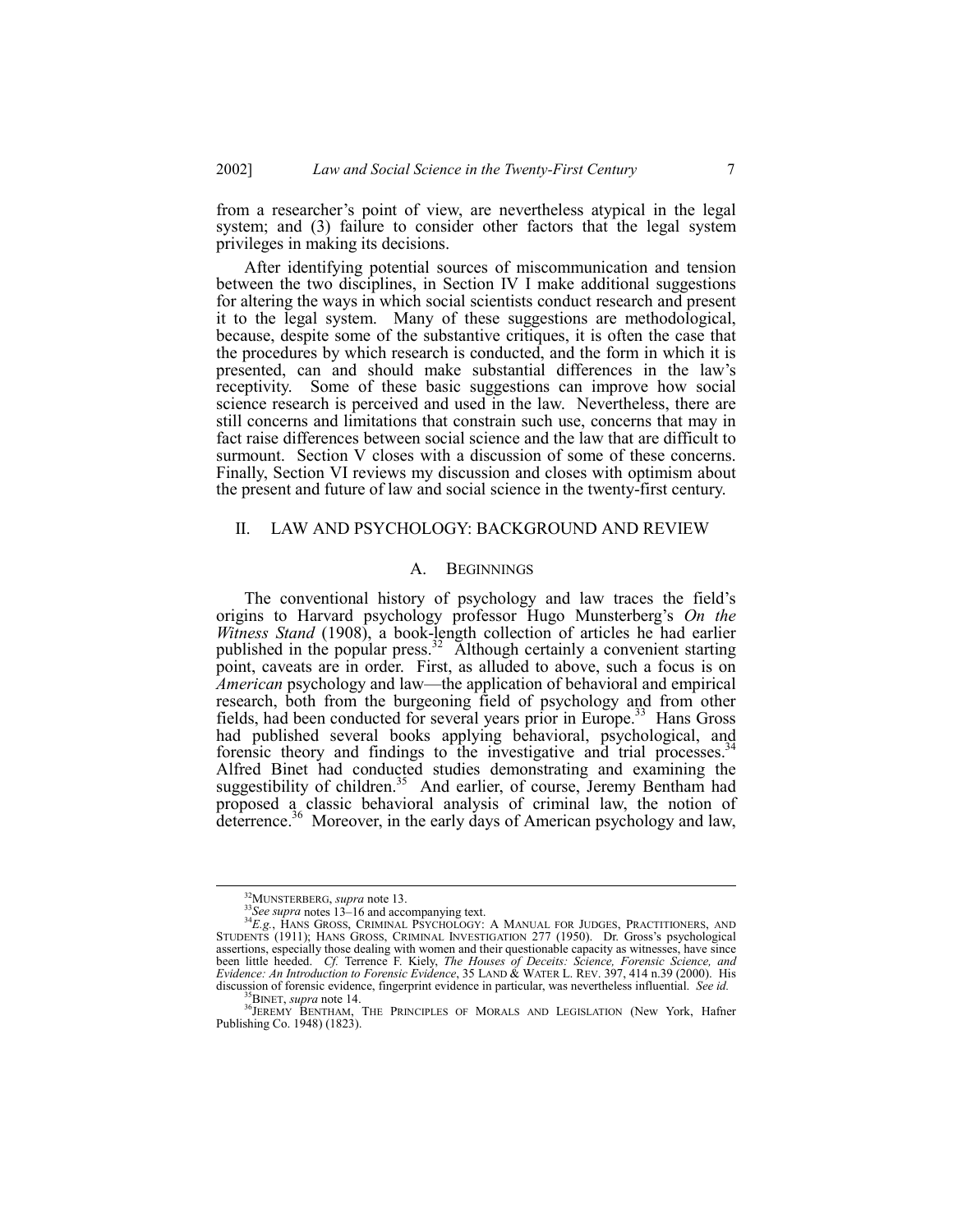much of the published research merely reported European empirical work<sup>3</sup>

Second, Munsterberg's popular writings had previously drawn the ire of attorney Charles C. Moore, who published a brief but scathing criticism of one of Munsterberg's articles.<sup>38</sup> Moore deprecated the use of the expert witnesses whose testimony about human perception and epistemology Munsterberg advocated. He criticized not only Munsterberg's writing, but also his empirical research, his knowledge of the law, and his disdain for judges' and juries' "common sense."<sup>39</sup> Moore's fundamental point was that Munsterberg's psychological findings and suggestions in fact proposed nothing new, and thus "[o]n almost every topic that has a proximate and practical relation to the trustworthiness of testimony delivered in court, the judges have the psychologists 'beaten a mile' [sic].<sup> $\ddot{\text{ }}$ </sup>

Juxtaposing Moore's review with Munsterberg's response a month later $41$  is at least amusing by today's standards, but it also serves to emphasize a fascinating, if ironic, point. Moore was a frequent contributor to *Law Notes*; 42 indeed, one of his own substantive articles appeared immediately following Munsterberg's response.<sup>43</sup> These articles were fundamentally psychological in nature. In addition to "Number of Persons or Objects," Moore had earlier that year published "Estimates of Distance,<sup>744</sup> both discussing common perceptual biases or mistakes and, in the latter case, explicitly drawing on at least one psychological journal article. Primarily, though, Moore canvassed legal opinions, rather than psychology journals, in order to find statements such as "in the excitement of the moment [witnesses] might have misjudged or easily mistaken the distance the car traveled.<sup> $345$ </sup> Thus, despite Moore's strong attack on Munsterberg, it seems that this vein of criticism was less directed at the effort to incorporate *any* psychological research into trial practice, and more at the assumption that the particular research in question supplied something new and helpful to lawyers, judges, or juries. Both the tendency to privilege descriptions or summaries of empirical work from the legal literature over primary reports, as well as the idea that psychology proposed little more than "common sense," would resurface in the future.

<sup>&</sup>lt;sup>37</sup>Loh, *supra* note 18, at 661 ("Most of the work [in the United States] merely described or replicated the European studies."). In addition to Munsterberg's reports, psychologist Guy Montrose Whipple provided published reports of German and other research in American psychological journals. *E.g.*, Guy M. Whipple, *The Psychology of Testimony*, 8 PSYCHOL. BULL. 307 (1911); Guy Montrose Whipple, *Recent Literature on the Psychology of Testimony*, 7 PSYCHOL. BULL. 365 (1910). Indeed, the fact that most of the research was foreign was to play a large part in undercutting many of Munsterbergís claims. *See* Wigmore, *supra* note 11, at 410 (noting that most of the work relied upon by

Munsterberg was published in European journals).<br>
<sup>38</sup>Charles C. Moore, *Yellow Psychology*, 11 LAW NOTES 125 (1907) (discussing Munsterberg's 1907 article "Nothing But the Truth" in *McClure's Magazine*).

<sup>&</sup>lt;sup>39</sup>Id. at 125–27.<br><sup>40</sup>Id. at 125.<br><sup>41</sup>See Munsterberg, *Yellow Psychology*, supra note 13.<br><sup>42</sup>Virginia G. Drachman, *Women Lawyers and the Quest for Professional Identity in Late*<br><sup>42</sup>Virginia G. Drachman, *Momen Lawyer* Vingthia G. Diachinian, *women Lawyers and the Quest 1990*).<br>
Nineteenth-Century America, 88 MICH. L. REV. 2414, 2438 (1990).<br>
<sup>45</sup>Charles C. Moore, *Number of Persons or Objects*, 11 LAW NOTES 146 (1907).<br>
<sup>44</sup>Charles C.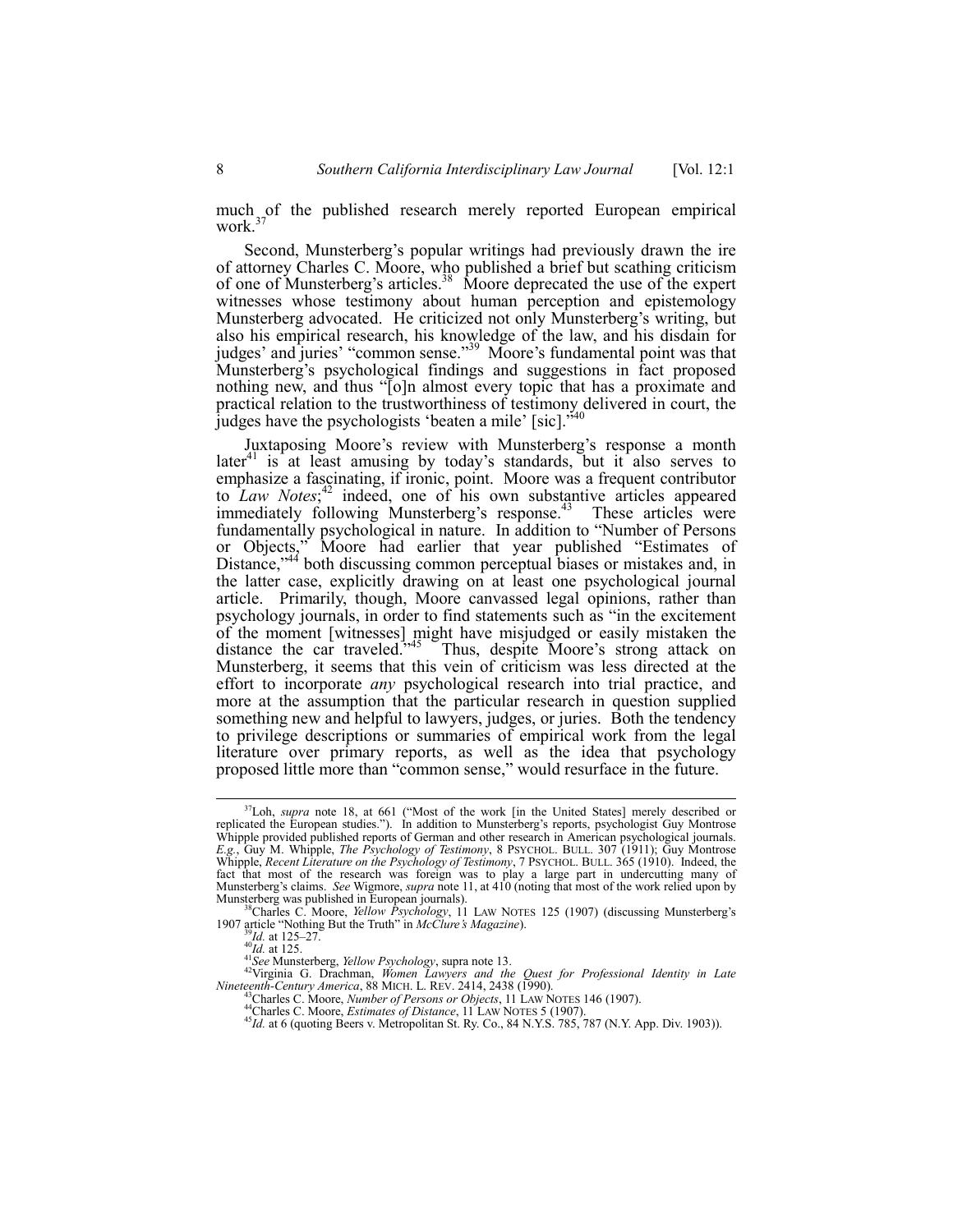Despite, or perhaps due to,<sup>46</sup> such controversy, Munsterberg proceeded to publish his newspaper and magazine articles collectively as *On the Witness Stand*. In it, he lambasted the legal community for failing to heed the existing knowledge that psychologists had uncovered. Clearly influenced by, and perhaps responding to, Moore's criticisms, Munsterberg argued that:

The time for . . . Applied Psychology is surely near . . . . The lawyer alone is obdurate.

The lawyer and the judge and the juryman are sure that they do not need the experimental psychologist. . . . They go on thinking that their legal instinct and their common sense supplies them with all that is needed and somewhat more.<sup>47</sup>

Similarly, he was "astonish[ed] that the work of justice is carried out in the courts without ever consulting the psychologist and asking him for all the aid which the modern study of suggestion can offer.<sup> $34$ </sup>

The same traditional history immediately moves to an influential 1909 article in the *Illinois Law Review* by John Henry Wigmore, reviewing and responding to Munsterberg's book.<sup>49</sup> Wigmore presented his critique as a transcript from a libel trial against Munsterberg on behalf of the legal field: *Cokestone v. Muensterberg*. At once tongue-in-cheek and vitriolic, Wigmore's critique primarily took the form of a cross-examination of "Muensterberg" on a number of claims Wigmore attributed to him.<sup>50</sup> He elicited in this testimony admissions, among others, that (1) the scientific literature on which Munsterberg relied was primarily published in European psychology journals written in German, French, or Italian;<sup>51</sup> (2) psychological literature published in English did not present any material on psycholegal research;<sup>52</sup> (3) the state of knowledge in this psychological literature was far from conclusive;  $53$  (4) even some of those psychologists whom Munsterberg cited, such as William Stern, had noted that psychology had not yet proceeded to a point where it would be helpful to the law;<sup>54</sup> and

<sup>&</sup>lt;sup>46</sup> Brigham, *supra* note 18, at 276–77 & tbl.2, gives examples of Munsterberg's "pugnacious, some what sensationalized" claims.

somewhat sensationalized" claims.<br>
<sup>47</sup>MUNSTERBERG, ON THE WITNESS STAND, *supra* note 13, at 9–11.<br>
<sup>48</sup>*Id.* at 194. Munsterberg's writings seem to have influenced contemporaneous fiction as well—<br>
detective fiction in first decade of the twentieth century had their detectives make use of galvanometers, plethysmographs, and especially word-association tasks, in unmasking evildoers. *E.g.*, EDWIN BALMER & WILLIAM MACHARG, THE ACHIEVEMENTS OF LUTHER TRANT (1910); Arthur B. Reeve, *The Scientific Cracksman*, *in* THE SILENT BULLET 34 (1910). In their Foreword, Balmer and MacHarg echoed Munsterberg's words: "The hour is close at hand when [the results of the 'new psychology'] will be used not merely in the determination of guilt and innocence, but to establish in the courts the credibility of witnesses and the impartiality of jurors." BALMER & MACHARG, *supra*, at foreword.

<sup>49</sup> Wigmore, *supra* note 11.<br>
<sup>49</sup> Wigmore, *supra* note 11.<br>
<sup>50</sup>*Id.* at 401 (listing the elements of the "complaint").<br>
<sup>51</sup>*Id.* at 411, 416.<br>
<sup>52</sup> See id. at 416.<br>
<sup>55</sup> See id. at 414–15, 423.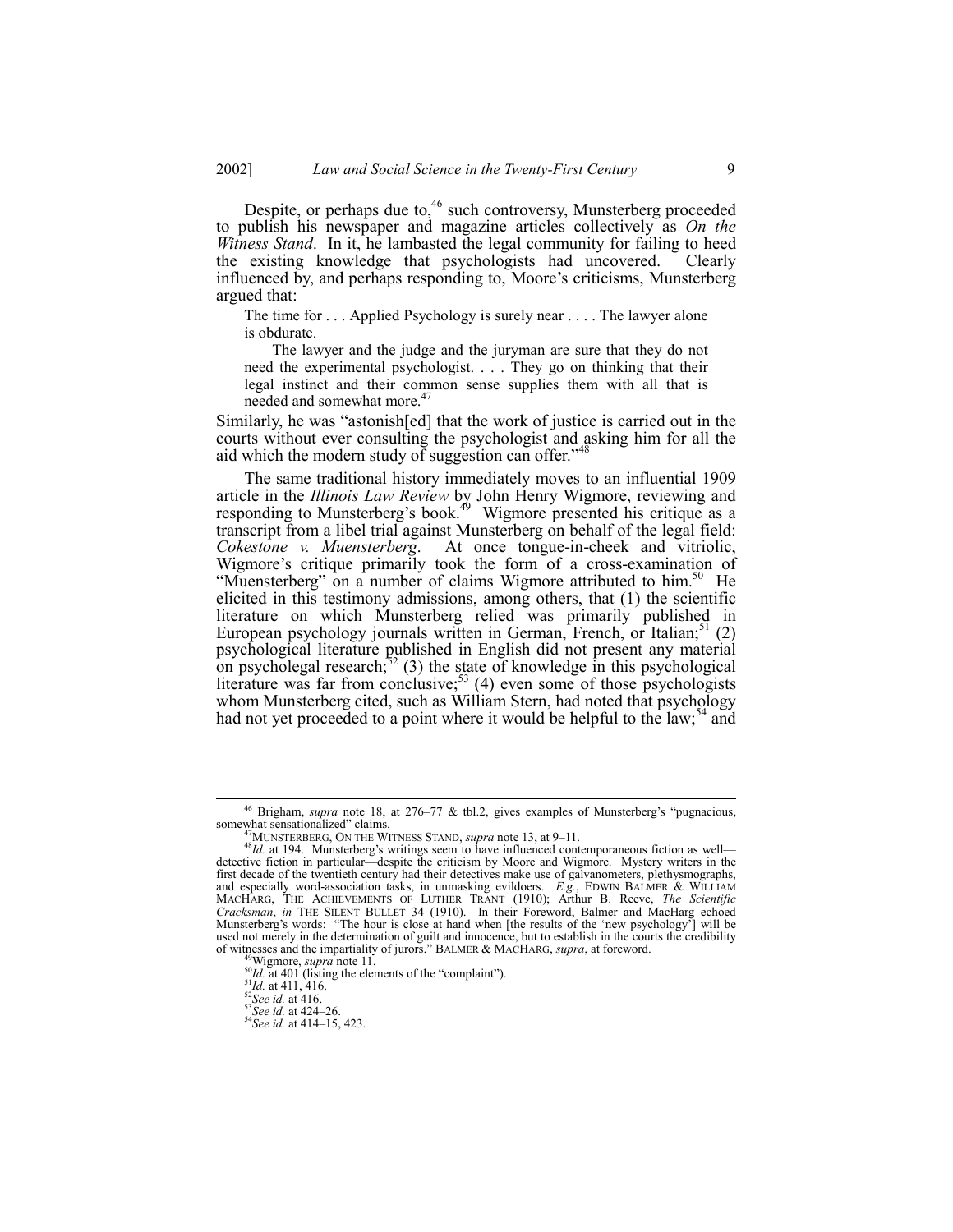(5) where empirical research existed, it often addressed a legally irrelevant question.<sup>5</sup>

Wigmore's rebuff was compelling, though perhaps unfair in two narrow ways. First, of course, it is always easy to discredit an opponent's answers when you yourself are writing those replies. Second, there were in fact scattered instances of relevant writing on the psychology of testimony in both legal and psychological journals, though hardly to the extent that readers of Munsterberg would have thought.<sup>56</sup> In any case, Wigmore convinced most of the academic community that Munsterberg's—and, by extension, psychology's—claims regarding the law were extravagant and unfounded. As a result, outside of Whipple's yearly reviews of the European research on testimony,<sup>57</sup> for several years American psychologists "left the law rather severely alone."<sup>58</sup>

The "Brandeis brief," a brief submitted to the U.S. Supreme Court in *Muller v. Oregon*<sup>59</sup> by then-attorney Louis Brandeis at about the same time as Munsterberg's book appeared, is usually cited as another early beginning to the law-social science relationship.<sup>60</sup> In *Muller*, an Oregon laundry owner was fined ten dollars for violating a state statute that prevented women from working in factories or laundries more than ten hours a day.<sup>61</sup> Using the same argument that had recently succeeded in *Lochner v. New York*, 62 the owner challenged the statute.

Defending the statute, Oregon hired Brandeis, whose brief in the Supreme Court—"something entirely new"<sup>63</sup> in legal practice—collated examples of U.S. and foreign legislation supporting the State's position, as well as "extracts from over ninety reports of committees, bureaus of statistics, commissioners of hygiene, inspectors of factories, both in this country and in Europe, to the effect that long hours of labor are dangerous for women.<sup>764</sup> Unlike Munsterberg's citations, however, these sociological data do not appear to have been based on empirical work and, arguably,

 $55$ *See id.* at 426–27 (existing experiments could not show that any errors in testimony in fact influenced an actual verdict).

influenced an actual verdict).<br><sup>56</sup>E.g., Joseph E. Brand & G.M. Stratton, *From the University of California Psychological*<br>Laboratory: *The Effect of Verbal Suggestion Upon the Estimation of Linear Magnitudes*, 12 PsycHoL REV. 41, 45–47 (1905) (noting suggestibility of observers); F. Beecher, *Evidence Versus Psychology*, 24 CAN. L. TIMES 195, 200 (1904) (arguing for a law of evidence "in accordance with the laws of modern psychology"). At about the same time, Roscoe Pound was arguing strongly for a new legal and judicial approach, which he called "sociological jurisprudence." *See* David R. Dow, *The Relevance of Legal Scholarship: Reflections on Judge Kozinskiís Musings*, 37 HOUS. L. REV. 329, 335 & n.28 (2000) (citing Pound's articles in the *Harvard Law Review* calling for this approach); Ogloff, *supra* note 1, at 459-60 (noting rise of sociological jurisprudence).

<sup>&</sup>lt;sup>57</sup>See supra note 37.<br>
<sup>58</sup>Loh, *supra* note 18, at 663 (quoting Hutchins, *The Law and the Psychologists*, 16 YALE REV.<br>
678 (1927)).<br>
<sup>69</sup>208 U.S. 412 (1908).<br>
<sup>69</sup>See, e.g., WRIGHTSMAN, *supra* note 18, at 126; Donald

ROUNDTABLE 279, 279 n.2 (1995).<br>
<sup>61</sup> Muller, 208 U.S. at 417.<br>
<sup>62</sup> 198 U.S. 45 (1905).<br>
<sup>63</sup> Dow, supra note 56, st 334.<br>
<sup>64</sup> Muller, 208 U.S. at 419 n.1. Two pages of Brandeis's brief were devoted to legal argument; o hundred and ten were devoted to such "extracts." Dow, *supra* note 56, at 334.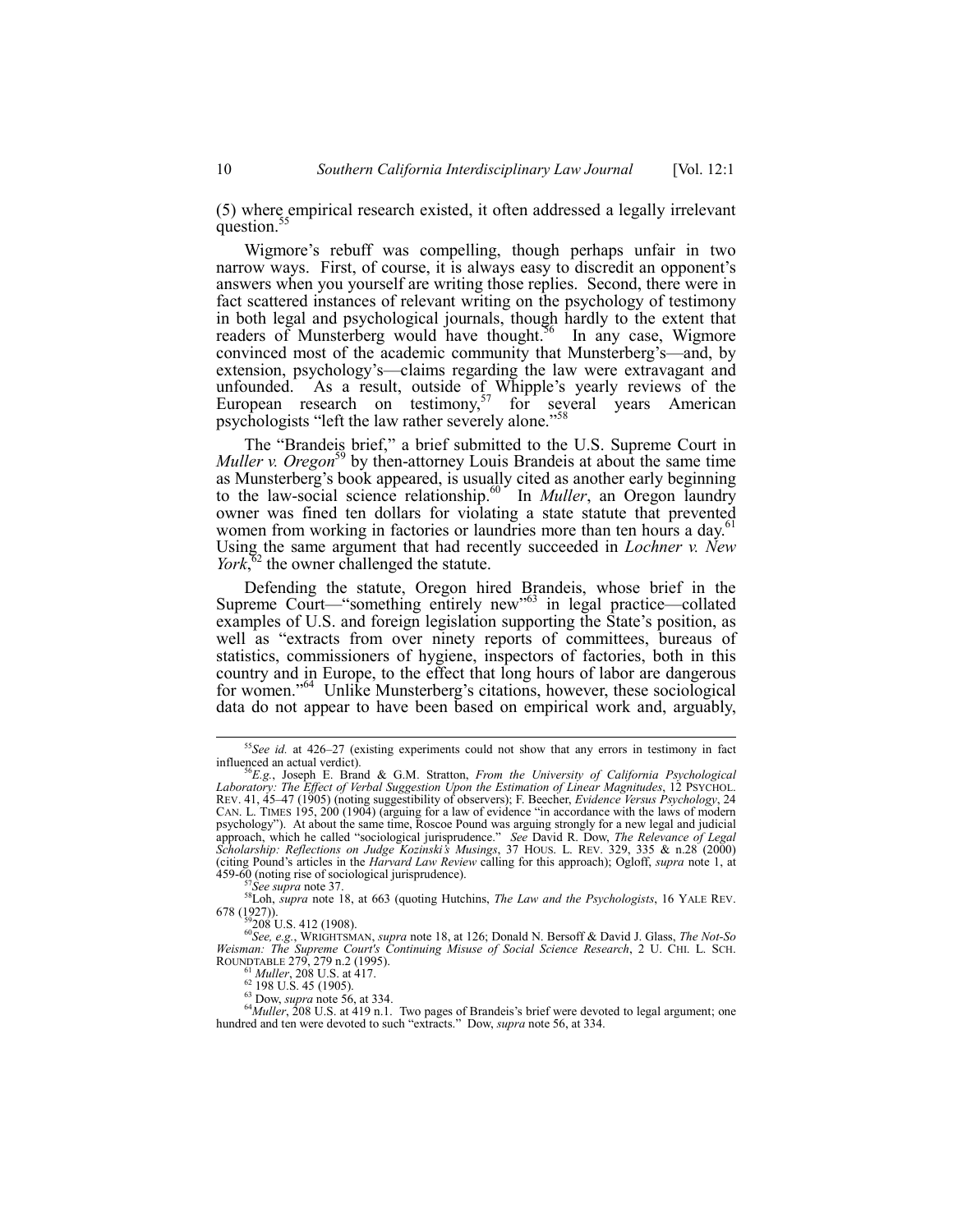represented "evidence that no respected psychologist would consider as social science.<sup>765</sup> Indeed, *Muller* seems more an instance of a resourceful attorney bringing to bear any information he can in a case, rather than a formal or unified movement by a social science discipline to influence the law. The case is, however, an excellent early example of the Court using extralegal data to ground its decision—though at the same time, perhaps, illustrating the lack of discrimination in using social science data for which it would be roundly criticized later in the century.

#### B. THE "DEAD PERIOD"

Reviewers refer to the ensuing few decades as a "dead period" in psychological research as applicable to law.<sup>66</sup> Again, this is perhaps an overstatement. Sparked in large part by the legal realist movement, there were certainly efforts by legal academics to use psychological principles to reform the law.67 In these decades, books such as *Law and the Social Sciences*<sup>68</sup> and *Law and the Lawyers*<sup>69</sup> championed the use of scientific psychology and sociology to refine legal concepts. Based on the belief that  $\alpha$ <sup>2</sup> every important legal problem is at bottom a psychological problem,<sup> $\alpha$ 70</sup> these lawyers advocated "scientizing" the law. The purposes were at least two-fold: first, to ground in empirical theory the legal realist assumption that judicial opinions reflected their authors' personal opinions, formed and molded by educational, social, and environmental sources.<sup>71</sup> Second, notwithstanding Wigmore's arguments, they sought to incorporate what empirical work existed into the legal system, especially the trial processmuch like present-day trial handbooks, these texts sought to demonstrate "in a practical way the psychological factors involved in the practice of  $law.$ "

In addition, articles appeared in legal journals, seeking to identify the behavioral and cognitive assumptions upon which the law based its rules.

 <sup>65</sup>Bersoff & Glass, *supra* note 60, at 279 n.2. 66Gary L. Wells & Elizabeth F. Loftus, *Eyewitness Research: Then and Now*, *in* EYEWITNESS TESTIMONY: PSYCHOLOGICAL PERSPECTIVES 1, 6 (Gary L. Wells & Elizabeth F. Loftus eds., 1984)<br>(citation omitted). Professor Ogloff suggests that the 1940s and 1950s saw the "wilting" of the psycholegal movement, and that by about 1950, "law and psychology seemed to have been forgotten." Ogloff, *supra* note 1, at 462–63. **67**See Loh, *supra* note 18, at 663; Ogloff, *supra* note 1, at 461-62. Professor Schlegel has detailed

efforts at this time by academics in the legal realist school to incorporate empirical theory and method from sociology and psychology into legal thinking. JOHN HENRY SCHLEGEL, AMERICAN LEGAL REALISM & EMPIRICAL SOCIAL SCIENCE (1995) (reviewing efforts by legal realist academics in the 1920s and 1930s to ground legal reasoning in empirical social science). *See also* Dan Simon, *A Psychological Model of Judicial Decision Making*, 30 RUTGERS L. REV. 1, 3–7 (1998) (discussing calls by legal realism scholars in the 1930s for more psychological grounding of theories of judicial decision

making).<br>
68H. CAIRNS, LAW AND THE SOCIAL SCIENCES (1935).<br>
<sup>69</sup>EDWARD ROBINSON, LAW AND THE LAWYERS (1935).<br>
<sup>71</sup>*See, e.g., JEROME FRANK, COURTS ON TRIAL: MYTH AND REALITY IN AMERICAN JUSTICE 147<sup>-1</sup><br>
<sup>19</sup> <sup>19</sup> <sup>19</sup> <sup>19</sup>* 48 (1949); *see also* JEROME FRANK, LAW AND THE MODERN MIND (1930). A recent review of the behavioral law and economics research analogized it again to the legal realist movement. Daniel A. Farber, *Toward A New Legal Realism*, 68 U. CHI. L. REV. 279 (2001) (reviewing BEHAVIORAL LAW AND ECONOMICS, *supra* note 1). 72Loh, *supra* note 18, at 664 (quoting D. MCCARTY, PSYCHOLOGY FOR THE LAWYER iii (1929)).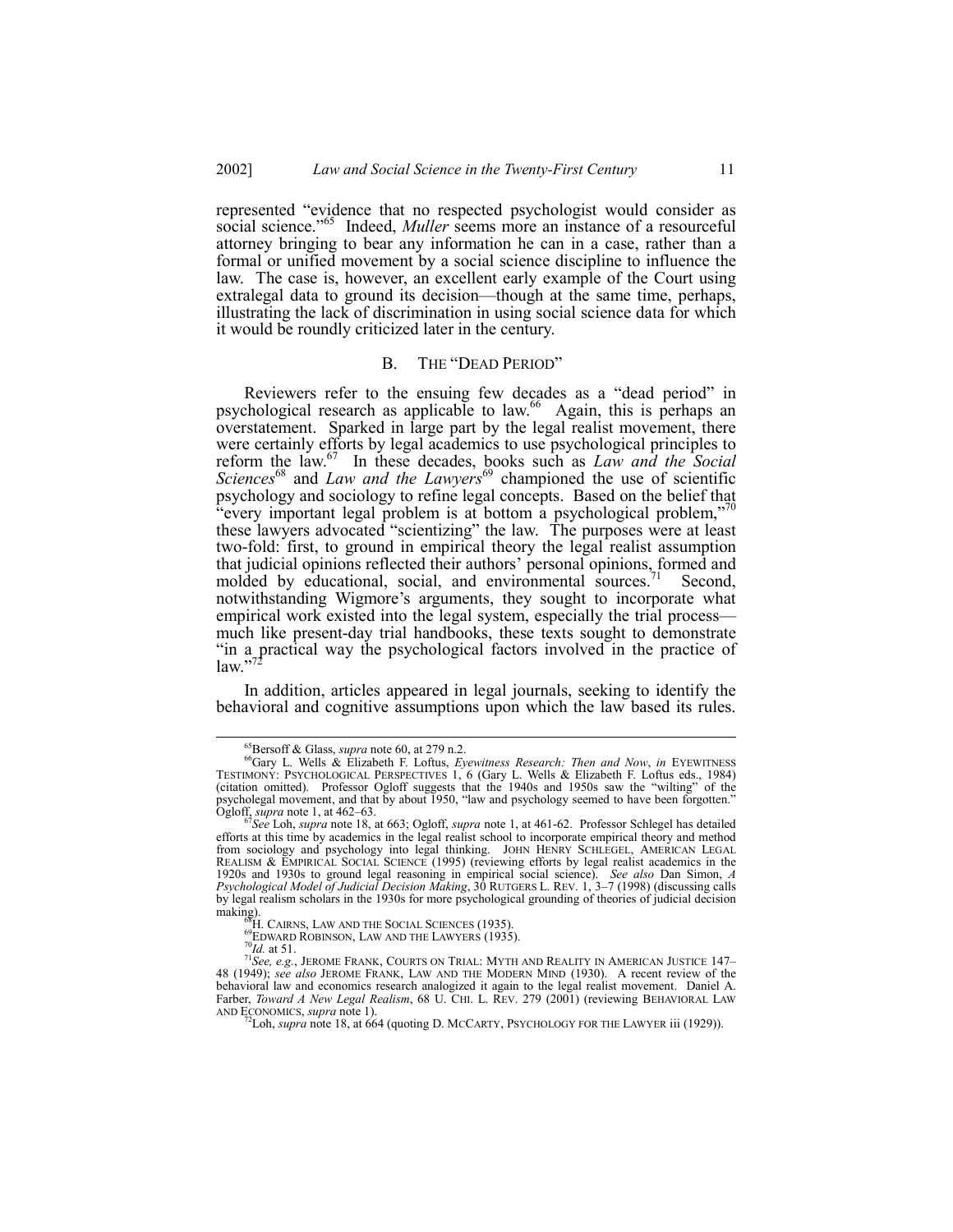The best-known of these articles were the products of collaborations between a lawyer and a psychologist from Yale University, Robert Hutchins and Donald Slesinger, respectively, who were focusing on the rules of evidence.73 Their goal was to lay the groundwork for direct empirical testing of such assumptions, with consequent reform if experimentation did not support them.<sup>74</sup> Hutchins and Slesinger also published in one of the leading psychological journals of the time, presenting their approach to psychologists who were, presumably, eager to have their knowledge disseminated in an applied field.<sup>75</sup> And that knowledge was hardly as scanty as in Munsterberg's time: scores of research articles had been published in American psychology and criminology journals between Wigmore's critique and the appearance of the books in the 1930s, even solely on the psychology of testimony.<sup>76</sup>

Contemporaries lauded Hutchins and Slesinger's work, though it had little practical impact on evidentiary rules.<sup>77</sup> Apart, perhaps, from residual hostility to empirical work, its lack of influence may have been due to methodological concerns about the research upon which they relied. Two criticisms in particular have been levied: first, that the research "consisted . . . of untested generalizations . . . about human behavior (which were no more unimpeachable than the commonsense assumptions they sought to replace); $\frac{1}{2}$ <sup>78</sup> second, that because the experiments were not originally designed to address the specific evidentiary questions Hutchins and Slesinger sought to apply them to, the results should not be extrapolated to the courtroom.<sup>79</sup> Like Charles Moore's objections about common sense, this latter criticism would return to haunt advocates of empirical research.<sup>8</sup>

Even apart from the legal realist movement, the 1930s and 1940s saw increasing calls for the utilization of psychology and its methods in the law. In the context of obscenity trials, for instance, some judges considered "the expert opinions of psychologists and sociologists . . . helpful if not necessary," and in the absence of expert testimony from such academics,

<sup>&</sup>lt;sup>73</sup>See Robert Hutchins & Donald Slesinger, *Some Observations on the Law of Evidence*— *Consciousness of Guilt*, 77 U. PA. L. REV. 725 (1929); Robert Hutchins & Donald Slesinger, *Some Observations on the Law of Evidence—The Competency of Witnesses*, 37 YALE L.J. 1017 (1928); Robert Hutchins & Donald Slesinger, *Some Observations on the Law of Evidence-Spontaneous* 

Exclamations, 28 COLUM. L. REV. 432 (1928).<br>  $\frac{74}{15}$ Robert Hutchins & Donald Slesinger, *Legal Psychology*, 36 Psychol. REV. 13, 13 (1929).

<sup>&</sup>lt;sup>76</sup>In addition to the reviews by Whipple, *supra* note 37, *see*, *e.g.*, William M. Marston, *Studies in Testimony*, 15 J. CRIM. L. & CRIMINOLOGY 5 (1924) (comparing testimony under free narrative, direct examination, examination, and cross-examination); H.M. Cady, *On the Psychology of Testimony*, 35 AM. J. Psychol.<br>110 (1924); William M. Marston, *Psychological Possibilities in the Deception Tests*, 11 J. CRIM. L. &<br>CRIMINOLOGY 551 (1 indicator of deception); William M. Marston, *Systolic Blood Pressure Symptoms of Deception*, 2 J. EXPERIMENTAL PSYCHOL. 117 (1917) (same).<br><sup>77</sup>Loh, *supra* note 18, at 667.<br><sup>78</sup>*Id.*; *cf.* Paul E. Meehl, *Law and the Fireside Inductions: Some Reflections of a Clinical* 

*Psychologist*, *in* LAW, JUSTICE, AND THE INDIVIDUAL IN SOCIETY: PSYCHOLOGICAL AND LEGAL ISSUES 10, 11 (June Louin Tapp & Felice J. Levine eds., 1977) (noting that both lawyers and social scientists

the "firest<br>de inductions," commonsense generalizations about behavior).<br>
<sup>79</sup>Loh, *supra* note 18, at 667.<br>
<sup>80</sup>See, e.g., Chief Justice Rehnquist's analysis of the empirical research in *Lockhart v. McCree*,<br>
discussed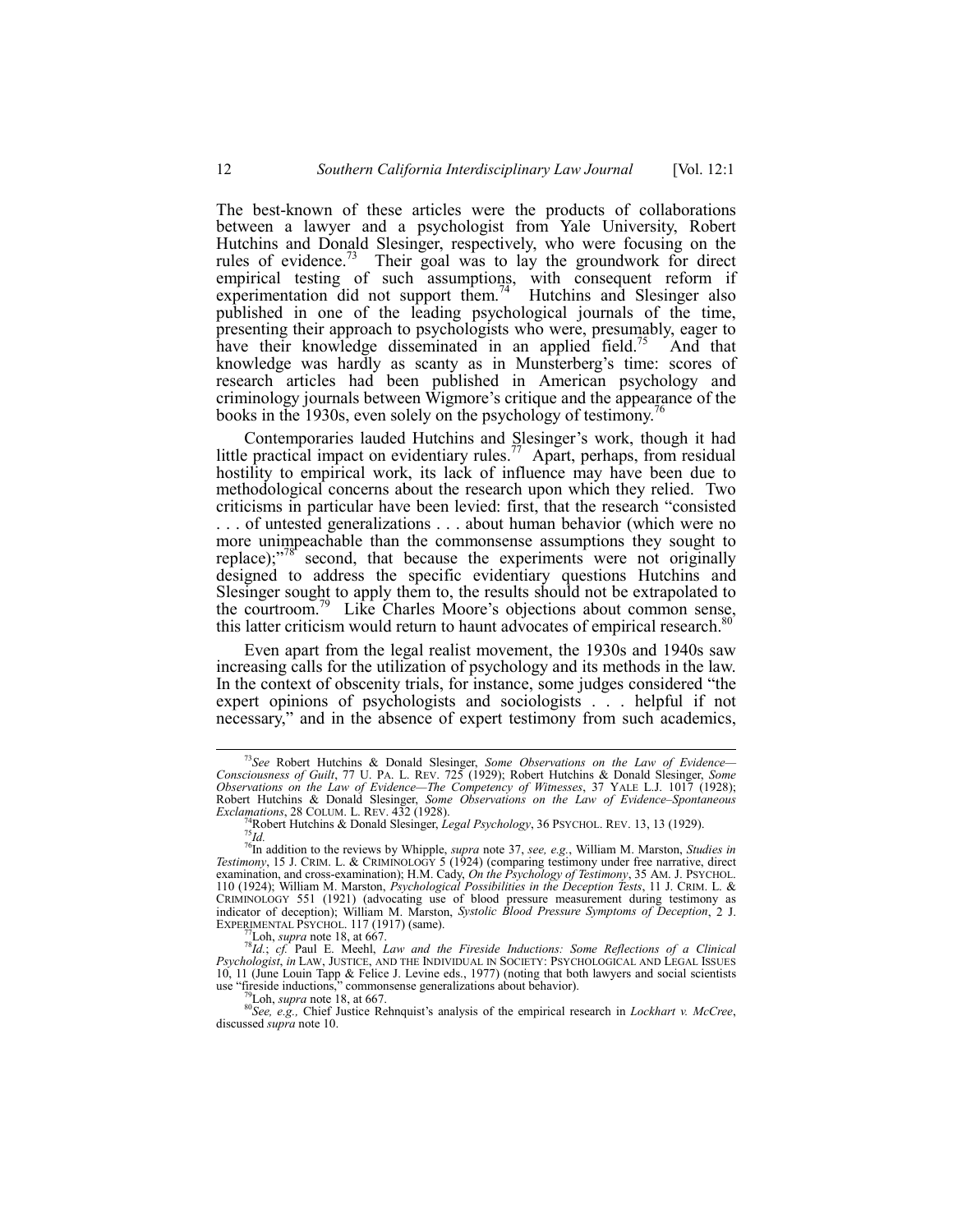took judicial notice in one case of psychology and sociology textbooks regarding perceptions of sexuality, nudity, and obscenity.<sup>81</sup> Further, some commentators have suggested that the practice of presenting extralegal evidence, such as "Brandeis Briefs," in courts began in the late 1930s and became increasingly common during this period.

In the context of academia, following the approach taken by William M. Marston lauding the use of various polygraph devices,  $83$  Fred Inbau advocated the use of the "Keeler polygraph" in detecting deception, and reported its use in at least one court case. $84$  Psychology was seen as the best treatment for certain criminal "classes."<sup>85</sup> Jury simulation began to develop as an empirical tool, examining (much as do modern jury studies) the phases through which mock jurors proceed as they arrive at their final decision.<sup>86</sup> Interestingly, such simulations found results quite similar to todayís, with mock jurors (undergraduates or law students) often forming decisions before the close of evidence, later evidence being typically viewed in light of earlier evidence, $87$  and the timing or placement of evidence often influencing its perceived weight.<sup>88</sup> Finally, there were recurring calls for certain decisions to be taken from the jury (and even from judges) and placed in the hands of experts. This was occasionally so regarding cases involving children or child witnesses,<sup>89</sup> but more typically concerned insanity, responsibility, and other clinical or psychiatric issues. The goal was to leave such decisions to clinical experts.<sup>9</sup>

## C. TAKING ROOT

The 1950s and 1960s saw two important developing paths in which the growth of more modern social science and law is rooted. First, perhaps as

*Detection of Deception Technique Admitted as Evidence*, 26 J. CRIM. L. & CRIMINOLOGY 262 (1935). <sup>85</sup>RAYMOND MOLEY, OUR CRIMINAL COURTS (1930) (advocating the use of psychiatry and

AM. J. PSYCHOL. 518 (1940); H.P. Weld & Merrill Roff, *A Study in the Formation of Opinion Based*<br>upon Legal Evidence, 51 AM. J. PSYCHOL. 609 (1938).<br><sup>87</sup>Cf. Nancy Pennington & Poid Hestin, Funksians d. F. C. J. C. C. C. C

*UP*. Nancy Pennington & Reid Hastie, *Explaining the Evidence: Tests of the Story Model for Juror Decision Making*, 62 J. PERSONALITY & Soc. PSYCHOL. 189 (1992) (noting the tendency for jurors to interpret evidence both in light of previously held conceptions and consistent with "stories"

that they develop as testimony is adduced).<br><sup>88</sup>See Weld & Danzig, *supra* note 86; Weld & Roff, *supra* note 86. Another important finding of<br>Weld and Danzig was the tendency for substantial individual differences to be p respondents. *Cf. infra* notes 213–224. 89<br><sup>90</sup>*E.g.*, CLAUD MULLINS, CRIME AND PSYCHOLOGY (1943). <sup>90</sup>*E.g.*, H.E. Eisler, *The Place of the Social Scientist in the Juridical Process*, 23 PSYCHIATRIC Q.

<sup>&</sup>lt;sup>81</sup> Parmellee v. United States, 113 F.2d 729, 732–34 (D.C. Cir. 1940). Other courts later objected to such use of expert testimony in obscenity cases. *E.g.*, Klaw v. Schaffer, 151 F. Supp. 534 (S.D.N.Y.

<sup>1957).&</sup>lt;br><sup>82</sup>Thomas L. Hafemeister & Gary B. Melton, *The Impact of Social Science Research on the*<br>*Judiciary*, *in* REFORMING THE LAW: IMPACT OF CHILD DEVELOPMENT RESEARCH 27, 29 (Gary G. *Judiciary*, *in* REFORMING THE LAW: IMPACT OF CHILD DEVELOPMENT RESEARCH 27, 29 (Gary G. Melton ed., 1987).<br>Melton ed., 1987).<br><sup>83</sup>*See supra* note 76.<br>*B*<sup>*s*</sup>ERED E. INBAU, LIE DETECTION AND CRIMINAL INVESTIGATION (1942

psychology in treatment of offenders). <sup>86</sup>*E.g.*, H.P. Weld & E.R. Danzig, *A Study of the Way in Which a Verdict Is Reached by a Jury*, 53

SUPP. 300 (1949) (stating that decisions about the treatment of offenders should be left to those trained in psychiatry, psychology, sociology, and law); G.H. Stevenson, *Insanity as a Criminal Defence: The Psychiatric Viewpoint*, 58 CAN. MED. ASSíN J. 174 (1948) (suggesting that the question of sanity be submitted by the judge to a technical board).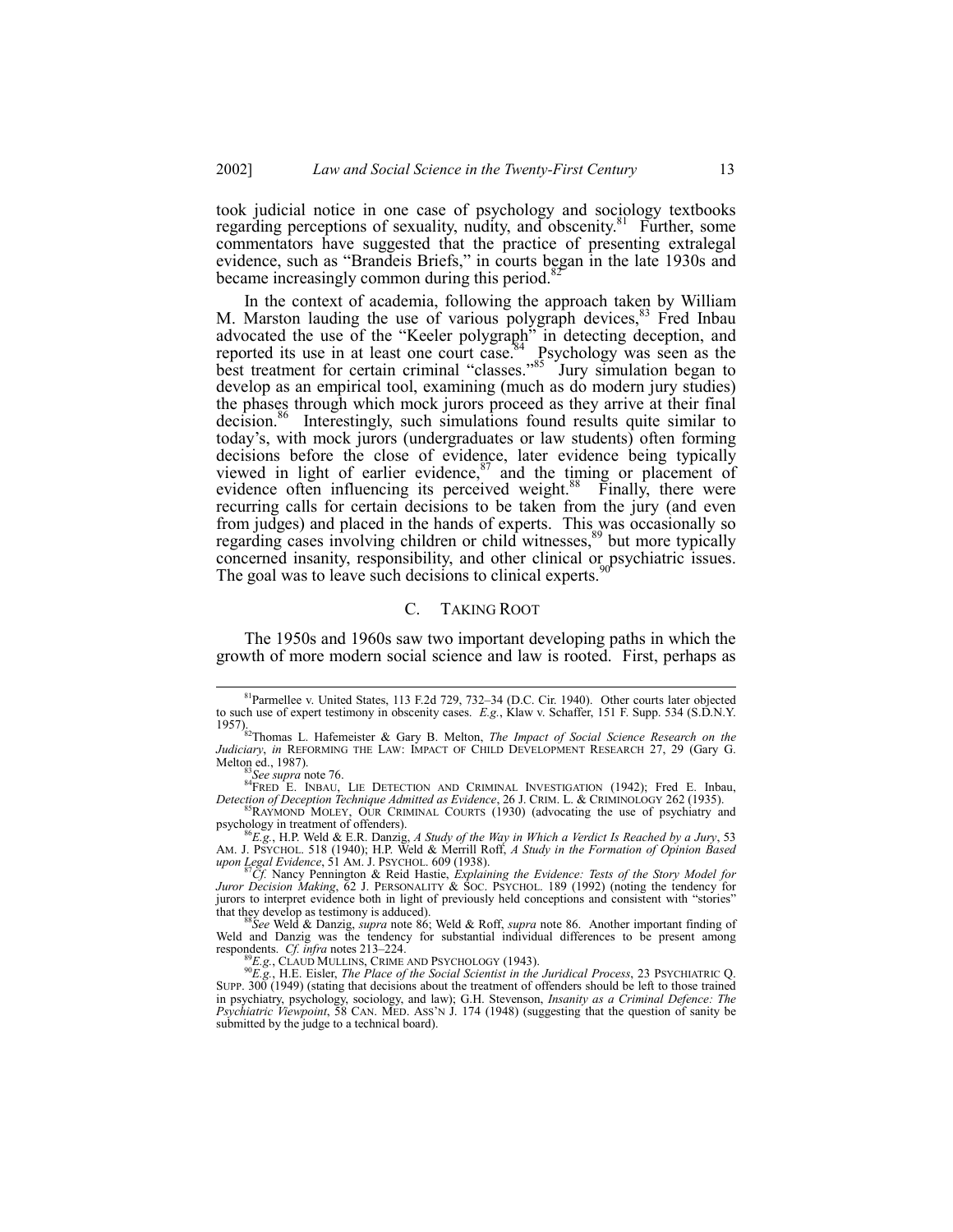a result of such calls in the literature for clinical and psychiatric expert panels (though no direct connection has been traced), courts began to sanction the admission of expert testimony by clinical psychologists.<sup>5</sup> According to one reviewer, literature on the role and responsibilities of the psychiatric or psychological expert witness "suddenly mushroomed" during this period.<sup>92</sup> At the same time, literature and case law<sup>93</sup> grew regarding the definition of insanity and the standards to be used in determining who was insane. Both trends likely reflect the increased reliance, beginning in the 1950s, on efforts to rehabilitate offenders rather than punish.<sup>94</sup>

Second, social science increasingly began to be seen as a means of attacking, rather than simply supporting, the legal and especially the political status quo.<sup>95</sup> In particular, the perceived success<sup>96</sup> of social science evidence being included in the noted 1954 *Brown* desegregation case<sup>97</sup> apparently motivated social scientists of all stripes to begin research relevant to social issues and public and legal reform. There was, however, immediate and direct criticism from the legal community, raising another important theme that illustrates the law/social science tension. Professor Edmond Cahn, for instance, sharply attacked the methodology of the social science studies cited in *Brown*, fairly accurately pointing out their shortcomings.<sup>98</sup> Others, reflecting Wigmore's early criticisms, considered

*Guidelines*, 101 HARV. L. REV. 1938, 1941 (1988) ("During the 1950's, the predominant judicial philosophy of punishment, as well as the prevailing view of penologists, favored the concepts of deterrence and rehabilitation over the concepts of retribution and incapacitation.<sup>?</sup>) (citation omitted). <sup>95</sup>Hafemeister & Melton, *supra* note 82, at 29. Recall that the "Brandeis Brief," while ostensibly

protecting womenís rights, was defending an arguably paternalistic statute. *See, e.g.*, James A. Thomson, *Swimming in the Air: Melville W. Fuller and the Supreme Court 1888*ñ*1910*, 27 CUMB. L. REV. 139, 190–94 (1996–1997) (discussing *Muller*). **96The degree to which the empirical research in** *Brown* was in fact influential has been long

debated. *E.g.*, Alan J. Tomkins & Kevin Oursland, *Social and Social Scientific Perspective in Judicial Interpretations of the Constitution: A Historical View and an Overview*, 15 LAW & HUM. BEHAV. 101 (1991) (discussing the case and the Justices' use of the social science research). Given the strong efforts by Chief Justice Warren to form a unanimous coalition and ground the decision in constitutional law, the footnote has at times simply been considered "window dressing" to satisfy the social scientists who had worked so hard for the plaintiffs. RICHARD KLUGER, SIMPLE JUSTICE: THE HISTORY OF *BROWN V. BOARD OF EDUCATION* AND BLACK AMERICA'S STRUGGLE FOR EQUALITY (1975); Brigham, *supra* note 18, at 278 (noting the term "window dressing"). WRIGHTSMAN, *supra* note 18, at 136–40, gives a brief but quite useful review of the relevant studies and the ensuing debate.

97347 U.S. 483, 494 n.11 (1954).<br><sup>97</sup>347 U.S. 483, 494 n.11 (1954).<br><sup>98</sup>Edmond Cahn, *Jurisprudence*, 30 N.Y.U. L. REV. 150, 161–65 (1955). Bersoff and Glass, *supra* note 60, have noted that:

Perhaps the two most often cited criticisms of the Clarks' study are that: (1) Prof. Clark himself conducted the interviews with the children who participated in the doll studies, a methodological flaw that can guide, if not bias, both responses and results; and (2) the Clarks failed to indicate that northern Black children not subjected to segregation responded

 <sup>91</sup>*E.g.*, Hidden v. Mutual Life Ins. Co., 217 F.2d 818, 821 (4th Cir. 1954) (holding that exclusion of clinical psychologist's expert testimony was improper, where tests he used were "recognized as helpful by medical experts in psychiatry" and where the "expert testimony played so large a part in the trial of the case<sup>3</sup>).<br>
<sup>92</sup>Loh, *supra* note 18, at 672.<br>
<sup>93</sup>*E.g.*, Durham v. United States, 214 F.2d 862 (D.C. Cir. 1954). Notably, critics of the *Durham* 

test focused on the argument that the vagueness of the terms used in its definition of insanity would leave too much discretion to mental health experts and take that discretion away from the jury. *See, e.g.*, Norman J. Finkel, *Culpability and Commonsense Justice: Lessons Learned Betwixt Murder and Madness*, 10 NOTRE DAME J.L. ETHICS & PUB. POLíY 11, 33 (1996) (discussing *Durham* and other tests).94Charles J. Ogletree, Jr., *The Death of Discretion? Reflections on the Federal Sentencing*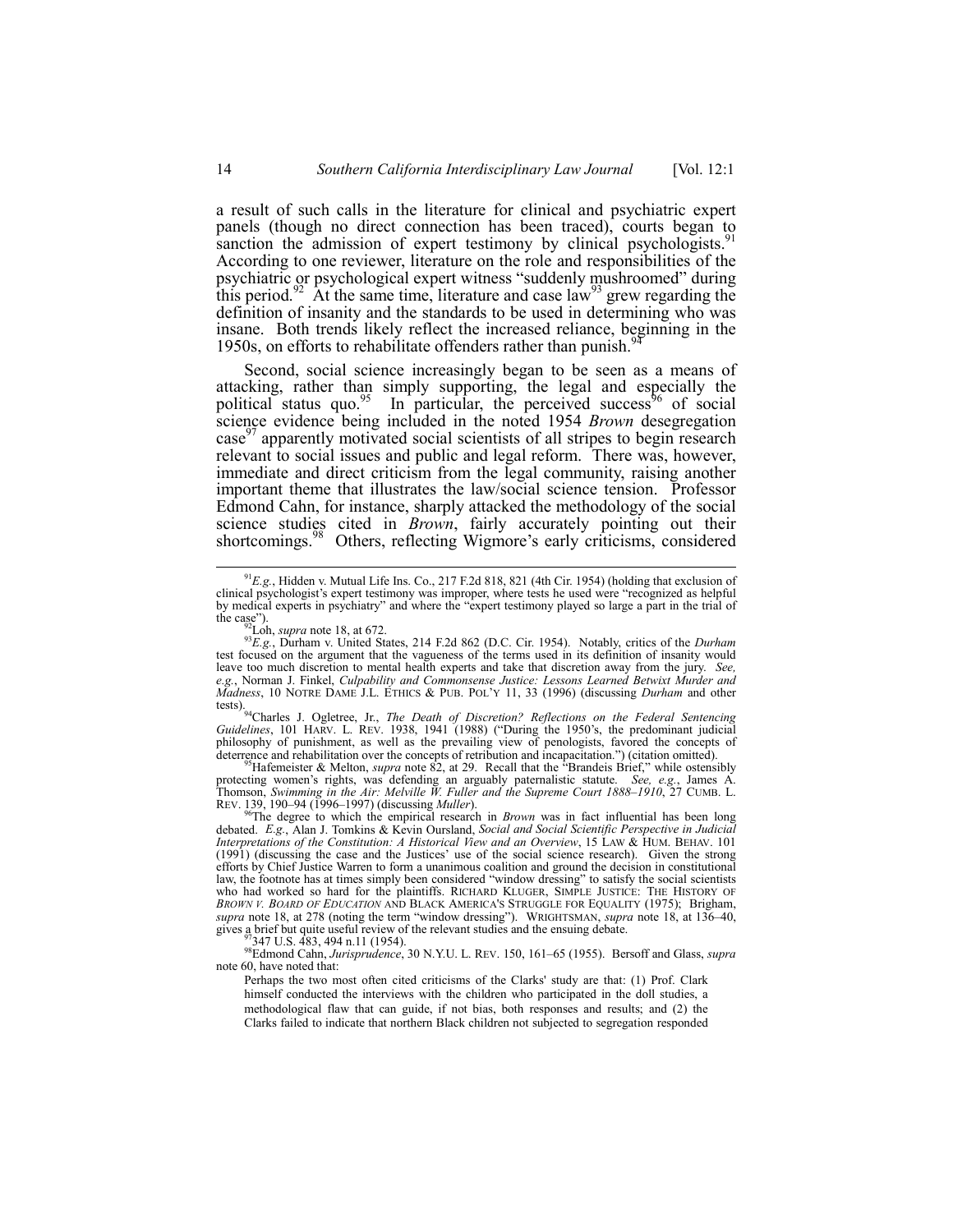the studies as indicating no more than "common sense. $\frac{1000}{9}$  But Professor Cahn had an important additional point, one rarely considered in examining the interplay between law and social science. He "would not have the constitutional rights of Negroes—or of other Americans—rest on any such flimsy foundation as some of the scientific demonstrations in these records."<sup>100</sup> The criticism suggests two cautions: first care in using The criticism suggests two cautions: first, care in using empirical data—data that at best are subject to revision based on the newest study<sup>101</sup> and at worst rest on shoddy scientific grounds—in addressing issues of constitutional magnitude; $102$  and second, care to keep in mind that regardless of the methodological sophistication of such empirical work, other factors are often relevant or at work in deciding a case.<sup>1</sup>

Regardless of the debate over the success of *Brown*ís Footnote Eleven, however, and regardless of criticism such as Professor Cahn's, social scientists certainly began to see their fields and their empirical work as socially relevant in the 1960s and 1970s.<sup>104</sup> Sociologists and political scientists, as well as psychologists, began investigating such legal issues as jury decision-making $105$  or the impact of rulings on school prayer in more

(1960); *see also* Ernest van den Haag, *Social Science Testimony in the Desegregation Cases: A Reply to Professor Kenneth Clark*, 6 VILLANOVA L. REV. 69 (1960). <sup>100</sup>Cahn, *supra* note 98, at 157. <sup>101</sup>David L. Faigman, *To Have and Have Not: Assessing the Value of Social Science to the Law as* 

*Science and Policy*, 38 EMORY L.J. 1005, 1042 (1989) ("[T]he concern arises that explicit reliance on social science research might lead to the undercutting of some legal rules if subsequent studies contradict the earlier studies first used to establish the rule."). Professor Faigman points out, however, that this argument assumes that different results do not in fact indicate changing attitudes, beliefs, or conditions, rather than flawed research. *Id. See also* Laurens Walker & John Monahan, *Social Facts: Scientific Methodology as Legal Precedent*, 76 CAL. L. REV. 877 (1988) (suggesting that data should not be used as precedent, but that methodology might). 119–20 (1995) ("Such assumptions [about the <sup>102</sup>*See, e.g.*, Missouri v. Jenkins, 515 U.S. 97, 119–20 (1995) ("Such assumptions [about the

necessity of remedial programs] and any social science research upon which they rely certainly cannot form the basis upon which we decide matters of constitutional principle."); Craig v. Boren, 429 U.S. 190, 204 (1976) (Brennan, J.) (suggesting that "proving broad sociological propositions by statistics is...in tension with the normative philosophy that underlies the Equal Protection Clause"). *But see* Tomkins & Oursland, *supra* note 96 (suggesting that social and social scientific knowledge is often used in such cases, in the sense that the cases reflect the knowledge that has filtered into society's consciousness).

<sup>103</sup>I discuss both of these cautions in more detail in Part IV, *infra*. <sup>104</sup>Ogloff, *supra* note 1, at 464 ("the momentum of the movement was rekindled in the 1960s"); Dennis R. Fox, *Psycholegal Scholarshipís Contribution to False Consciousness About Injustice*, 23 LAW & HUM. BEHAV. 9, 9 (1999) ("The field of psychology and law began its organizational existence amid the political protest of the late 1960's."); *but see* Loh, *supra* note 18, at 676 (suggesting that the ìCahn-Clark exchange chilled further enthusiasm by psychologists for research on law for about a decadeî). 105In sociology, *see, e.g.*, Fred L. Strodtbeck, Rita M. James & Charles Hawkins, *Social Status in*

*Jury Deliberations*, 22 AM. SOC. REV. 713, 715 (1957) (finding, *inter alia*, different participation rates on juries between men and women). The paramount social-psychological study of juries in this period was the Chicago Jury Project. *See* HARRY KALVEN & HANS ZEISEL, THE AMERICAN JURY (1966). The Project included over 1,500 interviews with jurors from approximately 200 different criminal trials.

to the black and white dolls, in the main, in the same ways as segregated southern Black children.

*Id.* at 294 n.109.

On the first criticism, which raises the specter of experimenter-induced bias, *see generally* D. Michael Risenger, Michael J. Saks, William C. Thompson & Robert Rosenthal, *The* Daubert*/*Kumho *Implications of Observer Effects in Forensic Science: Hidden Problems of Expectation and Suggestion*, 90 CAL. L. REV. 1 (2002) (discussing experimenter biases and expectancy effects). 99Charles L. Black, Jr., *The Lawfulness of the Segregation Decisions*, 69 YALE L.J. 421, 428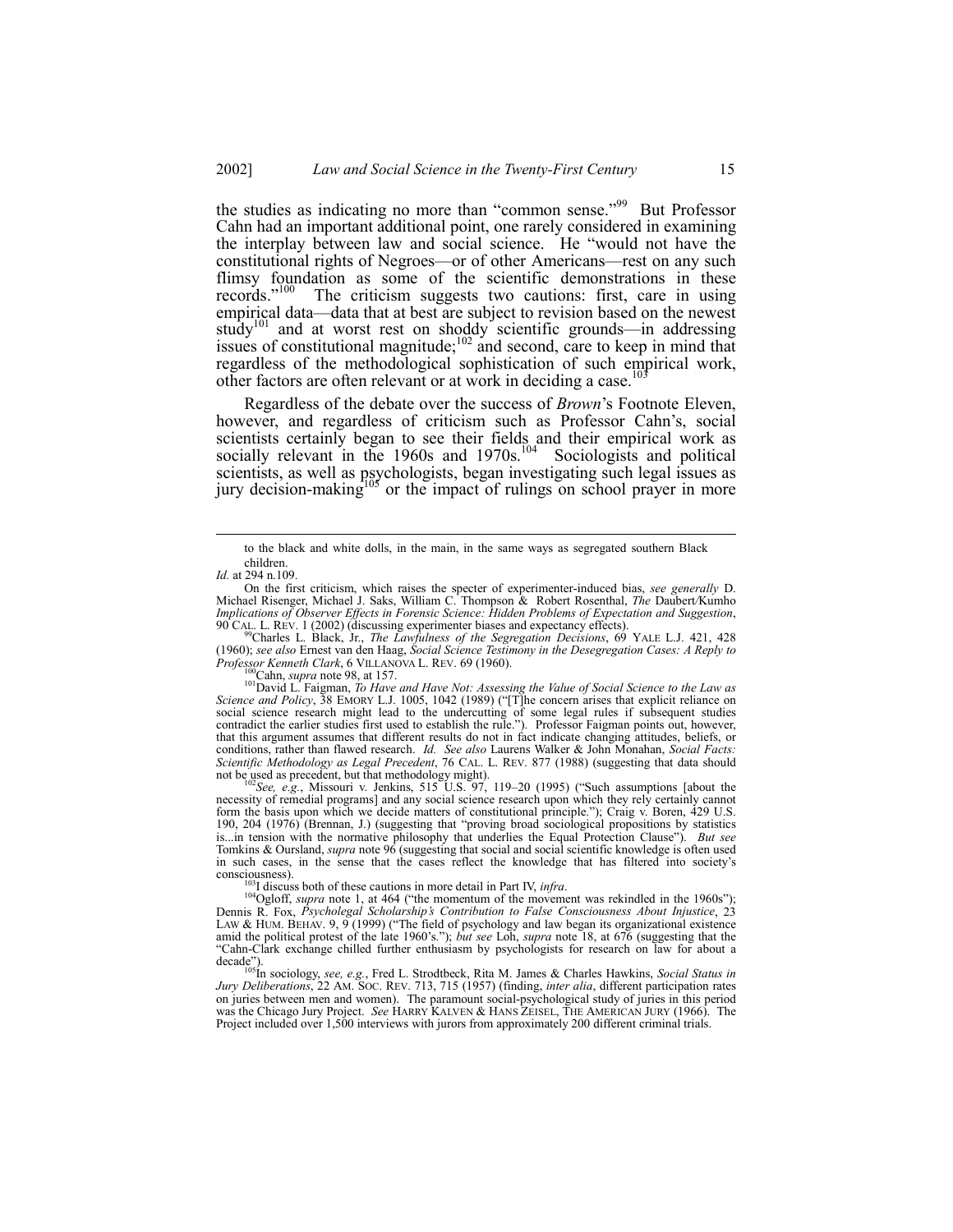detail.<sup>106</sup> The American Psychology-Law Society was founded in the late 1960s and began a research journal, *Law and Human Behavior*, in 1977.<sup>107</sup> With a slightly more sociological orientation, the Law and Society Association, founded in 1964, began publishing interdisciplinary social scientific research on the law even earlier, in 1966, in the *Law and Society Review.* And, as outlined below, the next decades saw an "explosion" in empirical research on legal issues, $108$  along, however, with frustration with the narrow research areas in which that explosion was contained.

#### D. OUTBURSTS AND OUTBURSTS

Since the 1970s social science, psychology in particular, has indeed seen an explosion or outburst in its application to the legal system. In addition to *Law and Human Behavior*, journals such as *Behavioral Sciences and the Law* and *Law and Psychology Review* were founded, focusing on empirical work on legal issues. Expert testimony on psychological and psychiatric issues became more accepted in court,<sup>1</sup> though that happened slowly and not without controversy. The use of various psychological syndromes became increasingly common—some have argued too common<sup>110</sup> $\text{--}$ as defenses to criminal charges. The methodological sophistication of empirical studies, in most cases, improved dramatically, as did the sheer number of articles in those journals<sup>111</sup> (and, slowly, in law journals as well<sup>112</sup>). Arguably, the developing bodies of interdisciplinary psycho-legal and socio-legal research have had some effect on judicial decision-making.<sup>113</sup> The following two examples of such research illustrate those developing research trends, as well as additional recent tensions between law and social science.

#### 1. *Eyewitness Research*

First, one of the strongest catalysts for the developing incorporation of social science research into the law has been research on eyewitness testimony. This long line of empirical research, begun by the testimony studies of Munsterberg and others discussed above, took off in the 1970s,

<sup>&</sup>lt;sup>106</sup>See WILLIAM K. MUIR, JR., PRAYER IN THE PUBLIC SCHOOLS: LAW AND ATTITUDE CHANGE (1967).<br>
<sup>107</sup>Brigham, *supra* note 18, at 278.

Engham, *supra* note 18, at 276.<br>
<sup>108</sup>Michael J. Saks, *On Tapp (and Levine)*, 77 MICH. L. REV. 892, 897 (1979) (reviewing LAW,<br>
JUSTICE, AND THE INDIVIDUAL IN SOCIETY, *supra* note 78).<br>
<sup>109</sup>E.g., Wayne T. Westling, *T* 

*Identification Cases*, 71 OREGON L. REV. 93, 94 (1992) ("Courts have gradually accepted the use of expert  $[$   $]$   $]$   $\alpha$   $]$   $\alpha$   $]$   $\alpha$   $]$   $\alpha$   $]$   $\alpha$   $]$   $\alpha$   $]$   $\alpha$   $]$   $\alpha$   $]$   $\alpha$   $]$   $\alpha$   $]$   $\alpha$   $]$   $\alpha$ 

See generally ALAN M. DERSHOWITZ, THE ABUSE EXCUSE (1994) (noting the increased, in his opinion unjustified and lamentable, use of syndrome excuses). <sup>111</sup>*See* James R.P. Ogloff, *Law and Human Behavior: Reflecting Back and Looking Forward*, 23

LAW & HUM. BEHAV. 1, 1 (1999) (noting that over 500 articles had been published in twenty years of Law and Human Behavior). *Law and Human Behavior*). <sup>112</sup>*See supra* note 5 and accompanying text. <sup>113</sup>*See* John Monahan & Laurens Walker, *Social Authority: Obtaining, Evaluating, and*

*Establishing Social Science in Law*, 134 U. PA. L. REV. 477, 477 n.2 (1986) (asserting that as of 1986, each of the nine Supreme Court Justices had "either authored or joined opinions using social science research to establish or criticize a rule of lawî); *see also* Tremper, *supra* note 25.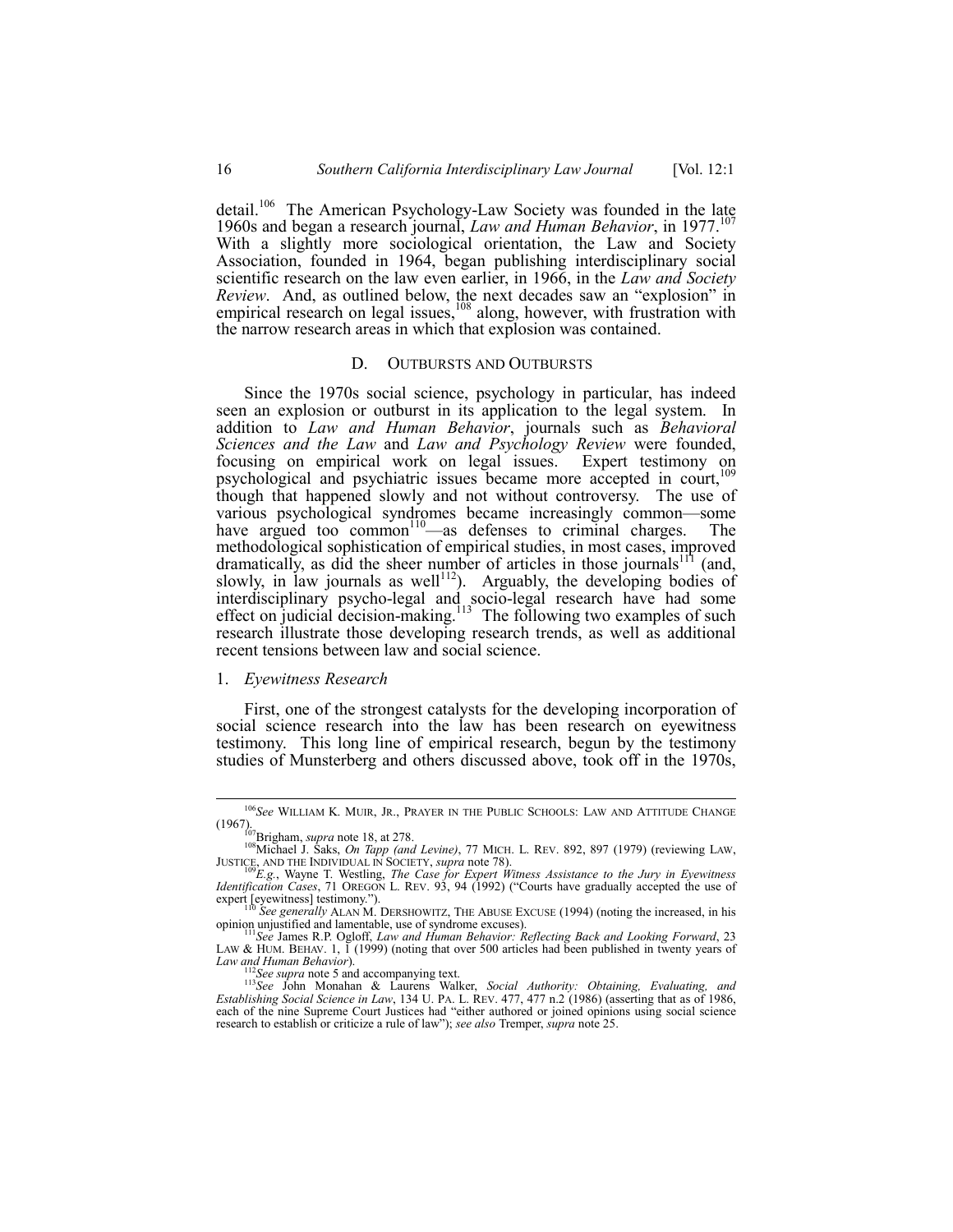prompted especially by the work of Elizabeth Loftus.<sup>114</sup> Professor Loftus noted the distinct stages at which information is stored and retrieved, dividing these stages into encoding, storage, and retrieval. She emphasized that unlike the classic conception of memory as a video camera that faithfully reproduces any incoming data, external influences at any of these stages can taint the accuracy of the recollection. For instance, stress at the time of perception or encoding can cause a witness to wrongly encode a situation;<sup>115</sup> suggestive questions or questioning tactics can bias the retrieval of existing memories. In a classic study, she showed a film clip of a car accident to subjects and asked them to report the speed of the cars involved.<sup>116</sup> Some subjects were asked how fast the cars were going when they "bumped," while others were asked the cars' speeds when they "crashed." Despite seeing the identical film, subjects in the "crashed" condition reported significantly higher speeds than in the "bumped" condition.

Replicated repeatedly since the early 1970s, such demonstration of the fallibility of eyewitnesses nevertheless received short shrift from the courts. The primary hesitancy about accepting expert evidence concerning eyewitness testimony was that it would invade the province of the jury whose "common sense" would allow it to properly evaluate eyewitness accounts.<sup>117</sup> Moreover, courts presumed that a defendant's opportunity to cross-examine an eyewitness obviated the need for any expert testimony.<sup>118</sup> This hesitancy lasted some time, and is present even today;<sup>119</sup> however, the recent trend is increasingly to allow such expert testimony on factors that might influence an eyewitness's perceptions and testimony.<sup>120</sup> The trend may be due to better methodologies, to case law broadening the admissibility of expert evidence, $121$  or perhaps to studies suggesting that expert testimony in fact aids jurors' evaluations of eyewitness reports.<sup>1</sup>

The last theme raised by the eyewitness testimony debates was brought up in the early 1980s. In an important exchange between Michael

S.W.3d 831, 837 (Tenn. 2000).<br><sup>120</sup>New York, for instance, recently ruled that expert testimony on eyewitness reliability is no

 <sup>114</sup>*See generally* ELIZABETH F. LOFTUS, EYEWITNESS TESTIMONY (1979); ELIZABETH F. LOFTUS & JAMES M. DOYLE, EYEWITNESS TESTIMONY: CIVIL AND CRIMINAL (1987).

<sup>&</sup>lt;sup>115</sup>LOFTUS & DOYLE, *supra* note 114, at 26–27.<br><sup>116</sup>Elizabeth F. Loftus & John C. Palmer, *Reconstruction of Automobile Destruction: An Example of the Interaction Between Language and Memory*, 13 J. VERBAL LEARNING & VERBAL BEHAV. 585 (1974). <sup>117</sup> *See e.g.*, United States v. Hall, 165 F.3d 1095 (7th Cir. 1999) (affirming trial courtís exclusion

of expert testimony because it "addresses an issue of which the jury already generally is aware"); State of expert testimony because it "addresses an issue of which the *jury* already generally is aware"); State<br>v. McClendon, 248 Conn. 572 (1999) (the "general principles" to which expert would have testified ìshould come as no surprise to the average jurorî). *See generally* Gregory G. Sarno, Annotation, *Admissibility, at Criminal Prosecution, of Expert Testimony on Reliability of Eyewitness Testimony*, 46 A.L.R. 4th 1047 § 3[a] (Supp. 2000) (collecting cases).<br><sup>118</sup>*E.g.*, State v. Kemp, 507 A.2d 1387 (Conn. 1986). <sup>119</sup>*E.g.*, United States v. Smith, 156 F.3d 1046, 1052–54 (10th Cir. 1998); State v. Coley, 32

longer per se inadmissible, but is a matter for the trial court's discretion. *See* People v. Lee, 750 N.E. 2d 63, 67 (N.Y. 2001) (abolishing per se inadmissibility rule, though noting that trial court there did not abuse its discretion to exclude such testimony).<br> $^{121}$ E a. Daubert y Marcall Dau Dhamman.

 $^{121}E$ g., Daubert v. Merrell Dow Pharmaceuticals, Inc., 509 U.S. 579 (1993).<br><sup>122</sup>E.g., Daubert v. Merrell Dow Pharmaceuticals, Inc., 509 U.S. 579 (1993). *Making: An Empirical Analysis*, 7 BEHAV. SCI. & L. 215, 223 (1989).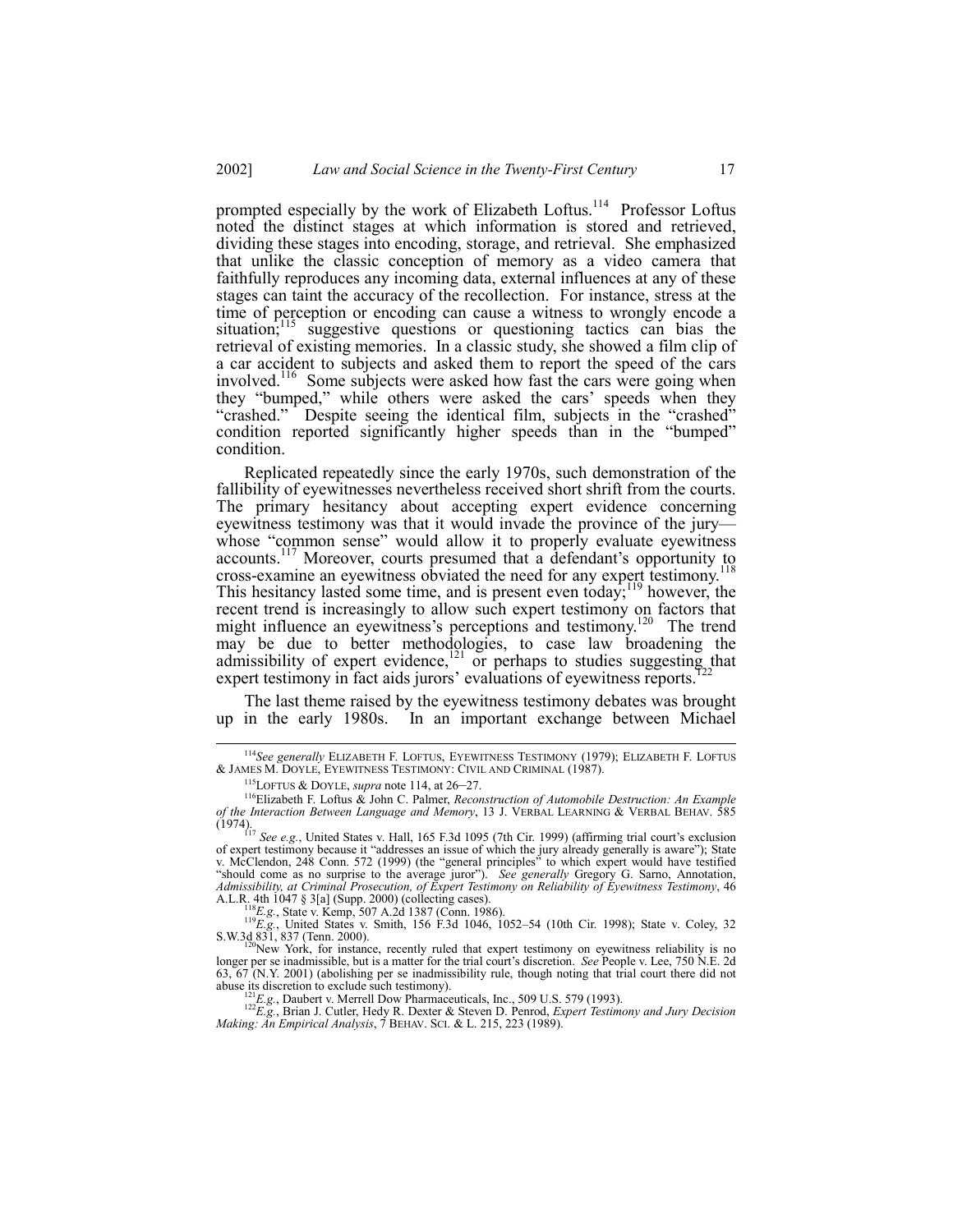McCloskey and Howard Egeth and Loftus,<sup>123</sup> McCloskey and Egeth attacked the state of eyewitness research, criticizing the methods, the inferences, and the legal relevance of the research.<sup>124</sup> Importantly, they raised the question of whether the state of knowledge at the time was adequate to present to the legal community, much as Wigmore had seventyfive years earlier. Where once Loftus had suggested that the reason the law was hesitant was simply the "unavailability of published summaries of research for the legal community," $125$  she now persuasively argued that the knowledge was certainly adequate, and given the importance of preventing wrongful convictions, was essential, to convey such findings to the legal profession.<sup>126</sup> McCloskey and Egeth's criticism has been periodically renewed, both with respect to eyewitness testimony<sup>127</sup> and to other areas,<sup>128</sup> and points out the importance of presenting research in legal, not just social scientific, journals in a form both easily understood by legal academics, lawyers, and judges, and coherently summarized, but without losing essential information in the "translation."<sup>129</sup> In Section IV(B) below, one important way this can be done successfully is outlined.

#### 2. *Jury Research*

The second important example of modern interdisciplinary work is perhaps the most common: examining the jury.<sup>130</sup> Despite the fact that fewer than ten percent of all cases actually reach trial, with jury or not,<sup>1</sup> the lionís share of empirical research in the 1980s and 1990s has indeed

<sup>&</sup>lt;sup>123</sup>See Robert J. Hallisey, *Experts on Eyewitness Testimony in Court*—A Short Historical *Perspective*, 39 HOW. L.J. 237, 247–51 (1995) (reviewing and discussing the debate). <sup>124</sup>Michael McCloskey & Howard Egeth, *Eyewitness Identification—What Can a Psychologist Tell* 

a Jury? 38 AM. PSYCHOL. 550 (1983).<br>
<sup>125</sup>Loh, *supra* note 18, at 685.<br>
<sup>126</sup>Elizabeth F. Loftus, *Silence Is Not Golden*, 38 AM. PSYCHOL. 564 (1983).<br>
<sup>127</sup>Rogers Elliott, *Expert Testimony About Eyewitness Identificati* 

<sup>128</sup>*Compare* Phoebe C. Ellsworth, *To Tell What We Know or Wait for Godot?*, 15 LAW & HUM.

BEHAV. 77 (1991) (advocating the use of amicus briefs despite developing and ongoing social science research, as scientific searches for knowledge are never complete), *with* Rogers Elliott, *ìTo Tell What We Know or Wait for Godot?î: Response*, 15 LAW & HUM. BEHAV. 91 (1991) (suggesting caution in the use of such briefs and outlining criteria for their use). <sup>129</sup>*See* Jeremy A. Blumenthal, *The Reasonable Woman Standard: A Meta-Analytic Review of*

*Gender Differences in Perceptions of Sexual Harassment*, 22 LAW & HUM. BEHAV. 33, 51 n.6 (1998) (ìFor a number of reasons, a law review article simply carries more weight in judicial decisions than what is viewed as the supplementary citation of a social science article, despite the possibility for data and conclusions to be misconstrued when presented in narrative, summarized form. Courts' receptivity to social science knowledge may be increasing, but enthusiasm for this fact should be tempered by scrutting of the ways in which it is used.").

scrutiny of the ways in which it is used.î). 130For a dated review of jury work, *see* James H. Davis, Robert M. Bray & Robert W. Holt, *The Empirical Study of Decision Processes in Juries:* A Critical Review, *in* LAW, JUSTICE, AND THE INDIVIDUAL IN SOCIETY, *supra* note 78, at 326. For more recent reviews, *see* INSIDE THE JUROR: THE PSYCHOLOGY OF JUROR DECISION MAKING (Reid Hastie ed., 1993); REID HASTIE, STEVEN D. PENROD & NANCY PENNINGTON, INSIDE THE JURY (1983). For a good recent overview of methodological issues in jury research, *see* Michael J. Saks, *What Do Jury Experiments Tell Us about How Juries (Should)*

Make Decisions?, 6 S. CAL. INTERDISC. L.J. 1 (1997).<br><sup>131</sup>See David A. Harris, *The Appearance of Justice: Court TV, Conventional Television, And Public*<br>Understanding of the Criminal Justice System 35 ARIZ. L. REV. 785, 8 (noting that between six and eight percent of criminal cases go to trial).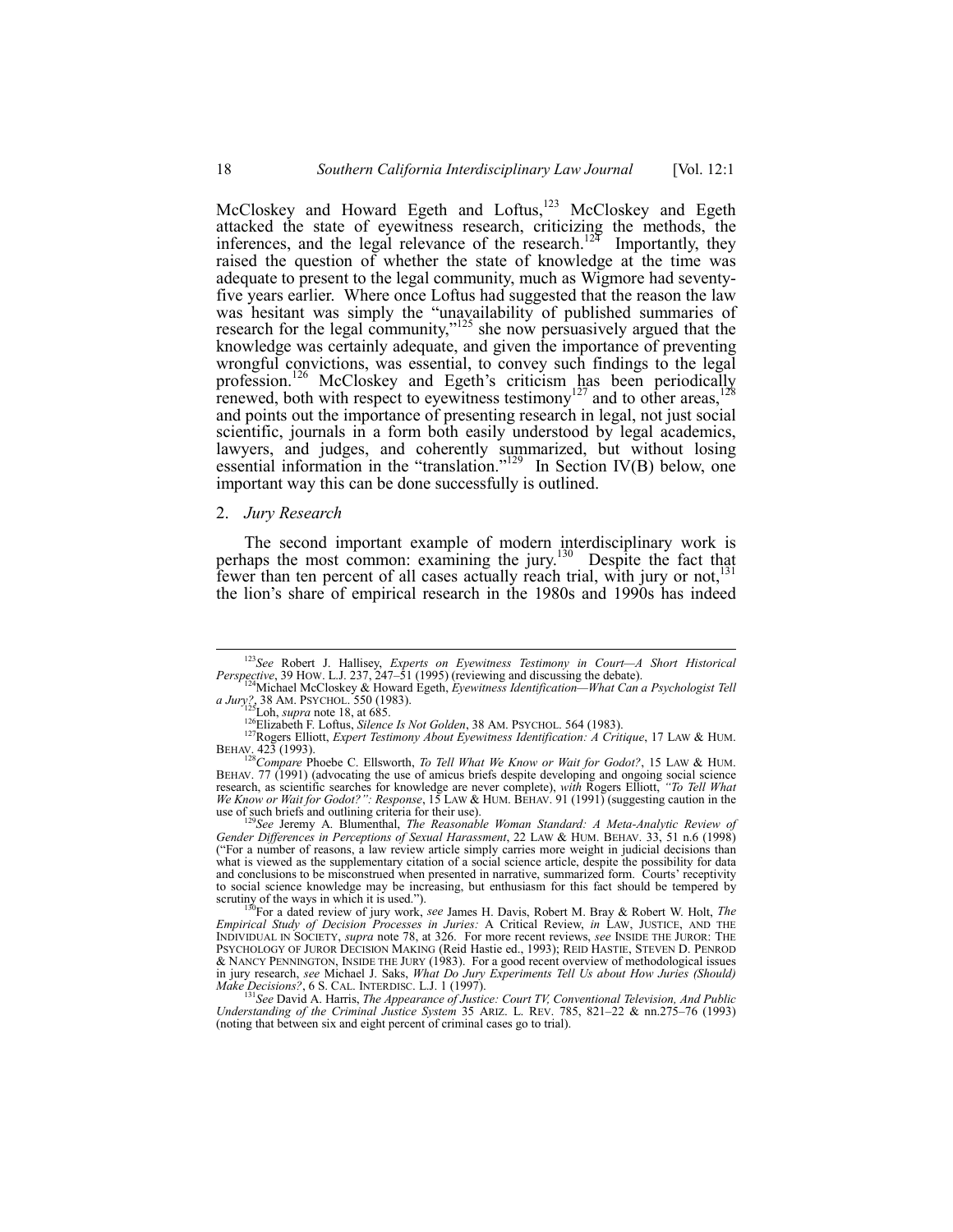focused on juries.<sup>132</sup> And an enormous range of topics in jury decision making has been addressed: the effect of jury size on deliberation and decision quality;<sup>133</sup> racial<sup>134</sup> or other demographic<sup>135</sup> factors that might influence jury decisions; the timing of when at trial jurors form their opinions;<sup>136</sup> how, whether, and when juries exercise their power to nullify the law;<sup>137</sup> the effect of defining "reasonable doubt";<sup>138</sup> how well jurors in fact understand legal instructions, and what might be done to improve comprehension;<sup>139</sup> jury evaluation of compensatory<sup>140</sup> and punitive<sup>141</sup> damages; and the influence of judges' nonverbal behavior on jurors' judgments,<sup>142</sup> to name just a few. Such jury research has been presented to the courts in capital punishment cases<sup>143</sup> and cases involving pretrial publicity.<sup>144</sup>

In many instances, however, the presentation of such research was less than wholeheartedly embraced. Courts' and commentators' most oftvoiced objection to the relevance of jury research has been the lack of generalizability or external validity, i.e., the complaint that the *simulation* nature of the jury studies obviated any practical use.<sup>145</sup> For instance, in

Guilt Attribution Studies, 73 CHL-KENT L. REV. 533, 542–48 (1998) (reviewing such studies).<br><sup>135</sup>See, e.g., Reid Hastie, *Is Attorney-Conducted Voir Dire an Effective Procedure for the Selection*<br>of Impartial Juries?, 40 A

demographics on verdict).<br><sup>156</sup>E.g., Paula L. Hannaford, Valerie P. Hans, Nicole L. Mott & G. Thomas Munsterman, *The*<br>*Timing of Opinion Formation by Jurors in Civil Cases: An Empirical Examination*, 67 TENN. L. REV. 627 (2000).<br><sup>137</sup> *E.g.*, Norman J. Finkel, Commonsense Justice: Jurors' Notions of the Law (1995);

Keith E. Niedermeier, Irwin A. Horrowitz & Norbert L. Kerr, *Informing Jurors of Their Nullification Power: A Route to a Just Verdict or Judicial Chaos?* 23 LAW & HUM. BEHAV. 331 (1999); Richard L. Wiener, Kristen Habert, Gina Shkrodriani & Caryn Staebler, *The Social Psychology of Jury*<br>*Nullification: Predicting When Jurors Disobey the Law*, 21 J. APPLIED SOC. PSYCHOL. 1379 (1991).<br><sup>138</sup>E.g., Chantal Mees Koch & De

*Inclusion of a Lesser Charge on Jury Verdicts*, 23 LAW & HUM. BEHAV. 653 (1999). 139 *E.g.*, Joel D. Lieberman & Bruce D. Sales, *What Social Science Teaches Us about the Jury Instruction Process*, 3 PSYCHOL., PUB. POL' *Instruction Process*, 3 PSYCHOL., PUB. POLíY, & L. 589 (1997). <sup>140</sup>*E.g.*, Michelle Chernikoff Anderson & Robert J. MacCoun, *Goal Conflict in Juror Assessments*

*of Compensatory and Punitive Damages*, 23 LAW & HUM. BEHAV. 313 (1999). <sup>141</sup> *E.g.*, *id.*; Reid Hastie, David A. Schkade & John W. Payne, *A Study of Juror and Jury*

*Judgments in Civil Cases: Deciding Liability for Punitive Damages*, 22 LAW & HUM. BEHAV. 287

(1998). <sup>142</sup> *E.g.*, Peter David Blanck, Robert Rosenthal & La Doris Hazzard Cordell, *The Appearance of* Justice: Judges' Verbal and Nonverbal Behavior in Criminal Jury Trials, 38 STAN. L. REV. 89 (1985).<br><sup>143</sup>See Ellsworth, *supra* note 10.<br><sup>144</sup>See Ellsworth, *supra* note 10.<br><sup>144</sup>See John S. Carroll, Norbert L. Kerr, James

Valerie Feldman, *Free Press and Fair Trial: The Role of Behavioral Research*, 10 LAW & HUM. BEHAV.<br>187 (1986). <sup>145</sup>*See, e.g.*, Lockhart v. McCree, 476 U.S. 162, 168–73 (1986). For early such criticisms by commentators, *see* Robert M. Bray & Norbert L. Kerr, *Methodological Considerations in the Study of the Psychology of the Courtroom, in* The Psychological Considerations in the Study of the Psychology of the Courtroom, in The Psychology of The COURTROOM 287 (Norbert L. Kerr & Robert M. Bray eds., 1982); Shari Seidman Diamond, Introduction, *Simulation: Does the Microscope*

<sup>&</sup>lt;sup>132</sup>See Ogloff, *supra* note 111, at 2–3 (noting that at least 40% of articles published in *Law and Human, Behavior* focused on "jury decision making").

<sup>133</sup>See, e.g., Adam M. Chud & Michael L. Berman, Six-Member Juries: Does Size Really Matter?,<br>67 TENN. L. REV. 743 (2000) (reviewing research); Michael J. Saks & Mollie Weighner Marti, A *Meta-Analysis of the Effects of Jury Size*, 21 LAW & HUM. BEHAV. 451 (1997) (quantitatively reviewing and assessing research). <sup>134</sup>*E.g.*, William J. Bowers, Benjamin D. Steiner & Marla Sandys, *Death Sentencing in Black and*

*White: An Empirical Analysis of the Role of Jurors' Race and Jury Racial Composition*, 3 U. PA. J. CONST. L. 171 (2001). A number of empirical studies have investigated such issues. *See id.* at 181–89 (collecting studies); Cynthia K.Y. Lee, *Race and the Victim: An Examination of Capital Sentencing and*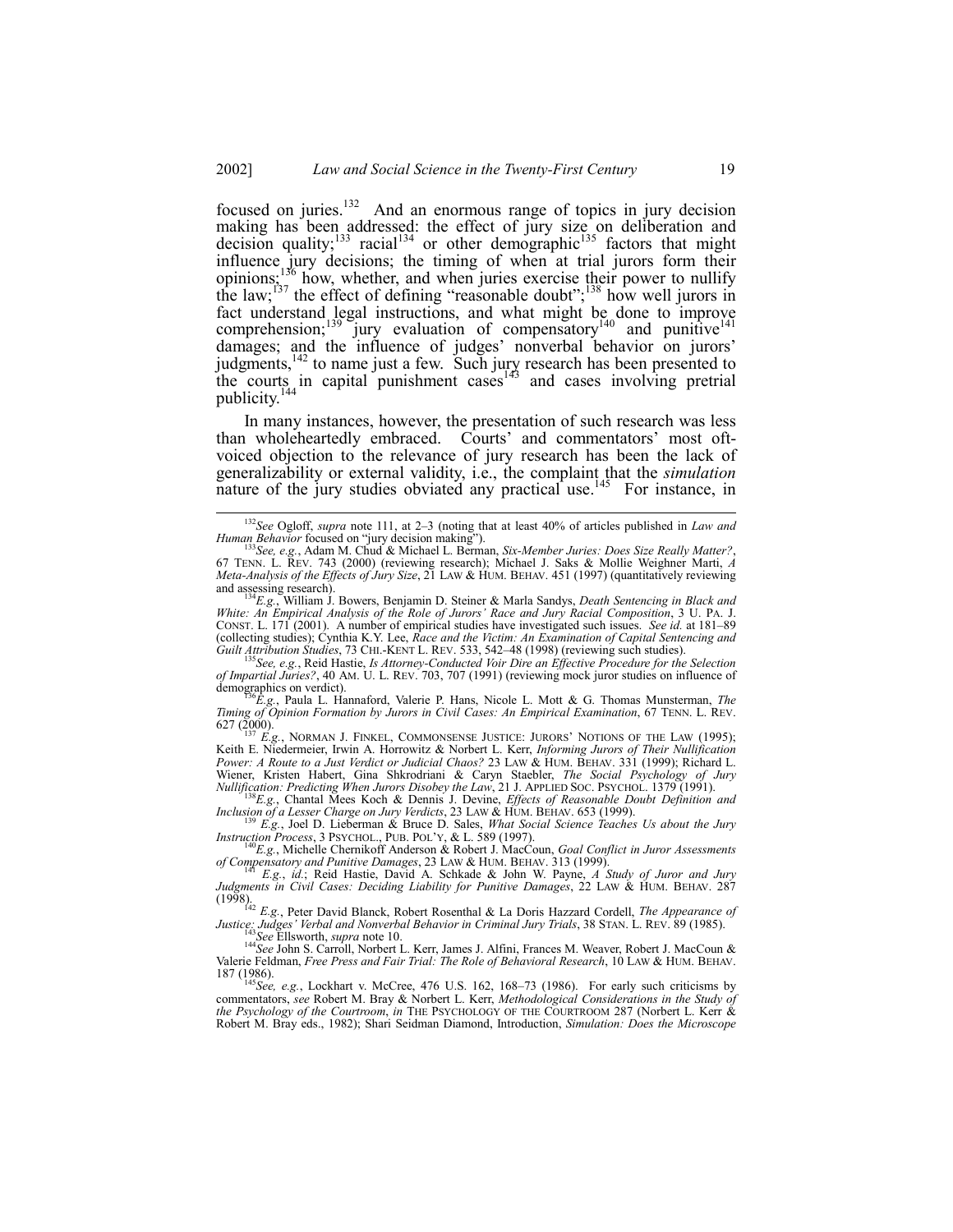*Free v. Peters*, 146 Judge Posner criticized an empirical study by Hans Zeisel, a profoundly influential legal sociologist, that James Free, Jr., had submitted to demonstrate that the capital sentencing instructions heard by the jury that had sentenced him to death were so confusing as to be constitutionally defective. Professor Zeisel had given people dismissed from jury selection a questionnaire summarizing the evidence at Free's trial, giving the instructions the jury had heard or similar ones, and presenting several true or false questions.<sup>147</sup> The participants got few of the questions correct, leading the district court judge to suppose that the instructions had in fact been confusing.<sup>148</sup> Judge Posner, without commenting on the results, nevertheless rejected the study as fatally flawed, in part because of a "lack of comparability between the test setting and the setting of the sentencing hearing<sup> $5149$ </sup>—a perceived lack of external validity.

A lack of external validity can certainly be a problem, as Professor King has noted:

Researchers conducting mock trial studies, for instance, may fail to compare predeliberation and postdeliberation preferences or otherwise to account for the effect of deliberations, fail to give mock jurors standard jury instructions, use exclusively undergraduate students as mock jurors, limit the time mock jurors deliberate, substitute transcripts or tapes for live testimony, or make little attempt to create a sense of real-world consequence for the mock jurors whose responses they test. [Even so, little] agreement exists about whether or how much these methodological deficiencies skew results.<sup>150</sup>

For a number of reasons, however, there is much to be said for continuing jury simulation research, especially if more generalizable subject samples are recruited. First, even those who have critiqued simulation studies are encouraged by the increasing methodological sophistication that such work has begun to reflect.<sup>151°</sup> Second, recent evidence gives at least limited support to the idea that there are in fact few significant differences between undergraduate samples and those using

l

methodological issues in jury simulation research).<br>
1461 2 F.3d 700 (7th Cir. 1993) (Posner, J.).<br>
<sup>148</sup>*Id.* 149*Id.* Typifying such criticism, Judge Posner argued that:

There is little a priori reason to think that the results of such an examination offer insight into the ability of a real jury, which has spent days or weeks becoming familiar with the case and has had the benefit of oral presentations by witnesses, lawyers, and judges, and which renders a verdict after discussion rather than in the isolation of an examination setting.<br>Id. at 705–06.

*Id.* at 705–06.<br><sup>150</sup>*See King, supra* note 145, at 75 n.43.<br><sup>151</sup>*See, e.g.*, Shari Seidman Diamond, *Illuminations and Shadows from Jury Simulations*, 21 LAW & HUM. BEHAV. 561 (1997). *But cf.* Brian H. Bornstein, *The Ecological Validity of Jury Simulations: Is the Jury Still Out?*, 23 LAW & HUM. BEHAV. 75, 88 (1999) (ìalthough simulations have not become more realistic over time, it may not matter much").

*Lens Distort?*, 3 LAW & HUM. BEHAV. 1 (1979); Kathleen Carrese Gerbasi, Miron Zuckerman & Harry T. Reis, *Justice Needs a New Blindfold: A Review of Mock Jury Research*, 84 PSYCHOL. BULL. 323 (1977). More recently, *see* Nancy J. King, *Postconviction Review of Jury Discrimination: Measuring the Effects of Juror Race on Jury Decisions*, 92 MICH. L. REV. 63, 75–77 (1993) (discussing<br>methodological issues in jury simulation research).<br> $\frac{146}{140 \text{ N}}$  and  $\frac{24}{140 \text{ N}}$  minutes in jury simulation research).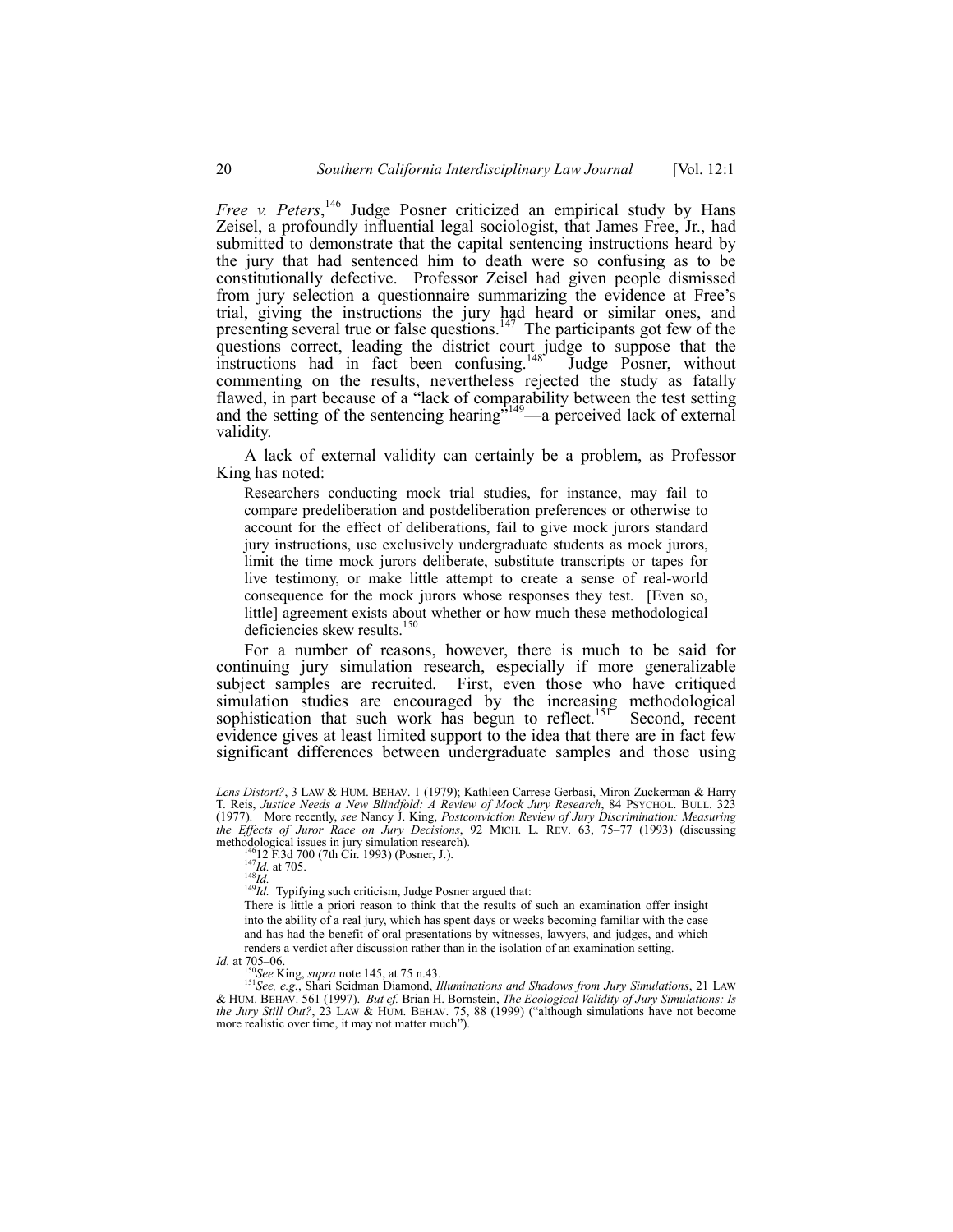non-university samples.<sup>152</sup> Third, there may sometimes be advantages to using undergraduates as subject samples. As mentioned above, some mock jury research, especially in the context of capital sentencing, has focused on mock jurors' comprehension of judicial sentencing instructions (e.g., regarding the use of mitigating circumstances). The use of regarding the use of mitigating circumstances).<sup>1</sup> undergraduates in this case might in fact be useful; for example, if it can be persuasively demonstrated that students at an elite institution poorly understand judicial instructions, a plausible inference exists that a wider sample of society would likely understand them even less.<sup>154</sup> Finally, Professor Laurens Walker has extended the notion of simulation. In a perhaps underapplied article, he has advocated, at least in the context of civil procedure, the application of experimental design in actual cases, i.e., experimenting with cases on a court's docket to identify potential effects in the real world.<sup>155</sup> Professor Walker notes examples where such research has been conducted, and rebuts potential legal objections. Over the last five years, some such research has in fact been put into practice.<sup>156</sup>

Despite the increased potential use for mock and other jury studies, there has been recurring dissatisfaction, repeated "outbursts" of frustration, within the academic psycholegal community about researchers' apparent obsession with such studies. As alluded to above, almost every reviewer of the discipline has noted a "myopic focus of much of the work in the field"—a focus on eyewitness testimony and jury decision-making.<sup>157</sup> On the one hand, Loh has suggested that at least part of this focus may be justified:

Although only a minority of cases go to trial and fewer yet are heard by a jury, the ideal of using lay members to find facts, to interpose the conscience of the community, and to legitimate official action is part of the foundation of our system of justice. Much of procedural law can only be understood in relation to, and in the context of, the institution of the jury. On the one hand, jurors are regarded as "the nerve center of the factfinding process." On the other, there has been a historical distrust in the judgment of amateurs who are untutored in legal subtleties and inexperienced in evaluating evidence. Consequently, an elaborate web of procedural rules has evolved to shield the jury at each phase of the fact-

<sup>&</sup>lt;sup>152</sup>Bornstein, *supra* note 151, at 88.<br><sup>153</sup>*See, e.g.*, James Luginbuhl, *Comprehension of Judges' Instructions in the Penalty Phase of a Capital Trial: Focus on Mitigating Circumstances*, 16 LAW & HUM. BEHAV. 203 (1992). In this study Professor Luginbuhl recruited adults from jury lists, so the criticism is not specifically applicable. <sup>154</sup>*Cf.* Kimball R. Anderson & Bruce R. Braun, *The Legal Legacy of John Wayne Gacy: The*

*Irrebuttable Presumption That Juries Understand and Follow Jury Instructions*, 78 MARQ. L. REV. 791, 793 (1995) (reviewing comprehension studies and noting that most use undergraduates; nevertheless the studies tend to show poor comprehension).

studies tend to show poor comprehension).<br><sup>155</sup>See Laurens Walker, *Perfecting Federal Civil Rules: A Proposal for Restricted Field*<br>Experiments, 51 LAW & CONTEMP. PROBS. 67, 75–77 (1988). *See also* Linda S. Mullenix, *Di Disarray: The Pervasive Myth of Pervasive Discovery Abuse and the Consequences for Unfounded Rulemaking*, 46 STAN. L. REV. 1393 (1994). <sup>156</sup>*See, e.g.*, Hannaford, et al., *supra* note 136 (reviewing data collected from actual juries in

Arizona); Valerie P. Hans, Paula L. Hannaford & G. Thomas Munsterman, *The Arizona Jury Reform* Permitting Civil Jury Trial Discussions: The Views of Trial Participants, Judges, and Jurors, 32 U.<br>MICH. J.L. REFORM 349 (1999) (discussing background of Arizona Jury Reform project).<br><sup>157</sup>Ogloff, supra note 111, at 1.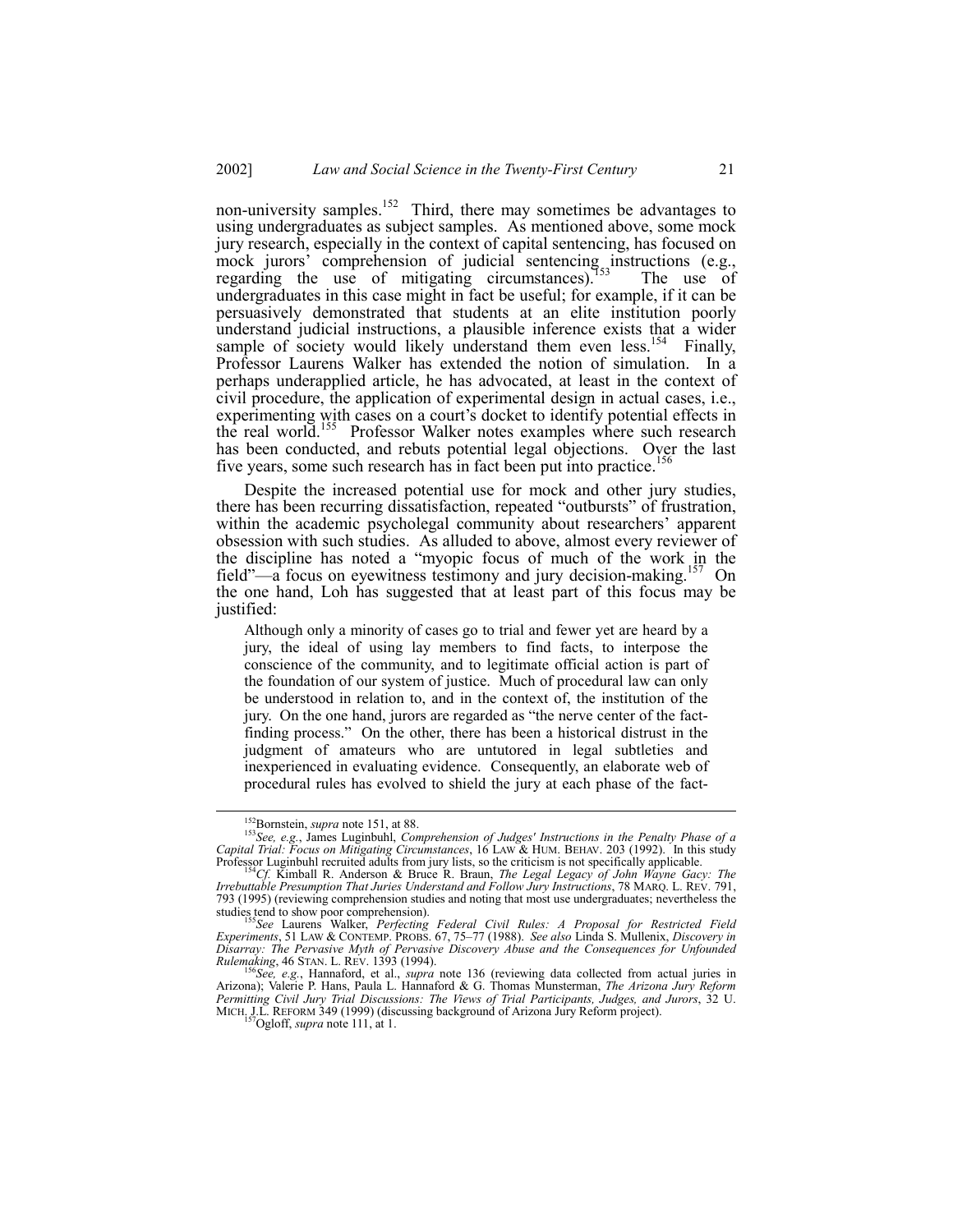finding process from extraneous influences that might bias its decision. Nevertheless the jury remains the hub that holds together the spokes of procedural justice. Directly or indirectly, the jury provides the backdrop for empirical study of the criminal process.<sup>158</sup>

On the other hand, of course, the legal system does not solely consist of "the criminal process," or even the criminal or civil trial. Settlement negotiations, plea bargains, the mental health of attorneys, and a variety of other topics can, and should, be profitably examined empirically. Indeed, "[t]here really is no limit to the scope of inquiry available to legal psychologists. . . . [T]o the extent that *every* law has as its purpose the control or regulation of human behavior, every law is ripe for psychological study."<sup>159</sup>

## E. SUMMARY

In the foregoing section I had two aims. First, I sought to briefly sketch a history of psycholegal research in somewhat more detail than does the traditional account. Second, using that history as a springboard, I sought to identify several recurring themes that have led, and continue to lead, to miscommunication and misunderstanding between social scientists and legal academics, and to a reluctance and even scorn toward empirical social science on the part of some in the legal system. These themes included:

1. The perception that social science only offers *common sense* findings; that lawyers, jurors, and judges are capable of intuiting what social scientists find through experimentation;

2. The suggestion that social scientists, typically due to ignorance, fail to address legally relevant questions;

3. The perception that social scientific research is generally unavailable to lawyers;

4. The suggestion that existing research is inconsistent with and unready for presentation to, or use by, the law; and

5. Dissatisfaction within the discipline of psychology with the subject matter of empirical research conducted, including the perception that whatever research has already been done, regardless of the methodological sophistication, addresses too narrow a range of topics.

Each of these tensions, in fact, can be addressed and remedied, and one goal of this article is to identify some such remedies.<sup>160</sup> For instance, Professor Saks and others have repeatedly demonstrated data that contravene "common sense" assumptions.<sup>161</sup> More thorough training can

<sup>&</sup>lt;sup>158</sup>Loh, *supra* note 18, at 678–79 (footnotes omitted).<br><sup>159</sup>Ogloff, *supra* note 111, at 2–3 (emphasis in original; citation omitted).<br><sup>160</sup>See infra Section IV.<br><sup>161</sup>Professor Saks, in his review of Tapp and Levine's presented a list of putative findings from various book chapters, and suggested that none was surprising; they all conformed to "common sense." He then pointed out, however, that the actual findings from the chapters were precisely the opposite from those he described. *See* Saks, *supra* note 108, at 895. *See*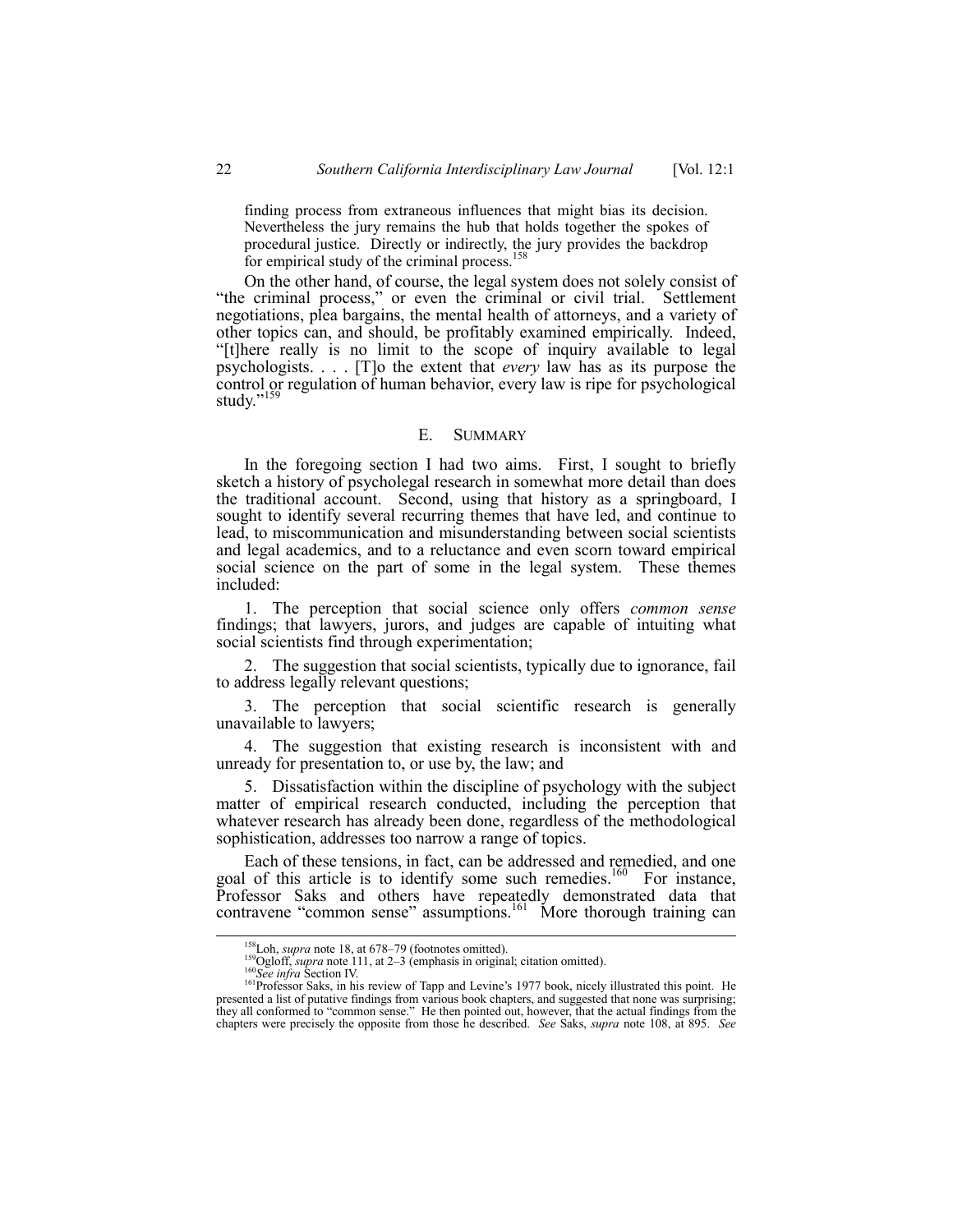address the ignorance concern.<sup>162</sup> Informed use of computerized databases such as Westlaw or PsycINFO can easily improve lawyers' and judges' access to empirical research, as can the publication of such research in legal journals. Through improved methodological practices in the way research is conducted, summarized, and presented, existing research in most social scientific areas can be persuasively, or at least relevantly, presented to those in the legal system.<sup>163</sup> Finally, through education and training in legal theory and doctrine, social scientists can turn to "non-traditional" areas of research that can identify important questions, not only for how interdisciplinary work itself is conducted, but also for numerous aspects of legal reform. $164$ 

## III. "YOU JUST DON'T UNDERSTAND": 165 INTERDISCIPLINARY COMMUNICATION PROBLEMS

## A. LAWYERS' USE OF SOCIAL SCIENCE

Both within and without social science disciplines, tension, disagreement, and disappointment have often met the exercise and presentation of empirical research designed to influence or reform the legal system. Despite all this, recent years have seen a substantial increase in legal academics' incorporation of social science research into their published work.166 In particular, legal writing on the role of emotions in the law and on using findings from cognitive psychology to criticize the assumptions underlying traditional law and economics modeling has burgeoned rapidly in the last several years.<sup>167</sup> It is not necessarily clear what has driven this move—recognition of the value of interdisciplinary work; a stronger focus within legal academia on such work;<sup>168</sup> an increase

<sup>162</sup>*See infra* notes 260–264 and accompanying text.<br><sup>163</sup>*See infra* Section IV(B).<br><sup>164</sup>Fully outlining such non-traditional areas is beyond the scope of this Article. For an initial effort, *see* Jeremy A. Blumenthal, Broadening the Scope of Psycholegal Research: Lessons from the First-Year Law Curriculum, Paper presented at American Psychology/Law Society Conference, Austin,

Tex. (Mar. 2002). *See also* sources cited *infra* note 226.<br><sup>165</sup>DEBORAH TANNEN, YOU JUST DON'T UNDERSTAND: WOMEN AND MEN IN CONVERSATION<br>(1990).<br><sup>166</sup><sub>See sunra note 5.</sub>

l

<sup>167</sup>See *supra* notes 3 and 5. Another area of legal scholarship related to social science that has seen increased attention is norm theory. *E.g.*, ERIC A. POSNER, LAW AND SOCIAL NORMS (2000); Symposium, *The Legal Construction of Norms*, 86 VA. L. REV. 1577 (2000); Symposium, *Law, Economics, and Norms*, 144 U. PA. L. REV. 1643 (1996). Note, though, that the recent legal approach to norms reverses the traditional psychological view. In the latter, norms can influence individual<br>behavior, at times eliciting arguably "irrational" behavior. *See generally* Dale T. Miller & Deborah A. Prentice, *The Construction of Social Norms and Standards*, *in* SOCIAL PSYCHOLOGY: HANDBOOK OF BASIC PRINCIPLES 799 (Edward Tory Higgins & Arie W. Kruglanski eds., 1996). In the former this perspective is reversed: norms allegedly arise from the rational behavior of individuals. POSNER, *supra*, perspective is reversed: norms allegedly arise from the rational behavior of individuals. POSNER, *supra*, at 7–8.<br>at 7–8.<br>(whether combining doctrine and practice or doctrine and research in some other substantive discipl

(whether combining doctrine and practice or doctrine and research in some other substantive discipline) is often important in qualifying for tenure, for retaining respect among colleagues, for promotion, and

*also,* Jeremy A. Blumenthal, *A Wipe of the Hands, A Lick of the Lips: The Validity of Demeanor Evidence in Assessing Witness Credibility*, 72 NEB. L. REV. 1157 (1993) (reviewing findings that "common sense" assumptions of indicators of deception—shifting gaze or blinking—in fact were poor predictors).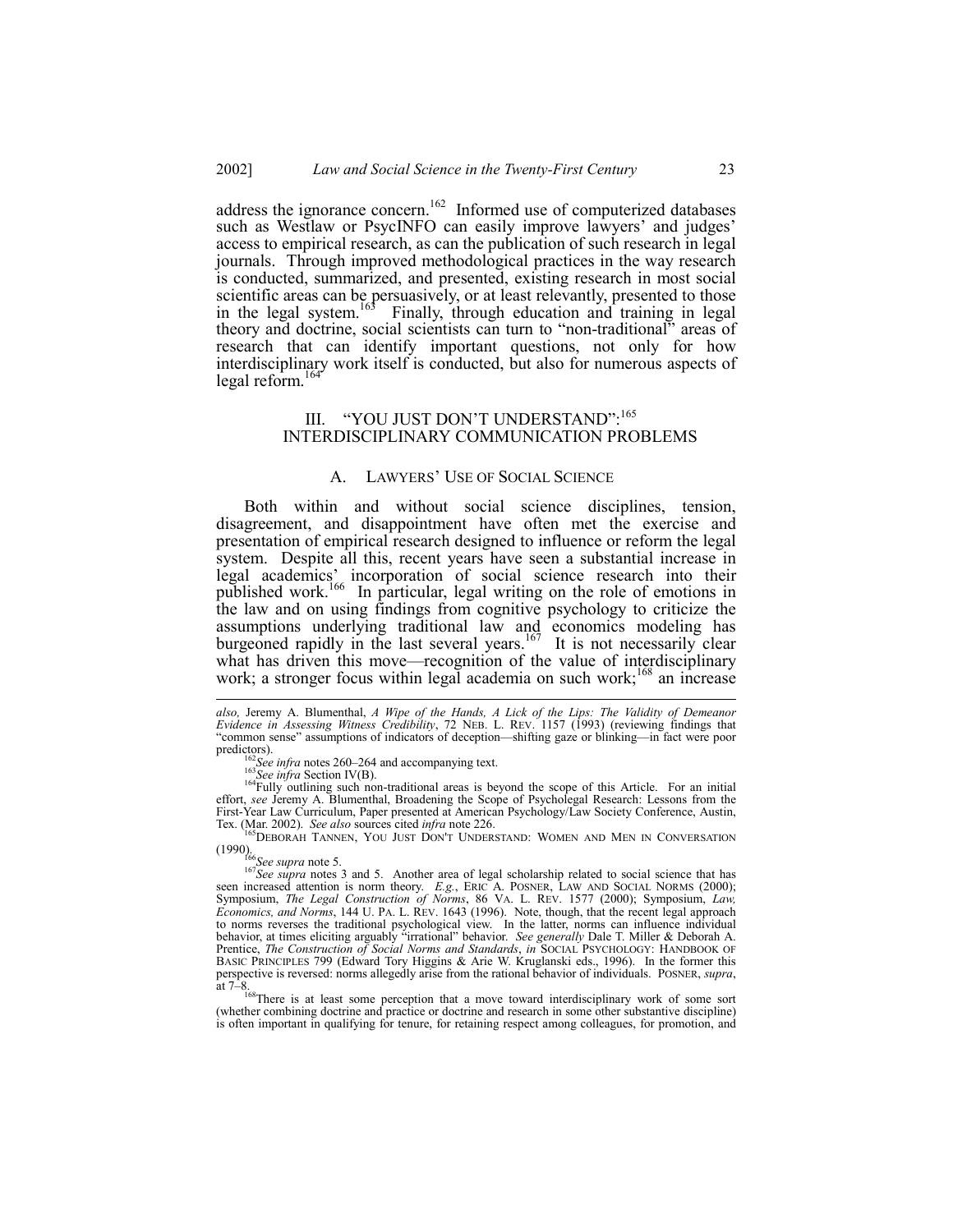in social scientists' success in bringing their work to the attention of the legal academy; an increase in joint degrees by law school professors;<sup>169</sup> a perception that "contemplating the law by itself is pretty boring";<sup>170</sup> or, perhaps, in the case of cognitive psychology and its reframing as "behavioral law and economics"  $(BLE)$ ,  $^{171}$  a reaction to conventional law and economics which, according to some of its founders, is arguably "stagnating."<sup>172</sup>

To social scientists who see the legal system as holding fundamentally incorrect assumptions about human behavior, increased attention to their research would seem to be a blessing. Not surprisingly, however, this blessing is disguised. At least in the areas where psychological data are used the most now—behavioral law and economics and law and the emotions—there are in fact serious concerns about lawyers' use of psychological findings and their application of such findings to legal theory and to policy. Most of these problems can be subsumed under one category—lack of knowledge or *familiarity* with the social science literature they seek to apply to the law. This section illustrates some instances of recent legal literature that fall prey to such unfamiliarity, and why, other than simple inaccuracy, $1^{73}$  it can be such a problem for the interdisciplinary work.<sup>174</sup> In turn, however, social scientists are often equally ignorant about fundamental legal issues that render their research difficult for the law to apply, if not irrelevant.

#### 1. *Law and Emotions*

Susan Bandes and Eric Posner, accomplished legal scholars, have recently turned their attention to the role of the emotions in the substantive law (LE).<sup>175</sup> Professor Bandes has edited a fascinating book collecting

for acquiring research funding. *See* Harry T. Edwards, *The Growing Disjunction Between Legal* <sup>169</sup>Michael Heise, *The Importance of Being Empirical*, 26 PEPP. L. REV. 807, 810 (1999) (noting

increase).<br><sup>170</sup>Jonathan R. Macey, *Law and the Social Sciences*, 21 HARV. J.L. & PUB. POL'Y 171, 171 (1997).<br><sup>171</sup>See sources cited *supra* note 1.

EV. See sources cited *supra* note 1.<br>
172See, e.g., Douglas G. Baird, *The Future of Law and Economics: Looking Forward*, 64 U. CHI.<br>
173 In a discussion of interdisciplinary work in law reviews published in 1994 and 199

and Mossman note:

In some cases, references were actually incorrect. For example, Piaget was referred to in one article as a "French" psychologist, rather than as Swiss. In another, a reference to DSM-III in the footnote simply said "Get full term for DSM III from Fischer article," something that the author had clearly failed to do. In a third, the Bulletin of the American Academy of Psychiatry and Law was referred to as the Bulletin of the American Academy of "Psychology" and Law.

Fulero & Mossman, *supra* note 12, at 6. <sup>174</sup>Although the fields of BLE and law and emotions are rapidly expanding, I discuss them below only in such detail as will illustrate my points. A fuller treatment is beyond the s

only in such detail as will illustrate my points. A fuller treatment is beyond the scope of this Article.<br><sup>175</sup>Others have as well. *E.g.*, Kahan & Nussbaum, *supra* note 3; Peter H. Huang, *Reasons Within*<br>*Passions: Emot* Jones, *Law, Emotions, and Behavioral Biology*, 39 JURIMETRICS J. 283 (1999); Neal R. Feigenson, *Sympathy and Legal Judgment: A Psychological Analysis*, 65 TENN. L. REV. 1 (1997). *See generally* Laura E. Little, *Negotiating the Tangle of Law and Emotion*, 86 CORNELL L. REV. 974 (2001) (noting the recent increase in legal attention to the emotions).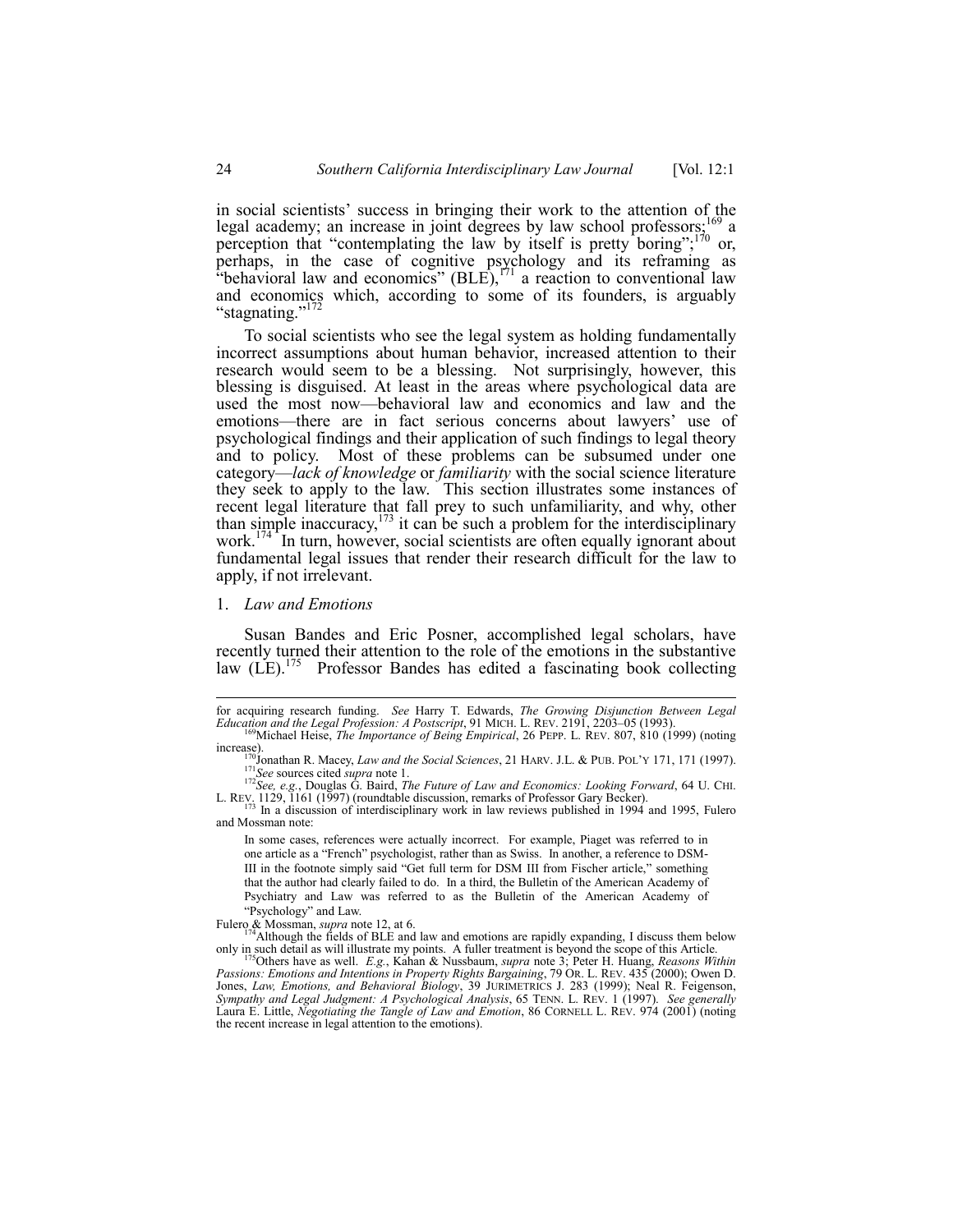essays on law, philosophy, and the emotions,<sup>176</sup> and has published work on the emotional aspects of victim impact statements (VIS) in capital sentencing.<sup>177</sup> Professor Posner has recently examined the role of the emotions in legal theory in an article in the *Georgetown Law Journal*. 178 However, their work, which will likely be influential, construes the psychological research literature on emotions in such a way as to fundamentally undercut their own arguments and proposals.

Aspects of Professor Bandes' work on VIS illustrate one serious flaw in the LE literature.<sup>179</sup> The traditional perspective, dating back to Greek philosophy<sup>180</sup> and incorporated into typical court rulings,<sup>187</sup> is that emotion acts to corrupt reasoning—that the two systems of emotion and cognition are distinct, and that the interference of emotions can lead to irrational and unjust decision-making. Correctly, Professor Bandes has suggested that this is an incomplete perspective—that we should recognize that the two "systems," emotion and reason, are in fact *not* distinct—and that the two are inextricably intertwined; not only are "emotions . . . . partially cognitive," but "reasoning has an emotive aspect" as well.<sup>182</sup> On her view, it is important that juries neither consider "the wrong emotions" ("prejudice") and bigotry") nor consider the "right emotions in the wrong contexts" (empathy that is "unaccompanied by critical reflection").<sup>183</sup> Professor Posner, too, seeks, at least in part, to connect "emotion" and "cognition" by grounding a revision of economic modeling of behavior and thought in belief states under the influence of emotions.

The joinder of emotion and cognition misses a fundamental discussion in the psychological literature on emotions—the distinction between *conscious* and *unconscious* cognition or emotion.<sup>185</sup> The authors' joinder of emotion and reason is somewhat misleading—the two may be linked, but the fundamental question is whether they are linked *consciously.* Professor Bandes assumes the statement that the two systems are related implies that one can consciously restrain the effect of emotional information on one's reasoning.<sup>186</sup> Similarly, Professor Posner assumes that emotional states are nevertheless amenable to rational reasoning while

<sup>&</sup>lt;sup>176</sup>THE PASSIONS OF LAW, *supra* note 3.<br><sup>177</sup>Susan Bandes, *Empathy, Narrative, and Victim Impact Statements*, 63 U. CHI. L. REV. 361

<sup>(1996).</sup> 178Posner, *supra* note 27. <sup>179</sup> *See generally* Jeremy A. Blumenthal, *The Admissibility of Victim Impact Statements at Capital*

 $\frac{180}{362}$  Kahan & Nussbaum, *supra* note 3.<br><sup>181</sup>See, e.g., Booth v. Maryland, 482 U.S. 496, 508 (1987) (Powell, J.) ("As we have noted, any decision to impose the death sentence must be, and appear to be, based on reason rather than caprice or emotion.") (internal quotation marks and citation omitted); Gardner v. Florida, 430 U.S. 349, 358 (1977) (Stevens, J.) ( $\cdot$ It is of vital importance to the defendant and to the community that any decision to impose the death sentence be, and appear to be, based on reason rather than caprice or emotion.").

<sup>&</sup>lt;sup>182</sup>Bandes, *supra* note 177. at 366, 396.<br><sup>183</sup>Id. at 393–94, 399.<br><sup>183</sup>Id. at 393–94, 399.<br><sup>184</sup>Posner, *supra* note 27.<br><sup>185</sup>See also Little, *supra* note 175, at 987–92 (discussing emotion-cognition link in *The Pass Law*). <sup>186</sup>Bandes, *supra* note 177, at 370–71.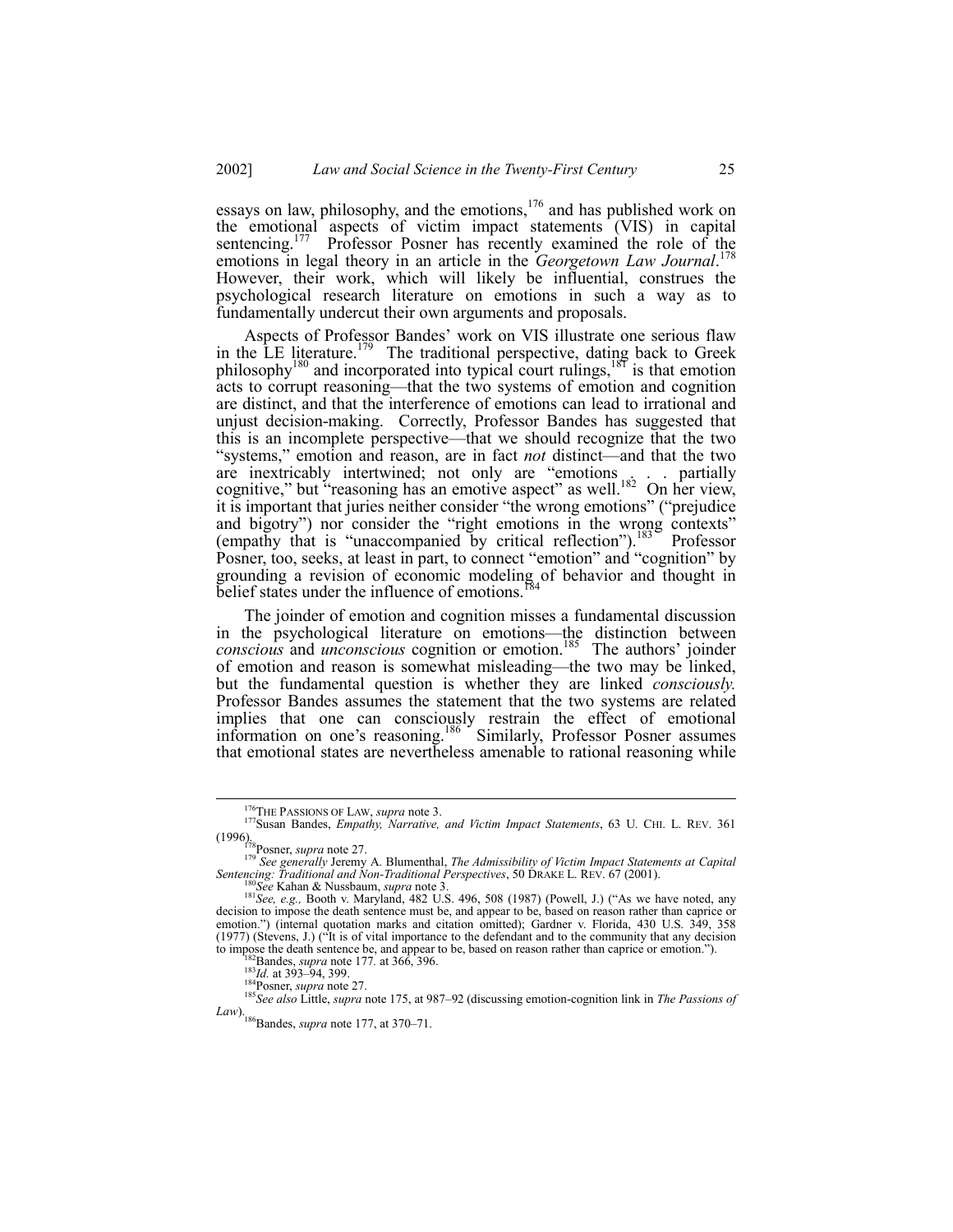they are being experienced,<sup>187</sup> though he only addresses this "cognitive content of emotion<sup>5,188</sup> briefly. In contrast, if the two systems are linked at an unconscious or an "automatic" level, i.e., outside the control of conscious thought or awareness, then the possibility of conscious control is reduced, if not eliminated, and one may again be left with the danger of unwanted influences of emotion on cognition.<sup>189</sup> Even when it may be possible for individuals consciously to regulate their emotional reactions,<sup>190</sup> it is not altogether clear which individuals are best able to do so, under what circumstances, and with what motivation.<sup>191</sup> Additional research on such matters (including on individual differences in the phenomenology of emotional states, as mentioned below) will help make better inferences about the impact of emotion on decision-making in the legal context.

In other instances in the LE literature, scholars simply make incorrect assumptions about social science research (and about human behavior). As an illustration, Professor Posner makes two fundamental assumptions in his article in order to explicitly build his "framework" for analyzing the relationship between law and the emotions around them. First, he assumes that individuals "usually know their emotional dispositions and can take steps to modify them or to avoid conditions that activate them."<sup>193</sup> Second, he assumes that "people can anticipate and plan around their emotions, by cultivating emotional dispositions and avoiding stimuli.<sup>7194</sup> Both of these assumptions, however, are refuted by recent psychological literature.<sup>1</sup>

In the first place, not only psychological research but also recent work in BLE have documented people's tendency to have inflated, optimistic, or self-serving opinions of themselves and their abilities or qualities.<sup>196</sup> Professor Posner posits, for instance, "a person [who] knows that if he goes to a rowdy bar, he may be insulted, and further . . . knows that he is irascible.<sup> $197$ </sup> Knowing this, the person will likely avoid the bar or take

<sup>&</sup>lt;sup>187</sup>*E.g.*, Posner, *supra* note 27, at 1981 ("[P]eople continue to act rationally while in an emotion state, even though they act differently from the way they do in the calm state.").

<sup>&</sup>lt;sup>188</sup>*Id.* at 1991.<br><sup>189</sup>For a discussion of the role of unconscious cognition (or "appraisal") in emotion, *see, e.g.*,<br>Richard S. Lazarus, *Cognition and Motivation in Emotion*, 46 AM. PSYCHOL. 352 (1991).

<sup>&</sup>lt;sup>190</sup>Neal Feigenson, *"Another Thing Needful": Exploring Emotions in Law*, 18 CONST. COMM.<br>445, 459 (2001) (reviewing THE PASSIONS OF LAW, *supra* note 3).<br><sup>191</sup>*See id.* ("Research also indicates conditions under which a

be ineffective or even backfire, leading to greater reliance on the proscribed feeling.") (footnote

omitted).<br><sup>192</sup>In this regard, *cf.* Feigenson, *supra* note 190, at 457 ("Those inclined to take emotions in law<br>seriously need whatever guidance empirical research can offer.").<br><sup>193</sup>Posner, *supra* note 27, at 1982.

seriously need whatever guidance empirical research can offer.").<br>  $^{193}$ Posner, *supra* note 27, at 1982.<br>  $^{194}$ *d.* at 1990.<br>  $^{194}$ *d.* at 1990.<br>
<sup>194</sup>*Legal* scholars' canvassing of social science literature is of many stemming from placing undue reliance on narrative summaries of literature or what are perceived as representative examples of research. *Cf.* Blumenthal, *supra* note 129. I discuss one remedy for this propensity in Section IV(B), *infra* (discussing meta-analysis).<br><sup>196</sup>*E.g.*, SHELLEY E. TAYLOR, POSITIVE ILLUSIONS

HEALTHY MIND 37-39 (1989) (noting tendency for self-serving biases); *cf.* Rachlinski, *supra* note 12, at 747 (noting "people are generally overconfident of their abilities").<br><sup>197</sup>Posner, *supra* note 27, at 1982.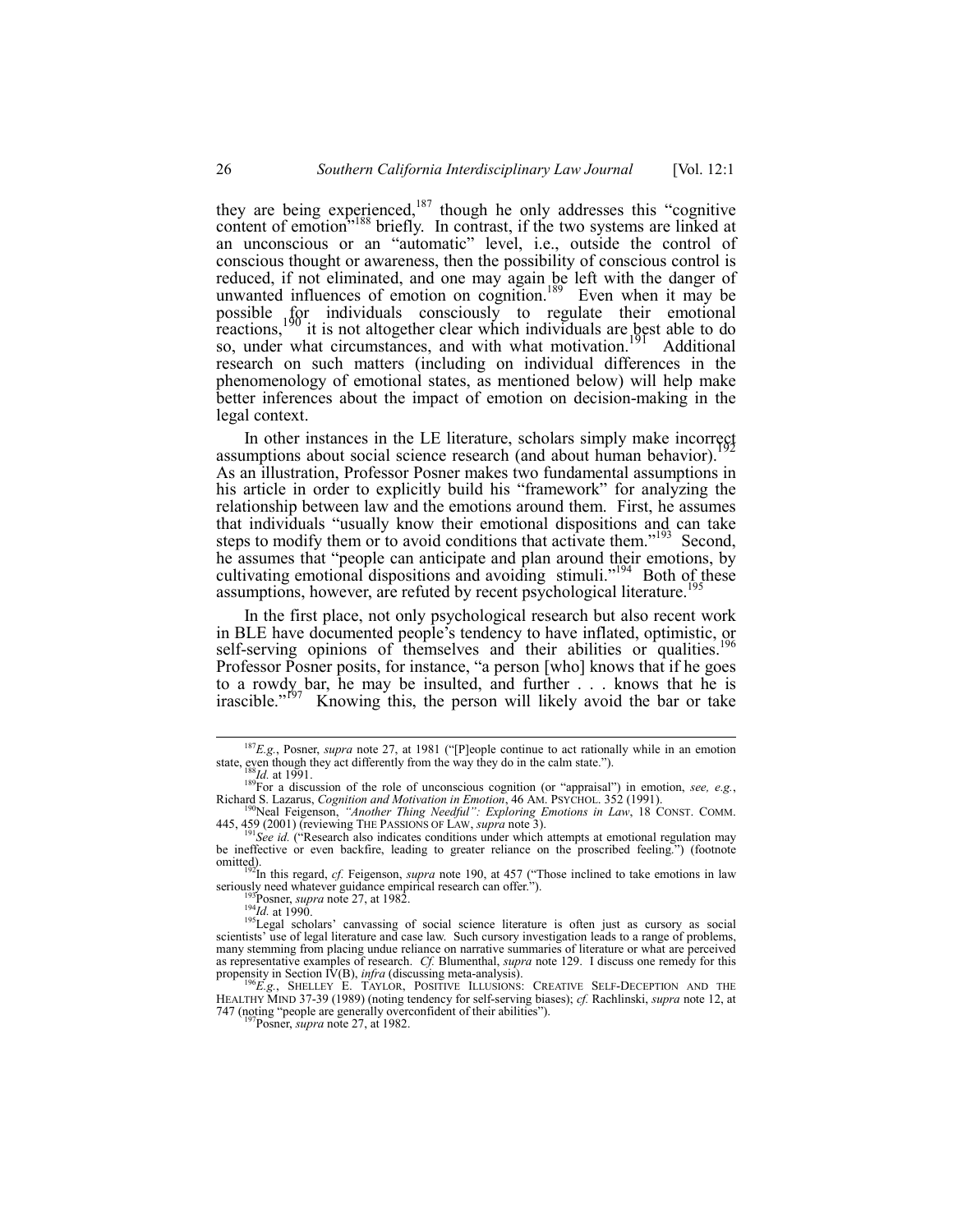steps to alleviate his irascibility.<sup>198</sup> People's self-enhancement through biased self-perceptions, however, brings this assumption into question. It is far more likely that the person will *not* admit he is irascible; rather, it is *others* who will be viewed negatively, e.g., if he decides to go to that rowdy bar, it is the other patrons who will be perceived as instigators of any confrontations, whereas he will simply be reacting to circumstances. This "actor-observer effect"—the tendency to attribute one's *own* behavior to external, situational causes, and *others'* behavior to internal, dispositional causes—has been long-noted in social psychology.<sup>1</sup>

Second, it is clear that people are in fact unable to accurately predict their own or others' emotional states, as demonstrated by recent social psychological research on the phenomenon of *affective forecasting*—the ability to predict how one will feel in the future.<sup>200</sup> Such research shows that people overpredict the intensity and length of their emotional states, for instance, the pain that they or another will feel subsequent to an actual or hypothetical emotionally negative event. In one study, the authors examined people who had recently suffered the death of a loved one. Although the loss was obviously traumatic, the frequency with which subjects experienced positive moods, positive emotions, and general affect essentially returned to normal within a year after the loss.<sup>201</sup> The most recent research clearly shows the inaccuracy of predictions regarding the length and intensity of one's own and of others' emotional experience. Clearly this is relevant in the context of the VIS testimony Professor Bandes discusses,<sup>202</sup> but it has also been made explicit in recent BLE work.<sup>2</sup>

Professor Posner's assumptions about the effect of emotion on certain jury verdicts are also called into question by existing psycholegal research. He suggests a number of examples by which his hypotheses might be

Events Matter, 70 J. PERSONALITY & SOC. PSYCHOL. 1091, 1092 (1996).<br><sup>202</sup>See Blumenthal, *supra* note 179.<br><sup>203</sup>See, e.g., Jolls et al., *supra* note 1, at 1542 n.213 (citing sources documenting this inability); *cf.*<br>Cas studies showing that people do not accurately predict the consequences of certain major events").

<sup>&</sup>lt;sup>198</sup>*Id.* <sup>198</sup>The classic discussion appears in Edward E. Jones & Richard E. Nisbett, *The Actor and the* <sup>199</sup>The classic discussion appears of the Causes of Behavior. in ATTRIBUTION: PERCEIVING THE CAUSES *Observer: Divergent Perceptions of the Causes of Behavior*, *in* ATTRIBUTION: PERCEIVING THE CAUSES OF BEHAVIOR 79, 80 (Edward E. Jones et al. eds., 1972). More recent discussions and refinements are Joachim Krueger, Jacob J. Ham & Kirsten M. Linford, *Perceptions of Behavioral Consistency: Are People Aware of the Actor-Observer Effect?*, 7 PSYCHOL. SCI. 259, 261 (1996); Richard W. Robins, Mark D. Spranca & Gerald A. Mendelsohn, *The Actor-Observer Effect Revisited: Effects of Individual Differences and Repeated Social Interactions on Actor and Observer Attributions*, 71 J. PERSONALITY & SOC. PSYCHOL. 375 (1996). 200Timothy D. Wilson, Thalia Wheatley, Jonathan M. Meyers, Daniel T. Gilbert & Danny Axsom,

*Focalism: A Source of Durability Bias in Affective Forecasting*, 78 J. PERSONALITY & SOC. PSYCHOL. 821, 821 (2000); Daniel T. Gilbert, Elizabeth C. Pinel, Timothy D. Wilson, Stephen J. Blumberg & Thalia P. Wheatley, *Immune Neglect: A Source of Durability Bias in Affective Forecasting*, 75 J. PERSONALITY & SOC. PSYCHOL. 617 (1998); see also John Sabini, Kathy Cosmas, Michael Siepmann & Julia Stein, *Underestimates and Truly False Consensus Effects in Estimates of Embarrassment and Other Emotions*, 21 BASIC & APP. SOC. PSYCHOL. 223 (1999); David A. Schkade & Daniel Kahneman, *Does Living in California Make People Happy? A Focusing Illusion in Judgments of Life Satisfaction*, 9 PSYCHOL. SCI. 340, 340 (1998). For a brief review of this literature, discussing implications for capital sentencing, *see* Blumenthal, *supra* note 179. 201Eunkook Suh, Ed Diener & Frank Fujita, *Events and Subjective Life Satisfaction: Only Recent*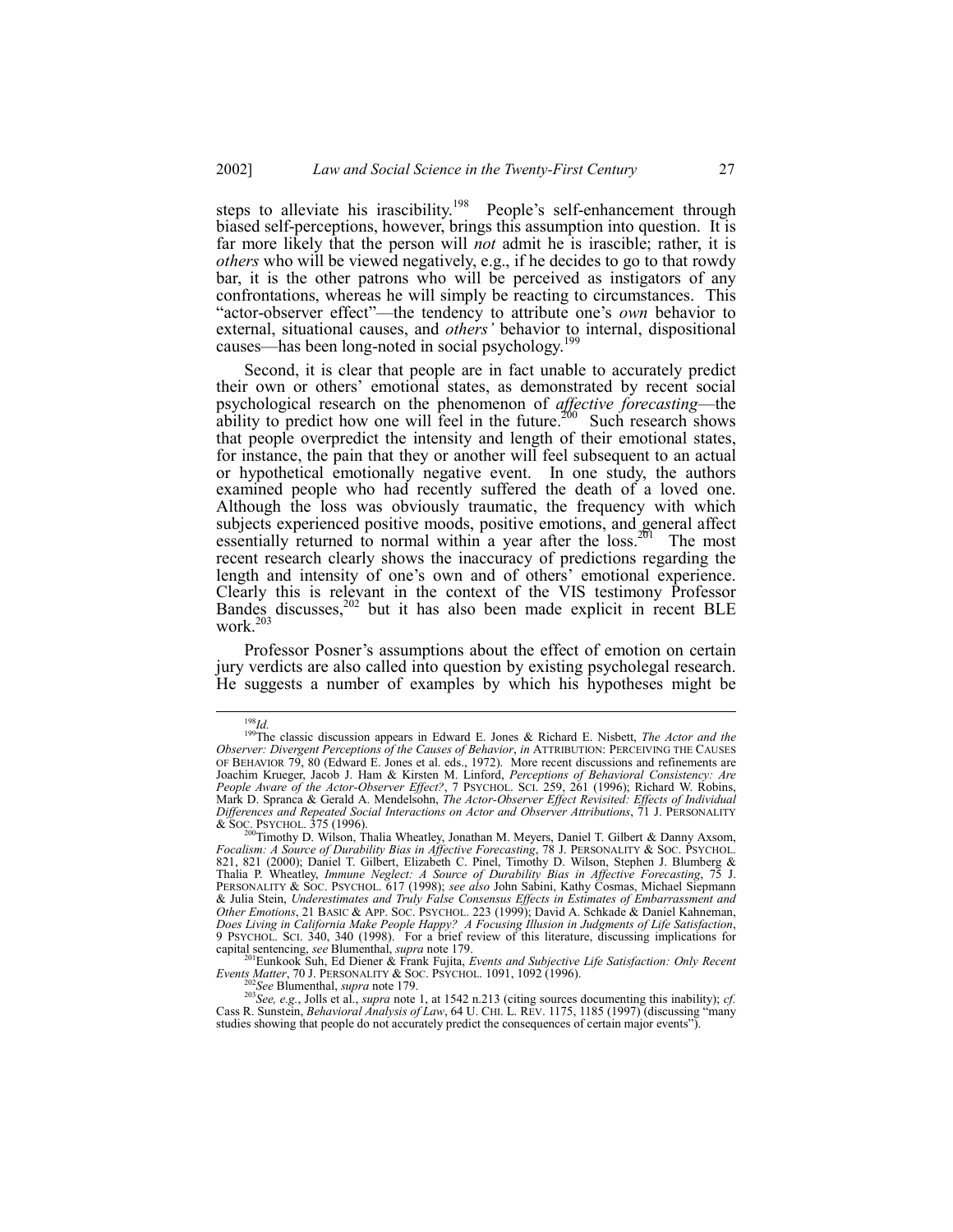empirically tested, such as the presentation of gory photographs as trial evidence. $^{20}$ 

Research already exists, however, testing such hypotheses. For instance, Douglas and colleagues investigated mock juror reactions to graphic autopsy photographs at a simulated homicide trial, examining whether such evidence affected juror verdicts.<sup>205</sup> Professor Posner predicted that showing such evidence would likely not influence juror verdicts (though his hypothesis was in the context of a negligence case). In contrast, the research demonstrated that *despite the mock jurors' beliefs that the photographs should not and did not influence their verdicts*, those subjects who reported higher levels of outrage or vengefulness as a result of seeing the photos were more likely to render a guilty verdict.<sup>206</sup> In particular, the authors reported that

although the graphic photographs clearly influenced verdicts, participants felt that they should not and did not. . . . This finding is particularly troublesome because if jurors cannot even recognize the extent to which such evidence affects them, it will be impossible for them to reduce or control the impact of the evidence when instructed to do so by a judge.<sup>2</sup>

Obviously, this is an important point in light of the distinction above regarding conscious and unconscious emotional processes.<sup>208</sup> These findings, including the unconscious influence of such affective stimuli on decision-making, are in fact consistent with some of the literature Professor Posner cites showing the influence of anger on punitiveness.<sup>209</sup> A relevant research question may be the effect of limiting instructions for juries exposed to such evidence, which addresses jurors<sup>3</sup> abilities to consciously regulate such unconscious effects.<sup>210</sup> This can, of course, be done in a well-controlled jury simulation context. But an enterprising researcher may also usefully compare (with all the appropriate caveats) actual trials where such evidence was introduced and such instructions were or were not given.

#### 2. *Individual Differences*

Another basic objection to the literature, applicable not only to the literature of the state of  $\frac{1}{2}$ emotions but also to BLE, is a failure to consider *individual differences*. Although traditional law and economics may take into account individual

<sup>&</sup>lt;sup>204</sup> See Posner, *supra* note 27, at 1999.<br><sup>205</sup>Kevin S. Douglas, David R. Lyon & James R.P. Ogloff, *The Impact of Graphic Photographic Evidence on Mock Jurors' Decisions in a Murder Trial: Probative or Prejudicial?, 21* Evaluate on Note 3 and Sections in a marter Trial. Trobative or 1<br>BEHAV, 485, 494 (1997).<br> $\frac{206}{1d}$ <br> $\frac{207}{1d}$ , at 499.<br> $\frac{208}{5e}$  supra notes 185-189.<br> $\frac{209}{5e}$  Posner, *supra* note 27, at 1999-2000 n.49 (colle

*Bee supra notes 165–167.*<br><sup>Beg</sup>avioral Law and Economics*' Equal Incompetence*, 91 GEO. L.J. (forthcoming 2002) ("The best<br>Behavioral Law and Economics*' Equal Incompetence*, 91 GEO. L.J. (forthcoming 2002) ("The best solution in the context of studying the interaction of emotions and the law may be to supplement experimental simulations that employ standard affect manipulations with observational research, archival and case studies, and interviews and surveys of actual jurors.î). <sup>212</sup>*See generally id.* (reviewing individual differences in cognitive tasks).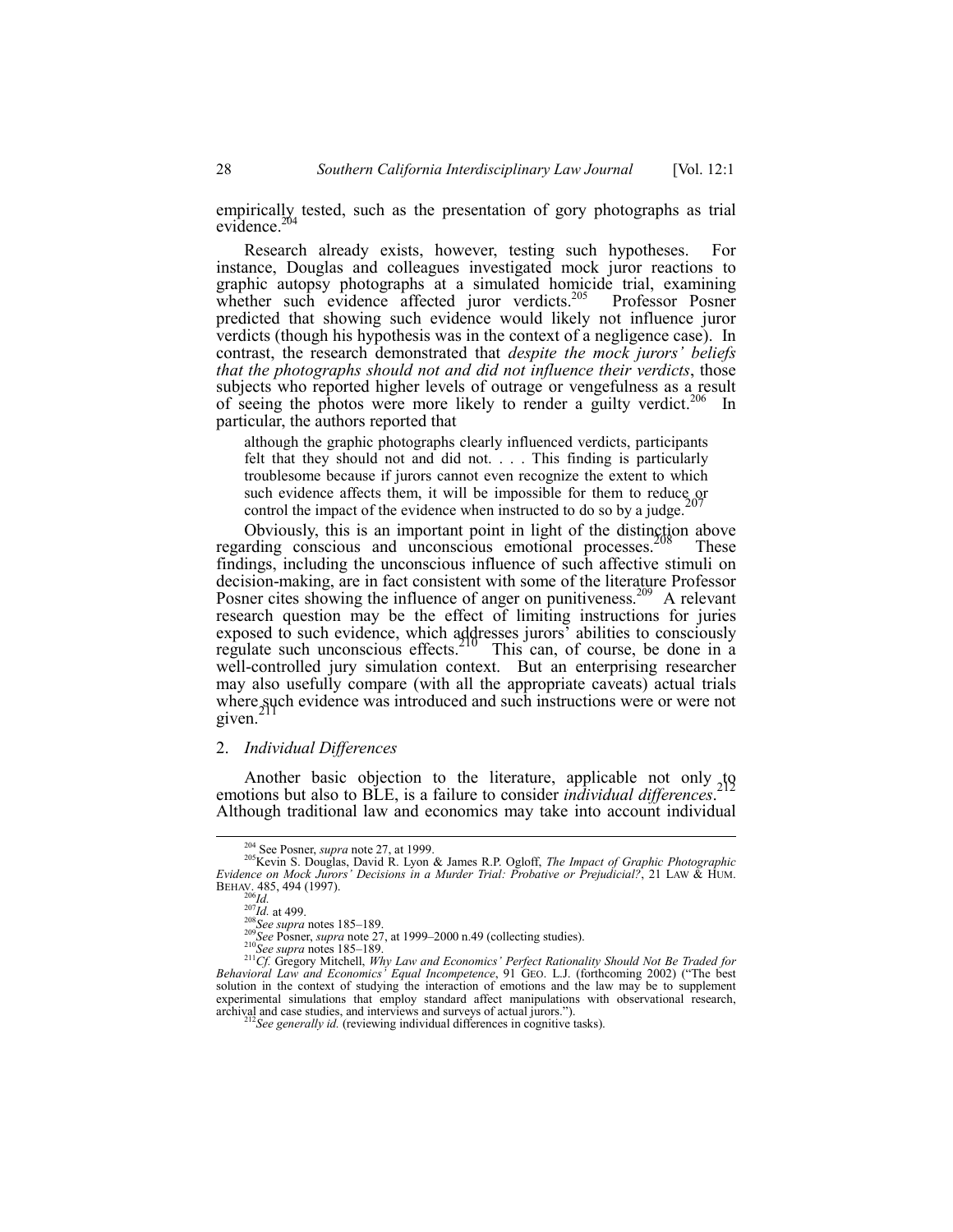differences among preferences or utility functions, it nevertheless has as its fundamental axiom *rationality*—the assumption that an individual chooses the best means to her ends.<sup>213</sup> Similarly, BLE focuses on various heuristics and biases to which people are subject when engaging in such rational decision-making.<sup>214</sup> And whether conceived of as conscious or not, cognitively-based or not, LE proceeds from the obvious assumption that everyone experiences emotions.

But such assumptions mask the very simple point that different people experience each of these phenomena differently.<sup>215</sup> To assume, for instance, that every individual is equally capable of equally skillful rational thought, however defined, is disingenuous. Traditional law and economics acknowledges individual differences in such thought, but assumes that those differences will vary systematically around a general mean.<sup>216</sup> But empirical research shows this to be unlikely at best, false at worst. In addition to the BLE literature showing predictably asymmetric deviations from purely rational thinking,  $217$  other research shows that individuals differ in how closely they approximate such thinking.<sup>218</sup> Similarly, individual differences exist in the heuristics and biases that BLE scholarship discusses,  $219$  such as the hindsight bias<sup>220</sup> or, with some qualification, the representativeness heuristic.<sup>221</sup> And, unsurprisingly, there exists evidence that people vary in their experience of emotional states.<sup>222</sup>

Such differences clearly matter in the translation of research to policy. Consider Professor Hillman's observation that parties' over-optimism regarding their ability to perform a contract may lead to increased

<sup>217</sup>See sources cited *supra* note 1 and citations therein.<br><sup>218</sup>KEITH E. STANOVICH, WHO IS RATIONAL: STUDIES OF INDIVIDUAL DIFFERENCES IN REASONING 99 (1999).<br><sup>219</sup>*See generally* Keith E. Stanovich & Richard F. West, *Individual Differences in Rational* 

Thought, 127 J. EXPERIMENTAL PSYCHOL.: GEN'L 161 (1998).<br><sup>220</sup>See, e.g., Bas Verplanken & Rik G. Pieters, Individual Differences in Reverse Hindsight Bias: 1<br>Never Thought Something Like Chernobyl Would Happen. Did 1?, 1 J (1988); Jennifer D. Campbell & Abraham Tesser, *Motivational Interpretations of Hindsight Bias: An Individual Difference Analysis*, 51 J. PERSONALITY 605 (1983). <sup>221</sup>*See, e.g.,* Stan R. Moore, Ronald C. Smith & Richard Gonzalez, *Personality and Judgment*

*Heuristics: Contextual and Individual Difference Interactions in Social Judgment*, 23 PERSONALITY & SOC. PSYCHOL. BULL. 76 (1997). <sup>222</sup>*See, e.g.*, Lisa Feldman Barrett, *Discrete Emotions or Dimensions? The Role of Valence Focus*

*and Arousal Focus*, 12 COGNITION & EMOTION 579 (1998); Kathy A. Winter & Nicholas A. Kuiper, *Individual Differences in the Experience of Emotions*, 17 CLINICAL PSYCHOL. REV. 791 (1997). *See*<br>generally Feigenson, *supra* note 190, at 460 (noting the importance of examining individual differences in the phenomenology of emotion).

 <sup>213</sup>*E.g.*, Richard A. Posner, *Rational Choice, Behavioral Economics, and the Law*, 50 STAN. L. REV. 1551, 1551 (1998) (rationality means "choosing the best means to the chooser's ends").<br>  $\sum_{11 \leq 2^{14} \leq 2^{14}}$ . Korobkin & Ulen, *supra* note 1.

<sup>&</sup>lt;sup>215</sup>Gregory Mitchell has recently conducted a detailed review of individual differences in the context of behavioral law and economics, also advocating increased awareness by and communication<br>between "legal decision theorists" and social scientists. *See* Mitchell, *supra* note 211.<br><sup>216</sup>E.g., RICHARD A. POSNER, EC

concerned with explaining and predicting tendencies and aggregates rather than the behavior of each individual person; and in a reasonably large sample, random deviations from normal rational behavior will cancel out."); Mark C. Suchman, *On Beyond Interest: Rational, Normative and Cognitive Perspectives in the Social Scientific Study of Law*, 1997 WISC. L. REV. 475, 478. One problem with this approach, of course, is that abstracting to a high enough level of aggregation eliminates any possibility of actually making predictions in individual cases—a similar criticism to that which has been recurrently leveled at social science.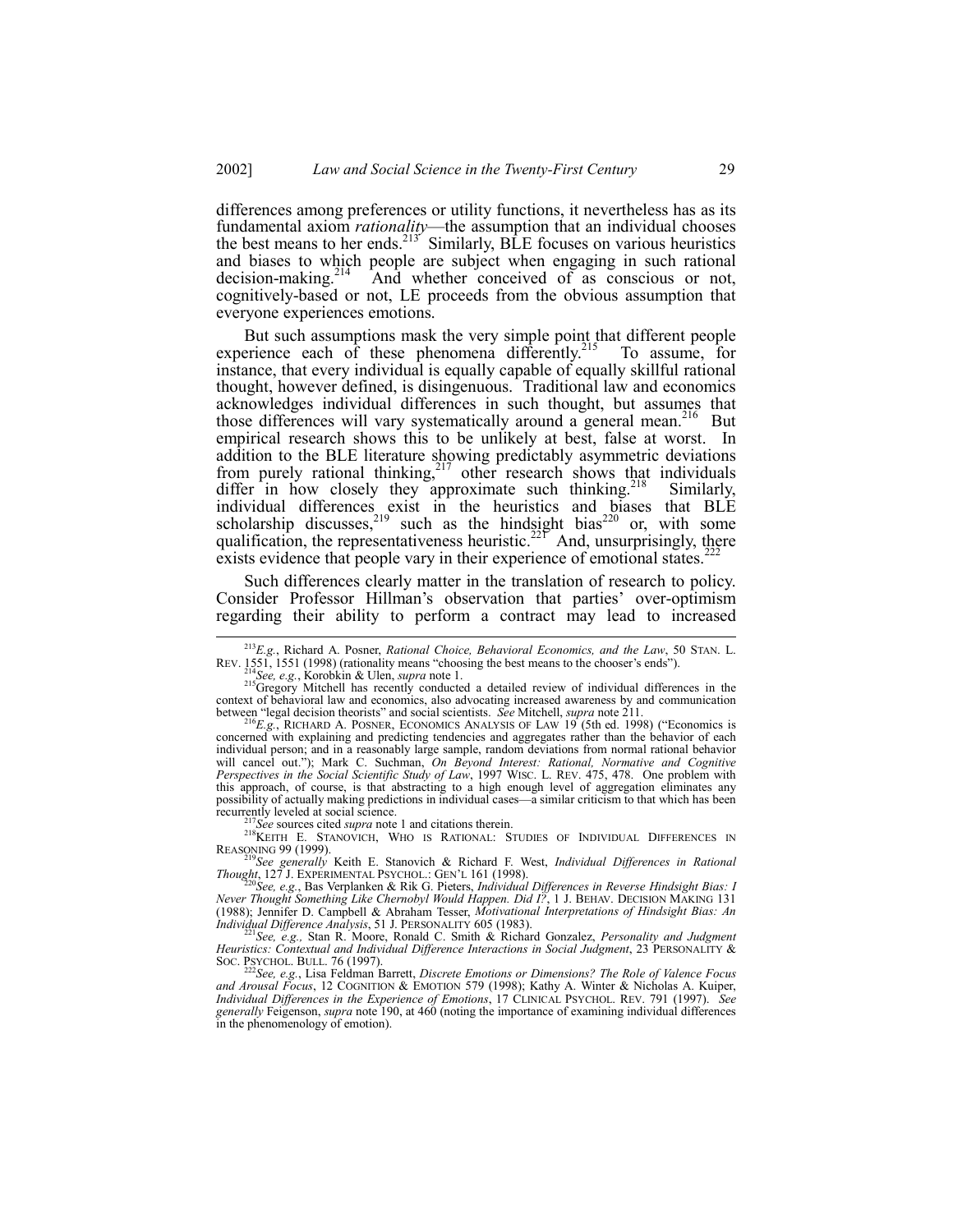willingness to enter into contracts containing clauses for liquidated damages.<sup>223</sup> Because this over-optimism may be an unconscious bias from which parties should be protected, courts should perhaps be increasingly suspicious of such penalty clauses, a suspicion that could lead to the development of specific legal rules or legislative policies regarding such clauses. If, however, there are individual differences in the susceptibility to this bias, a logical extension would be to match the policy to the litigant, i.e., courts or legislatures should apply rules or policies contextually, depending on a party's susceptibility. Although this extension is logical, it raises a host of additional problems, such as somehow establishing an objective metric of such susceptibility. $\frac{2}{3}$ 

#### 3. *Advantages of Legal Research*

Despite the unfamiliarity I previously described, legal academics' *familiarity* with issues can give them a distinct advantage in their writing on social scientific issues. As discussed in the next Section, social scientists sometimes have limited familiarity with specific doctrinal issues in the law.<sup>225</sup> This is a recurring concern, and may lead to researchers proposing "answers" to policy questions that are in fact not immediately relevant to legal questions. Similarly, social scientists unfamiliar with less salient aspects of or issues in the law (such as procedural rules, liquidated damages, proximate cause, or distinctions among elements of a crime or of negligence), may simply not know to broaden their scope of inquiry into numerous areas that are empirically tractable. Obviously, lawyers are not so unfamiliar. Two profound benefits accrue when legal academics incorporate social science research into their work, thereby adding knowledge with which they can apply such findings to specific legal questions. First—with the essential caveats that the social science data be sound and be applied intelligently, with an understanding of its theoretical and methodological context in the rest of the relevant social science field more legally sophisticated inferences can be made about the relevance of the data. Second, when legal scholars identify areas in which little empirical research has been done, social scientists can assess, and then refine, those scholars' application of existing research to those legal issues. $<sup>2</sup>$ </sup>

 <sup>223</sup>Robert A. Hillman, *The Limits of Behavioral Decision Theory in Legal Analysis: The Case of*

<sup>&</sup>lt;sup>4</sup>There is, of course, the possibility for a more straightforward approach, as where a court uses relative bargaining power as a measure of the viability of a contract. *E.g.*, Continental Basketball Association, Inc. v. Ellenstein Enterprises, Inc., 669 N.E.2d 134, 141 (Ind. 1996) (refusing to void a contract where there was no indication of unequal bargaining power between parties). In a sense this does key the enforceability of a contract to individual differences between parties. Establishing such a bright-line standard for susceptibility to cognitive biases, however, seems more difficult. *See also* discussion *infra* Section V(B), addressing instances where data and policy values conflict.

<sup>&</sup>lt;sup>225</sup>See infra Section III(B).<br><sup>226</sup>One scholar recently developed a bibliography collecting examples of behavioral research being applied in legal scholarship. Donald C. Langevoort, *Behavioral Theories of Judgment and Decision Making in Legal Scholarship: A Literature Review*, 51 VAND. L. REV. 1499, 1529–40 (1998). In their<br>discussion of behavioral law and economics, Jolls et al. add an appendix illustrating the areas of the law to which they applied the social science research they reviewed. Jolls et al., *supra* note 1, at 1548–50.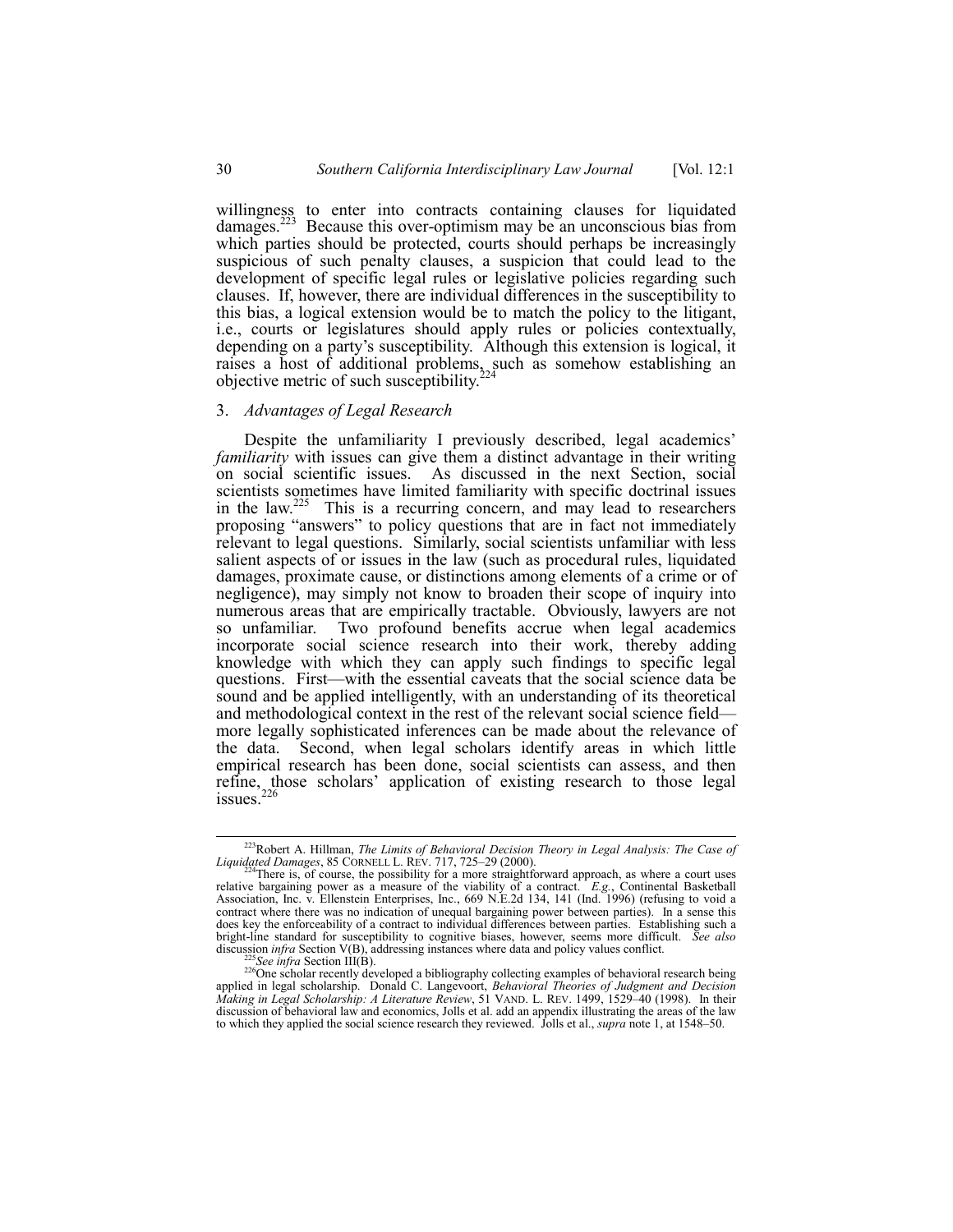#### B. SOCIAL SCIENTISTS' UNDERSTANDING OF THE LAW

In the last section, I outlined ways in which misuse or outright ignorance of social science literature undercuts some of the claims made by legal scholars developing an interdisciplinary literature in law journals. On the other hand, the work of social scientists also presents problems. Many of the recurring criticisms of social science and law outlined above<sup>227</sup> apply here as well; thus, this subsection will be less detailed than the last.

The basic concern with the design and execution of empirical social science studies designed to reform or influence the law is the studies<sup>?</sup> *sophistication*. By this I mean not only methodological sophistication but also theoretical and legal sophistication. Issues of methodological sophistication were discussed above in the context of jury studies; here I turn to the latter two types of sophistication.

#### 1. *Theoretical Sophistication*

Legal scholars have chided some social scientists for being atheoretical or even anti-theoretical.<sup>228</sup> Such scolding is not limited to the law; social scientists engage in it as well. As with the legal scholars, they emphasize the need for predictive ability in social science applied to law, stating: ìOnly when we develop and test theories that provide [causal] explanations can we begin to understand fully the phenomenon. Furthermore, once we understand the cause of the phenomenon, we can begin to learn how the law can be revised, when necessary, to better reflect the reality of human behavior."229

In a review of legal psychological articles in one interdisciplinary journal, Professor Mark Small persuasively demonstrated the seriousness of the problem.<sup>230</sup> Professor Small reviewed approximately one hundred articles published in *Law and Human Behavior* over a five-year period.<sup>231</sup> Categorizing the articles by theoretical "stages," he found that an overwhelming number (ninety-six out of one hundred and five) could only be characterized as descriptive ("Stage I"), with researchers seeking only "to define or describe a particular phenomenon."<sup>232</sup> The remainder fell into "Stage II," where "investigators construct descriptive theories that account for observed behaviors.<sup>233</sup> Not a single piece of legal psychological work published in the discipline's top journal qualified as "Stage III," presenting explanatory accounts of behavior unrestricted by domain, i.e., the overarching theoretical and predictive accounts that law and economics

<sup>227</sup>*See supra* Section II(E). <sup>228</sup>*See* Posner, *supra* note 213, at 1552. *See also* Jennifer Arlen, *Comment: The Future of*

<sup>&</sup>lt;sup>229</sup>Ogloff, *supra* note 111, at 3–4.<br><sup>230</sup>Mark A. Small, *Legal Psychology and Therapeutic Jurisprudence*, 37 ST. LOUIS U. L.J. 675, 690–92 (1993).<br><sup>231</sup>Consistent with the discussion above, approximately forty percent of these articles concerned

jury decision-making. *See id.* at 691.<br><sup>232</sup>*Id.* at 690–91.<br><sup>233</sup>*Id.* at 691.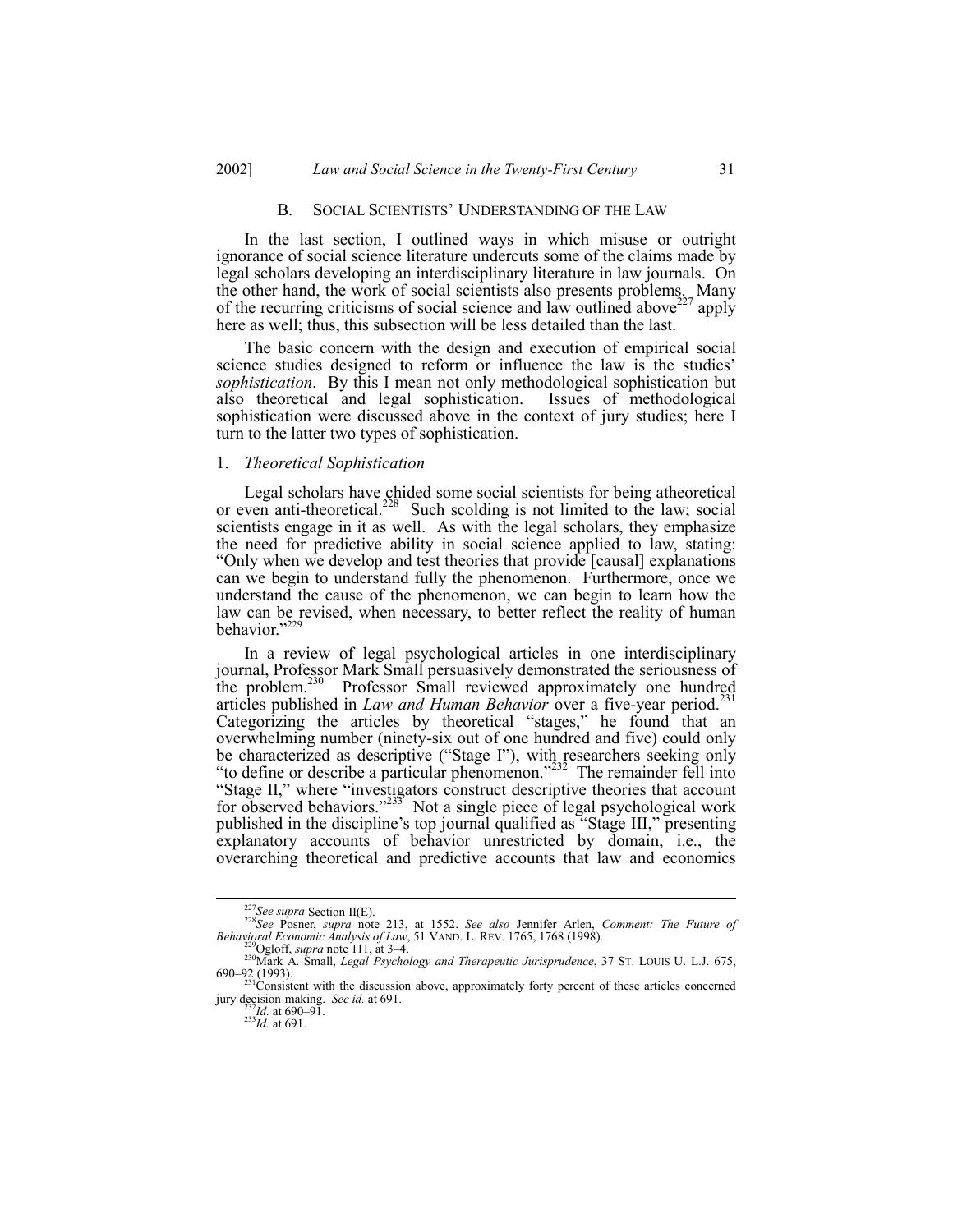scholars seek.<sup>234</sup> It is not clear that this problem has been remedied in the years since Professor Small's review.<sup>23</sup>

## 2. *Legal Sophistication*

An equally serious problem with social scientists' efforts in the legal system arose as long ago as Wigmore's rejection of Munsterberg's work: the level of legal sophistication exhibited by the researcher and, crucially, by the research questions addressed.<sup>236</sup> Where a legally inappropriate or irrelevant question is proposed, the helpfulness of the research may be moot from the beginning.

Again, Wigmore's critique focused on Munsterberg asking the "wrong question": the research Munsterberg reviewed on the unreliability of testimony may have shown that students failed to accurately report the actions he performed during his classroom experiments and thus brought into question the reliability of eyewitnesses in court.<sup>237</sup> But Munsterberg did not take the next step and show that such failure to accurately report would necessarily translate into *improper verdicts*, and thus, Wigmore argued, his claims were inappropriate.

More recently, William Thompson has noted similar flaws in research that investigated jurors' use of hearsay testimony.<sup>238</sup> He reviewed several research studies examining how jurors' judgments of evidence might have been influenced by specific pieces of hearsay testimony.<sup>239</sup> In some cases the research addressed Wigmore's concern and examined whether the use of hearsay influenced the ultimate verdict.<sup>240</sup> According to Professor Thompson, however, such research efforts failed to address the fundamental legal question, whether people evaluate hearsay appropriately, because they "lacked an objective standard against which to compare jurors' evaluations. In other words, the studies show how much weight jurors gave to specific pieces of hearsay evidence, but they do not tell us

<sup>&</sup>lt;sup>234</sup>*Id.* at 691–92. *as See* Ogloff, *supra* note 1, at 473. Ogloff makes the same point, but he discusses one candidate for such a theory-driven research program, work by Richard Wiener and colleagues. My approach and suggestions here reflect some of the points made in their "social analytic jurisprudence" model. *See id.* (reviewing assumptions made in Wiener and colleagues' model). (reviewing assumptions made in Wiener and colleagues' model).<br><sup>236</sup>*See*, *e.g.*, *id.*, at 458 (The psychologal "movement largely has been driven by psychologists,

often with little knowledge of the law, conducting studies or practicing in areas of interest to them, based on their own disciplinary pedagogy").<br><sup>237</sup>*But see* Moore, *supra* note 38, at 127 (suggesting that because the individuals in question

reported what they saw, and did not report what they did not see or remember seeing, in fact they<br>"would make exceptionally good witnesses").<br> $\frac{238 \text{Wzilism}}{2}$  contained the processes".

ìwould make exceptionally good witnessesî). 238William C. Thompson, Empirical Study of Hearsay: Pitfalls and Prospects, Paper presented at American Psychology/Law Society Conference, Redondo Beach, CA (Mar. 7, 1998). <sup>239</sup>*E.g.*, Richard F. Rakos & Stephan Landsman, *Researching the Hearsay Rule: Emerging*

*Findings, General Issues, and Future Directions*, 76 MINN. L. REV. 655 (1992).<br><sup>240</sup>*E.g.*, Jonathan M. Golding, Rebecca Polley Sanchez & Sandra A. Sego, *The Believability of* 

*Hearsay, Schemar Issues, and Taure Directions, Formalistic Sanchez & Sandra A. Sego, The Believability of Hearsay Testimony in a Child Sexual Assault Trial, 21 LAW & HUM. BEHAV. 299 (1997) (hearsay* testimony increased defendantís perceived guilt); Stephan Landsman & Richard F. Rakos, *Research Essay: A Preliminary Empirical Enquiry Concerning the Prohibition of Hearsay Evidence In American Courts*, 15 LAW & PSYCHOL. REV. 65, 76 (1991) (hearsay introduced with other evidence had only minimal effect on verdict).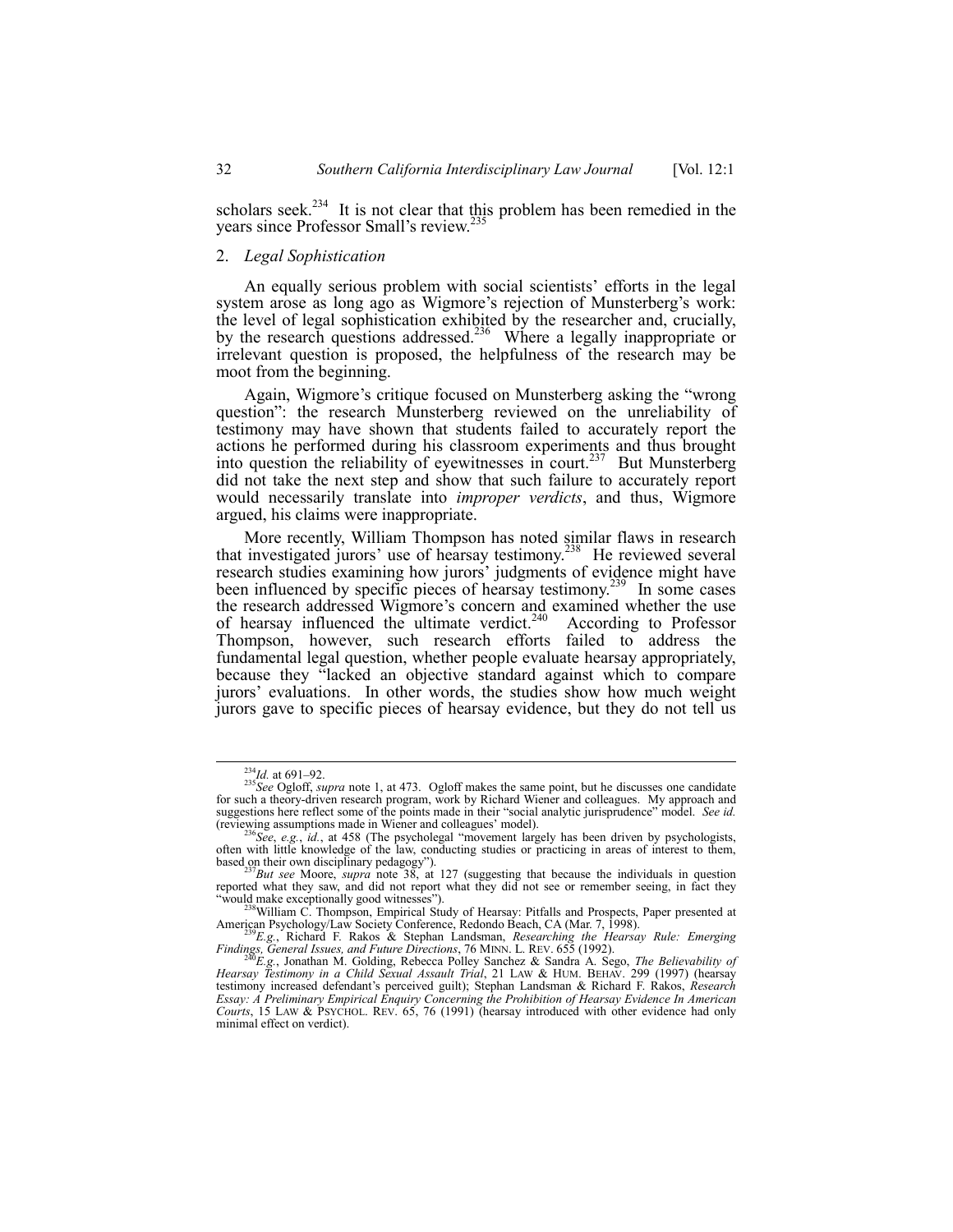whether the jurors gave the hearsay evidence more or less weight than it deserved."241

Finally, social scientists may research questions that are not incomplete, as were the hearsay studies just mentioned, but that are in fact irrelevant to the law because they present a question that would simply not arise in the legal context.<sup>242</sup> For instance, Neil Vidmar has argued that some recent research on jury decision-making in punitive damages cases suffers from this flaw.<sup>243</sup> Reviewing a jury simulation study examining jury decisions as to whether punitive damages were warranted,<sup>244</sup> Professor Vidmar argued that asking mock jurors this question conflated the role of the judge and jury. Whether punitive damages are warranted, Vidmar argued, is a preliminary matter for the judge; only after the judge decides in the affirmative does a jury address the facts and the potential amount of such damages.<sup>245</sup> In two of the four cases that the researchers presented,<sup>246</sup> there was legal disagreement between the trial and appellate courts over whether punitive damages were warranted; the trial courts ruled they were, but were reversed on appeal. $^{247}$  (In the other two cases, the trial court did not allow consideration of punitive damages.<sup>248</sup>) Vidmar suggested that this disagreement obviated both the legal basis for jury review and any relevance the study might have for policy issues. $249$ 

Neil Vidmar, Juries Don't Make Legal Decisions! And Other Problems: A Critique of Hastie et *al. on Punitive Damages*, 23 LAW & HUM. BEHAV. 705, 705 (1999) (suggesting that Hastie et al.ís study asked jurors to make decisions about law, "a fatal conceptual flaw . . . that renders it irrelevant to legal policy".<br>  $^{244}$ Hastie et al., *supra* note 141.

<sup>245</sup>Vidmar, *supra* note 243, at 709.<br><sup>246</sup>*E.g.*, Harper v. Zapata Off-Shore Co., 563 F. Supp. 576 (1983).<br><sup>247</sup>Vidmar, *supra* note 243, at 707.<br><sup>248</sup>Id. at 707–08.<br><sup>249</sup>In an accompanying article, Hastie and colleague not as strongly as they might have:

Vidmar claims that we asked mock jurors to make decisions about the law, decisions that are the exclusive province of the judge. This is incorrect. We asked mock jurors to make exactly the decisions they are asked to make, with exactly the legal instructions they are given, in punitive damages cases.

Reid Hastie, David A. Schkade & John W. Payne, *Reply to Vidmar*, 23 LAW & HUM. BEHAV. 715, 716 (1999).

Other commentators suggested that, in fact, both sides were correct because, after all, the actual juries did get to make some decision about punitive damages, even if the legal ruling allowing that was later reversed. Phoebe Ellsworth, *Sticks and Stones*, 23 LAW & HUM. BEHAV. 719, 721 (1999).

<sup>&</sup>lt;sup>241</sup>Thompson, *supra* note 238. At least in the context of Golding et al., this criticism may be exaggerated, to the extent that those authors included several conditions: no witness; child witness; adult witness presenting hearsay testimony attributed to the child; and both child and adult witnesses. To that extent baselines were developed; however, there was no indication whether the actual testimony could have been allowed, and thus no actual *legal* baseline existed.

<sup>&</sup>lt;sup>2</sup>I think, however, that this issue need not be dismissed so quickly. First, a researcher may address facts that, though not answering a specific legal question, may be helpful in lending insight to one. Thus, with proper caveats acknowledged, general research on psycholegal phenomena may be relevant and applicable on a broader scale than a specific question at a trial. Second, of course, laws vary among jurisdictions, and laws change over time, occasionally in response to empirical research. A rule of evidence, for instance, based on assumptions about human behavior, may exist in one state but not another, and thus be empirically tractable and useful. As an example, the research on eyewitness ability conducted before rules admitting expert testimony on such witnesses became profoundly useful in legal reform and subsequently in court. Thus, psycholegal researchers must be aware of legal doctrine, and in seeking to reform or address specific legal questions, should strive to conform the research question to that legal doctrine.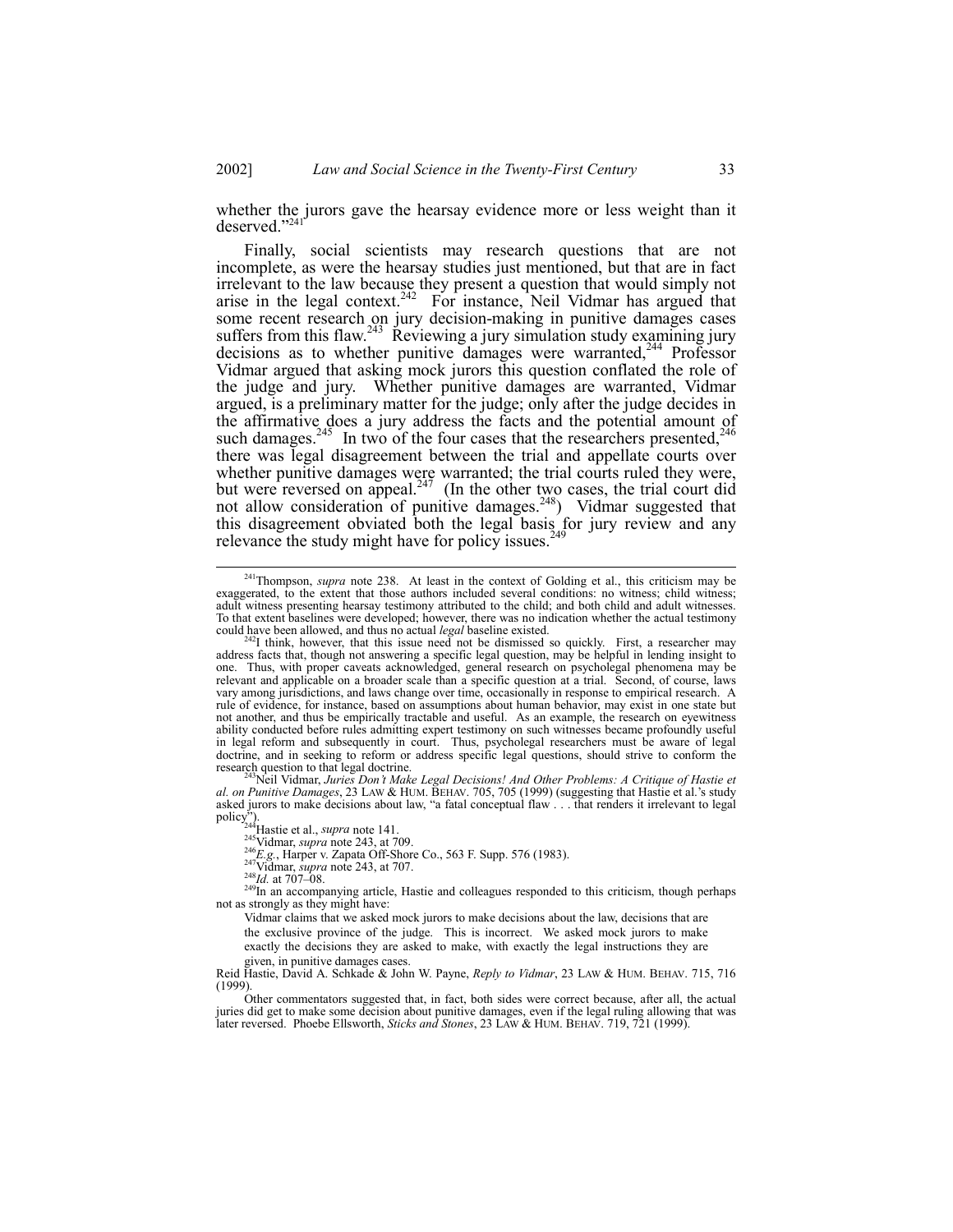Such disputes arise in other research areas as well. A recent colloquy in *Law and Human Behavior*, for instance, discussed the legal validity of certain studies on repressed memory.<sup>250</sup> Professors Wasby and Brody criticized one repressed memory study for presenting what they considered a legally invalid fact pattern: an individual subjected to sexual abuse as a child who "always remembered the abuse, but did not discuss it until recently while in therapy.<sup>7251</sup> They pointed out that in many jurisdictions, the victim might be precluded from bringing an action against the abuser because of statutes of limitation.<sup>252</sup> The authors encouraged psycholegal researchers to be aware of legal doctrine, and to acknowledge and make explicit when aspects of their work diverge from legal accuracy.<sup>2</sup> Similarly, a proposal about a decade ago by Charles Ewing to develop a "psychological self-defense" for battered women who kill their abusers<sup>254</sup> met with sharp criticism from commentators, including an objection that Professor Ewing mischaracterized the defense as an excuse, rather than a justification.<sup>255</sup>

## IV. POTENTIAL REMEDIES

Despite the foregoing critiques, all is not lost. As we move deeper into the twenty-first century, when data are more and more important for law and policy making; $^{256}$  when legal academia is turning to a "new" psychology and law; $^{257}$  and when social scientists are pushing more to be heard in law, what can be done to increase communication, to get the best data and theories into both law and psychology journals, into the courtroom, and into policy?

At least two suggestions seem helpful. The first, mirroring the interdisciplinary nature of the research undertaken, is to make the researchers' backgrounds and perspectives more strongly interdisciplinary.

statistical, technological, and natural and social scientific data are becoming increasingly important in both routine and complex litigation") (citation omitted).<br><sup>257</sup>*See supra* note 12; *infra* note 347.

 <sup>250</sup>*Compare* Stephen L. Wasby & David C. Brody, *Studies of Repressed Memory and the Issue of Legal Validity*, 21 LAW & HUM. BEHAV. 687 (1997) (criticizing earlier repressed memory studies) *with* Jonathan M. Golding, Amye R. Warren & David F. Ross, *On Legal Validity, Internal Validity, and Ecological Validity: Comment on Wasby and Brody*, 21 LAW & HUM. BEHAV. 693 (1997) (responding to

criticism).<br><sup>251</sup>Wasby & Brody, *supra* note 250, at 688.<br><sup>253</sup>In response, Golding et al. make the important point that their research balanced legal accuracy<br><sup>253</sup>In response, Golding et al. make the important point that with a number of other factors important to scientific research, such as internal validity, i.e., ensuring that their experiment in fact addressed their research question and that they could eliminate alternative explanations for their results. Golding et al., *supra* note 250, at 693–94.

<sup>&</sup>lt;sup>254</sup>Charles P. Ewing, *A Proposed Justification for Battered Women Who Kill*, 14 LAW & HUM.<br>BEHAV. 579 (1990); *see also* CHARLES P. EWING, BATTERED WOMEN WHO KILL: PSYCHOLOGICAL SELF-DEFENSE AS LEGAL JUSTIFICATION (1987

See Stephen J. Morse, *The Misbegotten Marriage of Soft Psychology and Bad Law*, 14 LAW & HUM. BEHAV. 595 (1990). Again, this may be a closer question than Professor Morse argued; more recent debates have been framed around just how to characterize such battered womenís defenses. *See generally* David A.J. Richards, *Self-Defense and Relations of Domination: Moral and Legal Perspectives on Battered Women Who Kill*, 57 U. PITT. L. REV. 461, 464–68 (1996) (discussing symposium pieces addressing the excuse/justification question).<br><sup>256</sup>*E.g.*, General Elec. Co. v. Joiner, 522 U.S. 136, 149 (1997) (Breyer, J., concurring) ("Economic,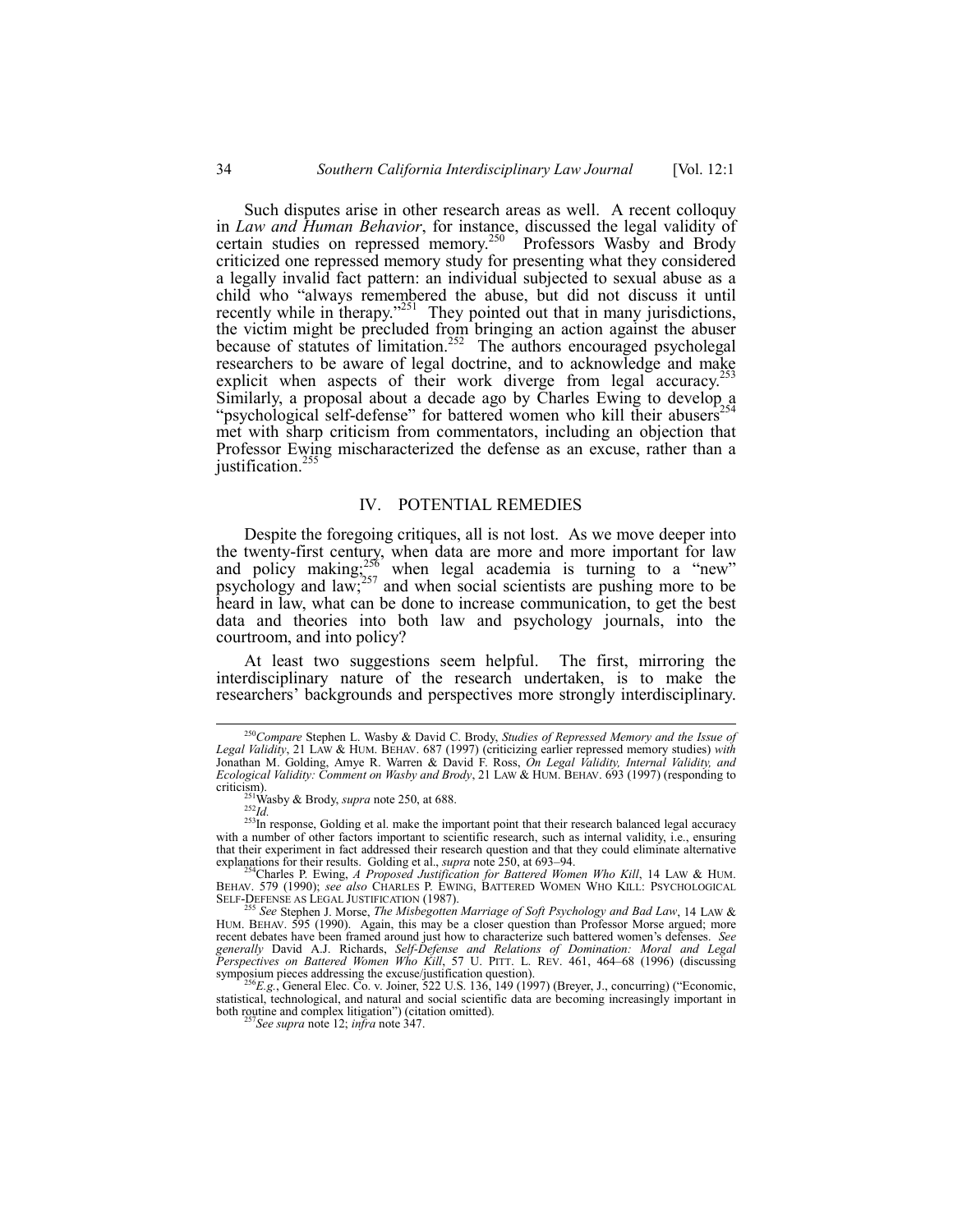Thus, this suggestion focuses on how social science research on legal questions is *conducted*. The second focuses on how that research should be *presented*—I draw attention to the common social science practice of conducting *meta-analyses*, quantitative syntheses and analyses of existing individual studies. Such procedures directly address most, if not all, of the tensions and themes identified in Section II, and, if practiced more commonly in the social scientific application of research to the law, might also help resolve some of the problems with both disciplines described in Section III.

#### A. COMBINED PERSPECTIVES

 By definition, the application of social science research and theory to the law crosses disciplinary boundaries. Arguably, many of the drawbacks in existing research may be traced to inadequate training or knowledge in one discipline by practitioners of the other—for instance, as alluded to earlier, lawyers and courts often expect too much from empirical research and researchers, may misapply their findings, may not seek out the most current data to incorporate into their briefs, articles, or rulings, and may not have the methodological or statistical background to conduct or evaluate empirical research.<sup>258</sup> Similarly, social scientists are typically untrained in legal doctrine, legal theory, court functioning, procedural law, or aspects of the legal system outside of the conventional, salient trial, and thus unduly limit their research agendas.

Perhaps the most straightforward response would be increased education, training, and communication. This can occur as early as scholars' undergraduate careers, and psycholegal scholars have taken numerous steps to increase awareness, exposure, and practical experience in legal psychology at the undergraduate level.<sup>259</sup> The suggestions they make can apply across social science disciplines. The discussion below, however, focuses on those more likely to engage in long-term research, and addresses graduate education and publication opportunities.

#### 1. *Joint Degrees*

In order for a researcher to obtain the best understanding of a social science discipline and the law, he or she might simply pursue graduate education in both fields. As noted above, an increasing number of law school faculty possess dual degrees,<sup>260</sup> and the consequent interdisciplinary training helps to keep a foot in both "camps." Such training may require a scholar to be familiar, and current, with multiple literatures across

<sup>&</sup>lt;sup>258</sup>Cf. Fineman & Opie, *supra* note 7, at 108 ("For example, legal policy-makers who are unfamiliar with social science material may use it to make generalizations based on small, select, and unrepresentative samples, or undue weight may be given to limited research findings. In addition, legal authors may be unable (or unwilling) to acknowledge methodological problems in the social science<br>studies upon which their legal policy arguments are built.").<br> $^{259}E.g.,$  Solomon F. Fulero, Edith Greene, Valerie Hans, Mic

<sup>&</sup>lt;sup>259</sup> E.g., Solomon F. Fulero, Edith Greene, Valerie Hans, Michael T. Nietzel, Mark A. Small & Lawrence Wrightsman, *Undergraduate Education in Legal Psychology*, 23 LAW & HUM. BEHAV. 137 (1999). <sup>260</sup>*See supra*, note 169.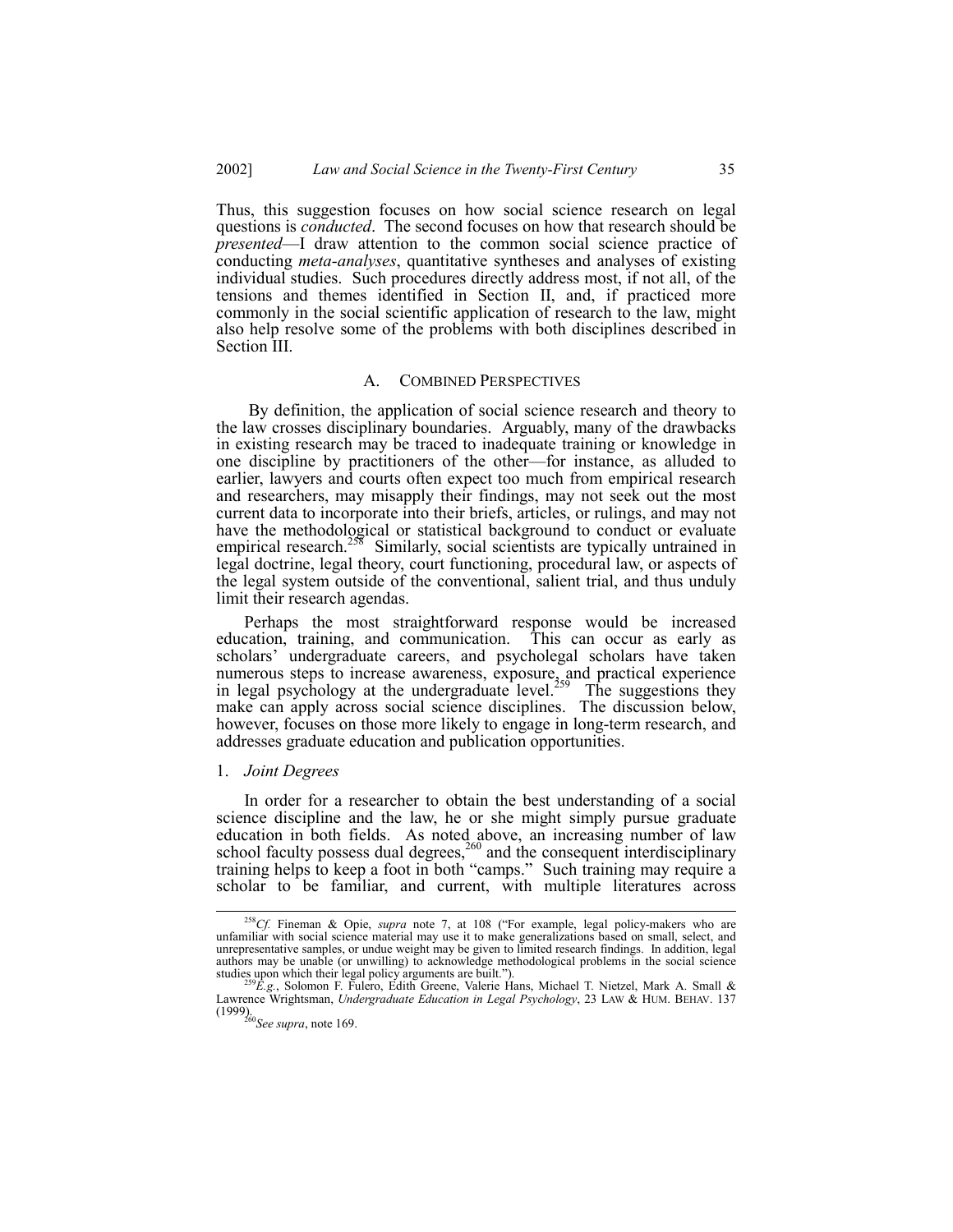disciplines. Moreover, as I implied above in Section III(A), this might require familiarity not only with doctrinal work in law, but also with progress in the other substantive field and, importantly, with interdisciplinary research that combines the two. Using the example of legal psychology, a scholar would keep up with legal literature, with research in psychological journals, and with journals such as *Law and Human Behavior* or *Behavioral Sciences and the Law.*

This necessary familiarity with interdisciplinary advances suggests another possibility for joint education, a dual degree specially designed for interdisciplinary researchers. In the legal psychology field, for instance, a small number of such programs exist, awarding both a Ph.D. (or Psy.D.) in psychology and a  $J.D.$ ;<sup>261</sup> the program often takes about seven years. The advantage here over simply obtaining sequential degrees is a greater appreciation for the interaction between the fields, and more of an understanding of the requirements for conducting and presenting interdisciplinary research.<sup>262</sup> Drawbacks of obtaining dual degrees by Drawbacks of obtaining dual degrees by either path, of course, include the substantial investment of time and money, and even proponents are not sure of such paths' payoff in concrete terms.

Following such a path, however, would address many of the concerns I have raised herein, and such dual or interdisciplinary training seems the gold standard against which to measure. It addresses a number of criteria identified by leading psycholegal scholars as essential for the education of interdisciplinary researchers and implied throughout this Article: a knowledge of *substantive psychology*; a knowledge of *research design and statistics*; substantive *legal knowledge*; knowledge of *substantive legal psychology*; and actual research experience in applying all of these factors—scholarship and training.<sup>264</sup>

Some scholars have implied that this may be expecting too much. David Faigman, one of the most insightful commentators upon interdisciplinary work in law and psychology, has gone so far as to state that "[t]hose psychologists who specialize in the law must decide individually whether they are attorney-psychologists or psychologistattorneys. It is not possible to be both.<sup> $265$ </sup> He sees a more limited, reactive role for social scientists in affecting the law, and in a sense places the burden on the legal system to seek out and use social science research where applicable, subject to correction by psychologists if it does so badly.

 <sup>261</sup>*See generally* Donald N. Bersoff, Jane Goodman-Delahunty, J. Thomas Grisso, Valerie P. Hans, Norman G. Poythress, Jr. & Ronald G. Roesch, *Training in Law and Psychology: Models from the Villanova Conference*, 52 AM. PSYCHOL. 1301 (1997) (reviewing graduate education in psychology and

law). <sup>262</sup>*See generally* Alan J. Tomkins & James R.P. Ogloff, *Training and Career Options in Psychology and Law*, 8 BEHAV. SCI. & L. 205 (1990).<br><sup>263</sup>*See* Bersoff et al., *supra* note 261, at 1308 (dual degrees' "worth is still unproven"). The

<sup>&</sup>lt;sup>264</sup>See id. at 1301–10.<br><sup>264</sup>See id. at 1301–10.<br><sup>265</sup>Faigman, *supra* note 21, at 679; *see id.* at 680–81 ("Many who work in the area of psychology

bee tu, at 1501–10.<br>
<sup>265</sup>Faigman, *supra* note 21, at 679; *see id.* at 680–81 ("Many who work in the area of psychology and law, of course, own two hats, being trained in both disciplines. But it is inappropriate to wea two hats at the same time.").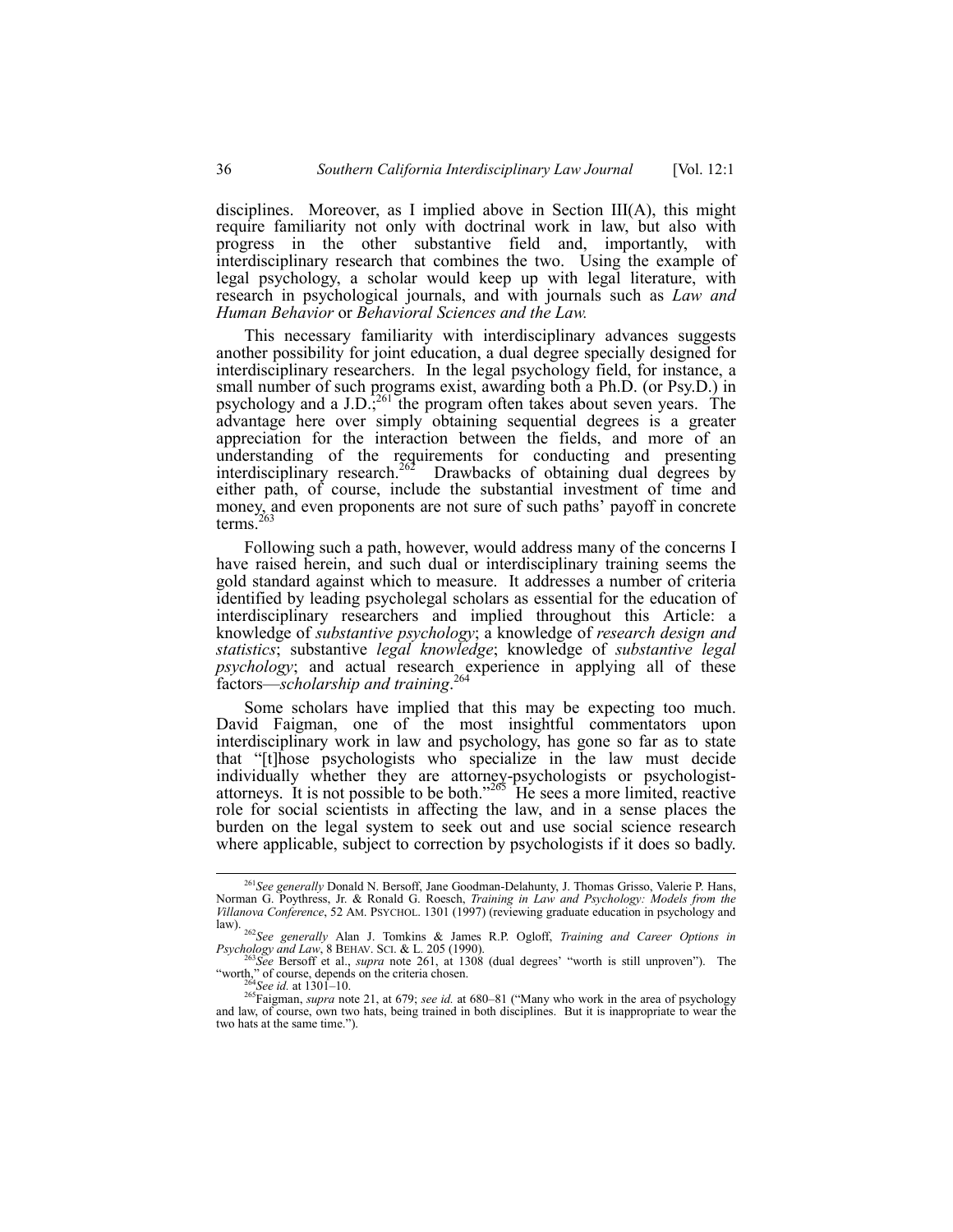ì[P]sychology should be limited to criticizing the law for failure to use its findings well.<sup>3266</sup> Similarly, Professor Faigman analogizes law and science to different branches of government, useful for engaging in checks and balances.267

It is certainly difficult to maintain a currency with multiple literatures such that an interdisciplinary scholar can contribute meaningfully to both disciplines. Moreover, as I outline in the Article's final section, there are conflicting values in social science and the law that often make it very difficult for conversation across their boundaries. But my disagreement with Professor Faigman is more straightforward. First, of course, without cross-disciplinary training, it is far more likely that legal researchers and policymakers will misuse social science findings. Second, however, quality interdisciplinary efforts hold out the promise of preventing that misuse before it occurs: in brief, shouldn't we try to get it right the first time? It seems more useful to take an active approach than a reactive one, if taking that approach well can in fact inform legal policy and prevent the misuse or nonuse of relevant data. In Section  $IV(B)$  below, I advocate one way that such data can be presented in a useful fashion.

#### 2. *Joint Authorship*

I do not mean to suggest that a lack of joint degrees should preclude anyone from conducting interdisciplinary research. Indeed, some of the most influential work is conducted by legal psychologists, legal scholars, and other social scientists with only one degree, but who take the time to become familiar with the legal issues, theory, and doctrine that instantiate the empirical research question to be addressed. Rather, I suggest that some such effort, whether through formal education or informal training, is necessary for the interdisciplinary research to be of the highest quality and to be relevant to the legal system.

Of course, such training is not always possible. Where it is difficult for one person to obtain the relevant training in both fields, the best alternative is collaborative work with another scholar with expertise in the other field. In most cases this is an enormous benefit,  $268$  as each author is able to draw upon the other's knowledge base to supplement her own. In their recent collaboration, Professors Stephen Ceci and Richard Friedman explain this well:

The authorship of this Article is rather unusual. One of us, Ceci, is a psychological researcher, who for nearly two decades has examined the question of children's suggestibility. . . . The other author of this Article,

 $^{266}$ Id. at 680. See supra text accompanying note 226, reflecting this suggestion.<br><sup>267</sup>Faigman, *supra* note 21, at 681.<br><sup>268</sup>In other contexts, however, even collaborative efforts are disappointing. A recent joint eff legal psychology by law professor Paul Robinson and psychology professor John Darley, for instance, has met with trenchant criticism. *See, e.g.*, Deborah W. Denno, *The Perils of Public Opinion*, 28 HOFSTRA L. REV. 741 (2000) (critiquing PAUL H. ROBINSON & JOHN M. DARLEY, JUSTICE, LIABILITY,<br>AND BLAME: COMMUNITY VIEWS AND THE CRIMINAL LAW (1995)); Christopher Slobogin, *Is Justice*<br>*Just Us? Using Social Science to In* 315 (1996) (also critiquing Robinson & Darley).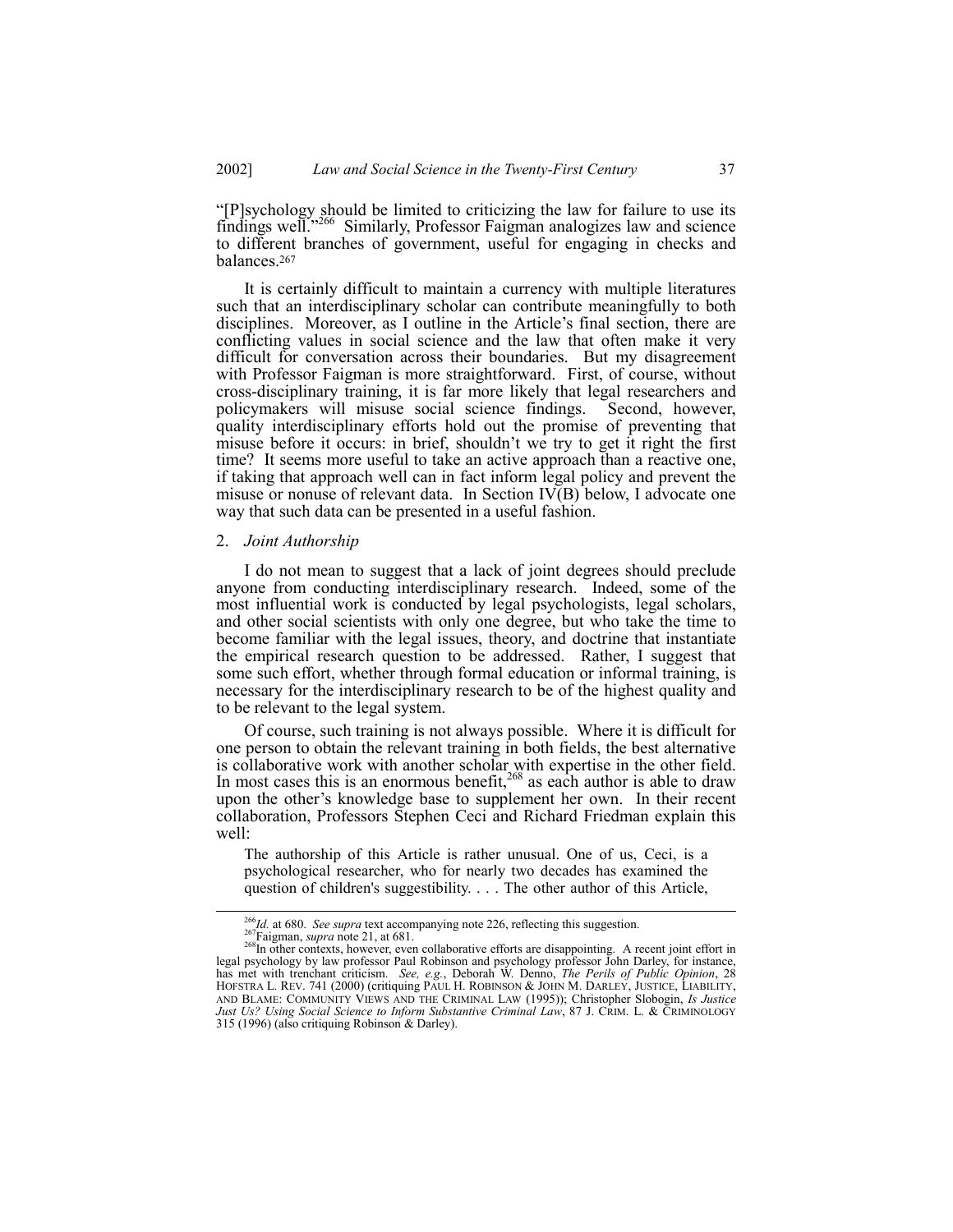Friedman, is a legal academic who writes on evidence law, among other areas. Neither of us claims any expertise in the field of the other. We have joined in this collaboration, however, because we believe it may be productive in leading to a better understanding of how the current state of knowledge of childrenís capacities and vulnerabilities should affect the operation of the legal system. . . . But neither of us presumes to offer evaluations or make recommendations outside the bounds of our own expertise; when we step beyond those bounds, we are each relying on our coauthor. $269$ 

This is, of course, a simple and straightforward suggestion, but it can only help to improve the quality of interdisciplinary work.

#### B. META-ANALYSIS

The various educational paths and publication options just described aim to increase scholars' knowledge and experience across disciplines, and to give a background for one useful way to approach interdisciplinary "law and<sup>"</sup> work. But once relevant empirical research is identified and conducted, the legal system can benefit from more effective presentation of that research.

In the above discussion of eyewitness testimony research and some of the reasons for the lawís hesitancy to make use of it, I referred to a perceived lack of "summarized research" in the area. More generally, one of the recurring tensions between law and social science stems from the perceived unavailability of social science research in the law, $270$  the perceived haphazard dissemination across numerous journals in different disciplines, and the perceived lack of applicability of certain social science findings that might be relevant to a legal question but are not necessarily directly on point.<sup>271</sup> Indeed, such perceptions and such factors allow lawyers, legislators, and courts to pick and choose the research findings they find most palatable, most persuasive, or most consistent with their own agenda, because they encourage the distinction of discrete studies from each other.<sup>272</sup> In turn, such distinctions encourage the perception of various social scientific work as disconnected, superficial, or ungrounded in cohesive theory.<sup>273</sup> Chief Justice Rehnquist's analysis of the relevant social science work in *Lockhart v. McCree*, for instance, proceeded seriatim along a list of studies he was able to discretely criticize and reject.<sup>274</sup> He

<sup>&</sup>lt;sup>269</sup>Ceci & Friedman, *supra* note 14, at 39 n.13.<br><sup>270</sup>*Cf. supra* notes 51–52.<br><sup>271</sup>*See, e.g., supra* note 55; Loh, *supra* note 18, at 662–63 (noting a failure by experimenters to address the "critical legal question" when designing and conducting research; for instance, in the context of eyewitness reliability, "[t]he ultimate issue is not the frequency of testimonial errors of witnesses but the prejudicial impact, if any, upon the trial outcome.").<br><sup>272</sup>Reminiscent of legal scholars "distinguis

in question (or the desired outcome).<br><sup>273</sup>*Cf.* Posner, *supra* note 213, at 1552 ("behavioral economics is . . . antitheoretical); *id.* at 1558–

<sup>61 (</sup>behavioral economics is "undertheorized"); Arlen, *supra* note 228, at 1768 (behavioral economics and the cognitive psychology on which it is based do not have a "coherent, robust, tractable model of human behavior").<br><sup>274</sup>See *supra* note 10 and accompanying text.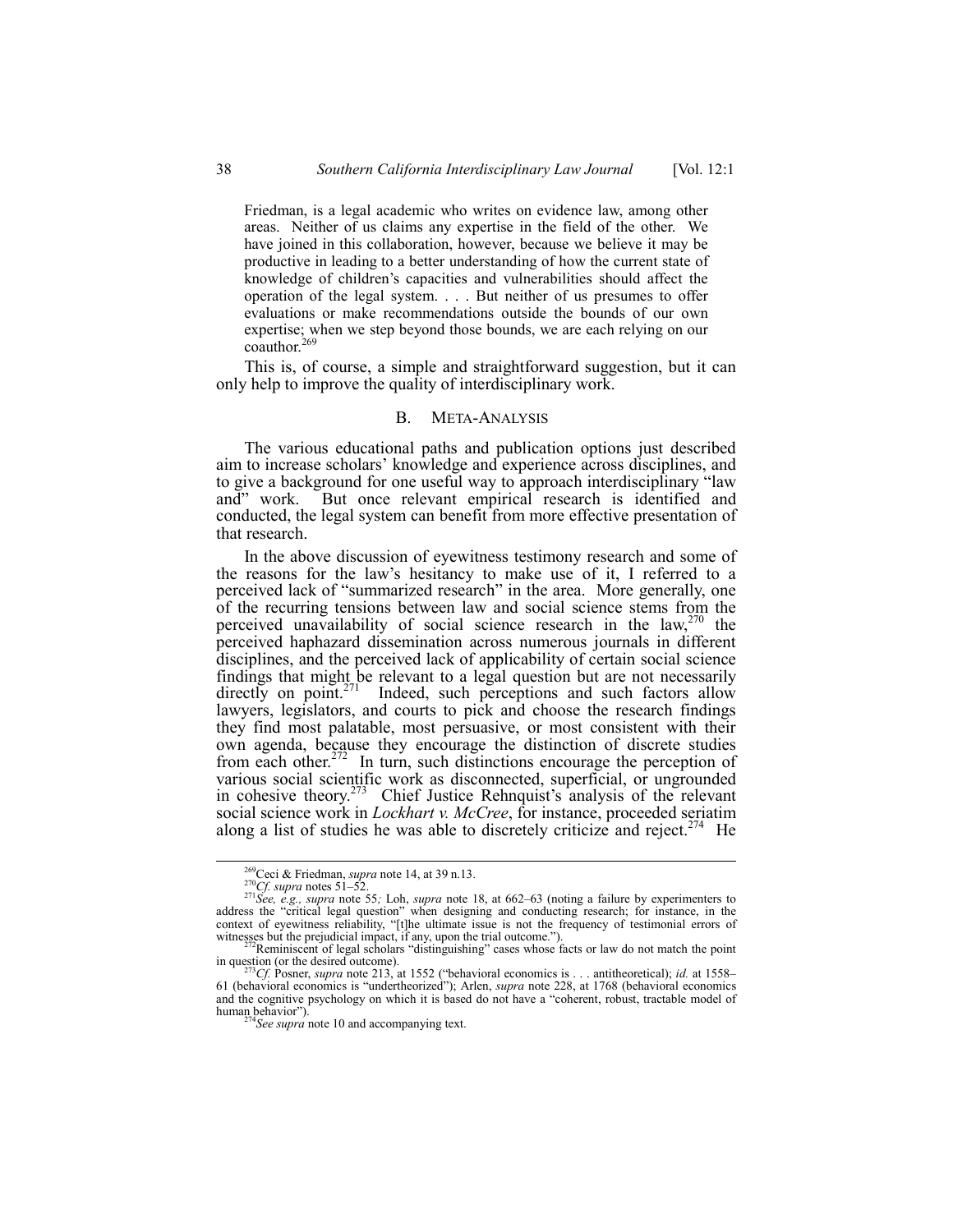conducted a similar study-by-study review in the more recent *General Electric Co. v. Joiner* to show that the studies "were so dissimilar to the facts presented in this litigation" that they were properly excluded from consideration at trial. $27$ 

Unfortunately, the ways in which conventional social scientific work is presented to the legal system implicitly encourage such an approach. In particular, most studies, even those that are entirely methodologically sound, are single studies<sup>276</sup>—for example, the impact of jury size on the quality of verdicts, gender differences in the perception of sexual harassment, the impact of certain individual differences such as authoritarian orientation, or whether pretrial publicity might influence juror decisions. However, due to obvious constraints, the authors cannot summarize an entire body of research. Further, relevant studies are not always immediately accessible. A Westlaw search by a judge's law clerk or an ambitious attorney to discover relevant studies to persuade a court picks up few empirical articles and articles from a sharply restricted time period. Graduate student dissertations are rarely available with ease, even when they are known. And searches through psychological databases will not find empirical work published in legal journals. Finally, little concrete indication can be given whether factors external to the study may have influenced it—the stimuli used for instance, or the subject matter of the trial examined, the subject sample, when the study was conducted, or even which researchers conducted the study.

However, common approaches exist in the social sciences that can alleviate such problems. Perhaps the most useful in addressing each of the concerns just raised is the *meta-analytic* procedure (*''meta-analysis*").<sup>277</sup> In conventional single-study empirical work, the unit of analysis is the individual person or case. In meta-analysis, however, the unit of analysis is the individual study. That is, researchers collect every relevant study addressing a particular research question, and then analyze the studies<sup>7</sup> findings as individual pieces of data.<sup>278</sup> Traditionally, two approaches are

<sup>&</sup>lt;sup>275</sup>General Elec. Co. v. Joiner, 522 U.S. 136, 144–45 (1997). <sup>276</sup>In this category I include even multi-experiment studies on the same research question, for reasons discussed below. *See infra* note 303.

reasons discussed below. *See infra* note 303.<br><sup>277</sup>See ROBERT ROSENTHAL, META-ANALYTIC PROCEDURES FOR SOCIAL RESEARCH (rev. ed.<br>1991); Robert Rosenthal, *Writing Meta-Analytic Reviews*, 118 PSYCHOL. BULL. 183 (1995); Robe Rosenthal & M. Robin DiMatteo, *Meta-Analysis: Recent Developments in Quantitative Methods for Literature Review*, 52 ANN. REV. PSYCHOL. 59 (2001). (For many of Rosenthalís students, that 1991 revised edition is *the* "bluebook.")

Other standard reference works on meta-analysis include GENE V. GLASS, BARRY MCGAW & MARY LEE SMITH, META-ANALYSIS IN SOCIAL RESEARCH (1981); JOHN E. HUNTER & FRANK L. SCHMIDT, META-ANALYSIS: CUMULATING RESEARCH FINDINGS ACROSS STUDIES (1982). commonplace nature of meta-analytic research should belie any suggestion that it is a "novel" procedure, the basis on which it was rejected by at least one trial court. *See In Re Paoli R.R. Yard PCB*<br>Lit., 706 F. Supp. 358, 373 (E.D. Pa. 1988) ("Paoli I"); *rev'd*, 916 F.2d 829 (3d Cir. 1990) ("Paoli II"). It is not. *E.g.*, ROSENTHAL, *supra*, at 5–11 (reviewing historical examples and giving numerous examples of meta-analysis's use); *Paoli II*, 916 F.2d at 857 ("hundreds of meta-analyses are done each

year<sup>3</sup>).<br><sup>278</sup>Black v. Rhone-Poulenc, Inc., 19 F. Supp. 2d 592, 604 (S.D.W.V. 1998) ("In short, a meta-analysis simply pools all of the data from many studies and treats them as one mega-study.");<br>United States v. Ngyuen, 793 F. Supp. 497, 512 & n.23 (quoting expert Professor Steven Penrod defining meta-analysis as an "accepted procedure" that "combin[es] the results of independent studies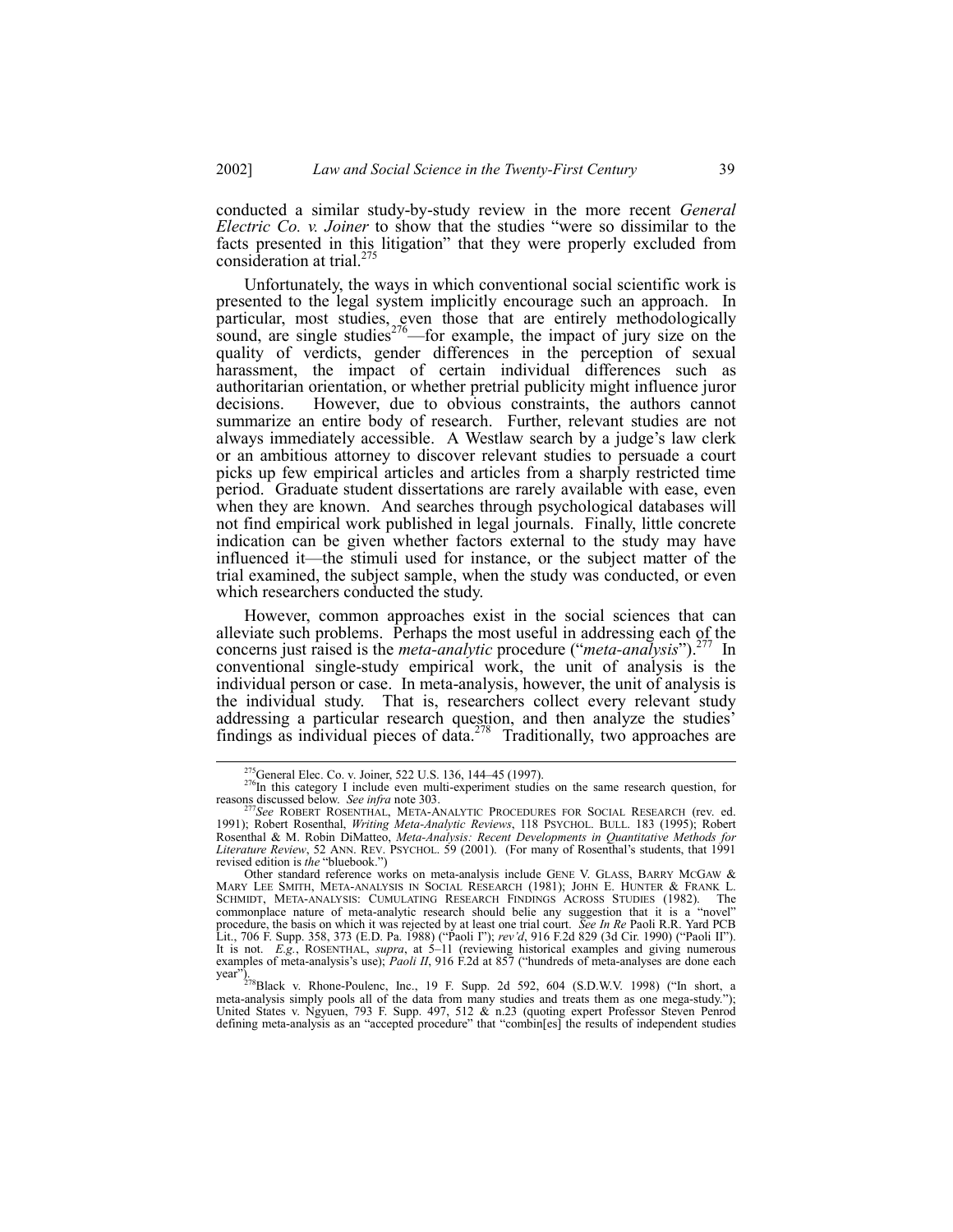taken in meta-analysis. First, the average effect size in an area of research can be calculated. For instance, across all studies comparing the qualities of six-person juries to twelve-person juries, the average difference between the two categories could be found.<sup>279</sup> Across all studies comparing men's and women's perceptions of social behavior that might be considered sexual harassment, an average gender difference might be quantified.<sup>2</sup> Second, and perhaps less essential, the statistical significance of the studies in a discipline can be calculated, i.e., whether the studies as a body or subsets of the studies show that effects found were more likely due to a manipulation than due to chance.<sup>2</sup>

Numerous benefits emerge from the meta-analytic approach. First, again, one can determine the average effect size in an area of research. For instance, in the above meta-analysis of gender differences in perceived sexual harassment, the average gender difference was approximately .17, suggesting that across all studies, women tended to see behavior as harassment more than men, but to a far smaller extent than had been assumed.<sup>282</sup> This aggregation and averaging can lead to a more robust finding from which to infer policy than either an abbreviated selection of research findings or pure assumption or anecdote.<sup>283</sup> Second, meta-analysis allows for quantitative rather than qualitative review of literature. Accordingly, far less information will be lost in "translation"; where data about each study that has been conducted in an area can be quantified, conscious and unconscious biases in selecting, discussing, and evaluating individual studies can be more easily avoided.

Third, a full meta-analysis typically gathers both published and unpublished work (e.g., dissertations, pre-publication drafts, and even conference presentations), giving a far richer perspective on the extant literature than a review restricted to published work.<sup>284</sup> A court's application of a social-scientific meta-analysis, rather than of a single or even of a subset of multiple studies, provides the best indication of the state of knowledge in an area.<sup>2</sup>

<sup>282</sup>Blumenthal, *supra* note 129, at 43.<br><sup>283</sup>E.g., Rabidue v. Osceola Refining Company, 805 F.2d 611, 620 (6th Cir. 1986) (Keith, J<sub>.</sub> dissenting) (asserting, in contrast to subsequent meta-analytic findings, that there is a "wide divergence" between men and women's perception of what constitutes sexual harassment).

<sup>284</sup>See, e.g., ROSENTHAL, *supra* note 277, at 37.<br><sup>285</sup>Single or primary studies are often (but not exclusively) useful for identifying the existence and direction of a particular effect, and for then refining those findings. Meta-analytic techniques are then<br>more useful for more accurately quantifying the size of an effect. E.g., Mitchell, *supra* note 31, at text accompanying n.95 ("Meta-analytic reviews of experimental data are particularly useful in determining

in order to arrive at a general conclusion"). Professor Penrod's definition is, in fact, somewhat more accurate—statistical problems may arise when the raw *data* of studies are pooled, rather than their *results*<sub>29</sub> See ROSENTHAL, *supra* note 277, at 99–101.

 $\frac{259}{259}$  E.g., Saks & Marti, *supra* note 133.<br><sup>280</sup>Blumenthal, *supra* note 129.<br><sup>280</sup>Blumenthal, *supra* note 129.<br><sup>281</sup>I consider this less essential because traditionally (but unfortunately), studies are often no submitted for publication, and sometimes not even made available to the research community, if some<br>statistically significant result is not present. ROSENTHAL, *supra* note 277, at 103–04. Similarly, because statistical significance is mathematically related to the size of the sample being analyzed, *id.* at 14–15 & tbls.2.1 & 2.2, when there is a large enough aggregated sample, statistical significance can usually be found. Indeed, again, this is an aspect of meta-analysis that courts have misunderstood, the idea that pooling across studies may give more reliable results.  $Cf$ : infra note 298.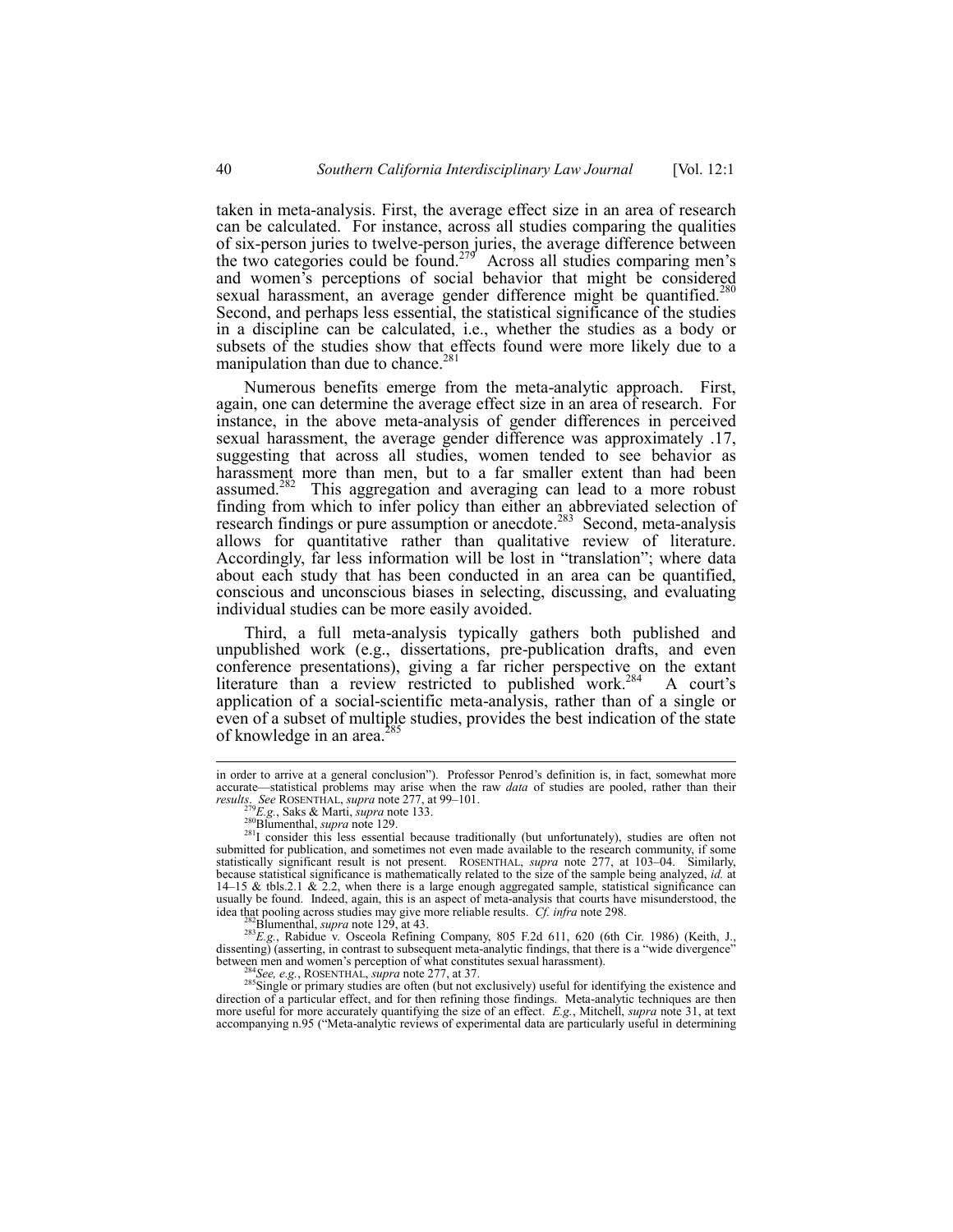Fourth, this "state of knowledge" approach illustrates one of the difficulties with a study-by-study analysis of the sort now-Chief Justice Rehnquist undertook in *Lockhart* and *Joiner*. In *Joiner*, Chief Justice Stevens's partial dissent from the approach taken by Justice Rehnquist's majority echoed the Eleventh Circuit's discussion of that case and reflects many of the points made here. The thrust of that argument, as here, was that there is nothing inherently unscientific or unreliable about taking a "weight of the evidence" approach, relying on "all the studies taken together," rather than the "separate studies and the conclusions of the experts.<sup>3286</sup> I do not suggest that meta-analyzing the studies in *Joiner* would have solved the plaintiffs' admissibility problems. But metaanalysis can be understood as a way to show when empirical evidence can be more than the sum of its parts (or less, of course, when the studies collected are methodologically unsound). Taking this approach may help illustrate the disingenuousness of looking at the evidence piece by piece *only*, looking solely at the trees and ignoring the forest.<sup>287</sup>

In related fashion, a more holistic approach might help address concerns that increased judicial discretion about the admissibility of expert testimony will lead to disparate outcomes, with different courts "admitting" or excluding the same expertise.<sup> $288$ </sup> Where quantitative syntheses of relevant bodies of work are available, there may be less picking and choosing among studies, as well as less disparity among outcomes, as experts should be more likely to rely on the same analyses of the relevant

This is especially important given too great a reliance on statistical significance as the hallmark of scientific reliability. Justice Stevens agreed with the majority, for instance, that each of the studies plaintiffs' experts relied upon was unpersuasive, in part because their results were not "statistically significant." *Joiner*, 522 U.S. at 154 & n.8 (Stevens, J., concurring in part and dissenting in part).<br>Conventionally, a result is "statistically significant" at the .05 level; that is, if the analysis indicates that the results obtained would likely have occurred by chance only 5% of the time. Too often, though, researchers and those who interpret their research adhere too rigidly to this "magical". 05 level for accepting results as "significant" or important. Jacob Cohen, *The Earth is Round* (p<.05), 49 AM. PSYCHOL. 997 (1994); Robert Rosenthal & J. Gaito, *The Interpretation of Levels of Significance By Psychological Researchers*, 55 J. PSYCHOL. 33 (1963); Robert Rosenthal & J. Gaito, *Further Evidence for the Cliff Effect in the Interpretation of Levels of Significance*, 15 PSYCHOL. REP. 570 (1964). When only such results are deemed important enough to be accepted in social science, or "reliable" enough to be accepted in court, much valuable information may be lost or ignored—it makes little sense to credit findings when they are seen as 95% "certain," but dismiss them when they are 90% or even 94% ìcertain.î

A related, potentially even more serious issue arises when researchers, interpreters, courts, or policy makers discount effect sizes that account for only small portions of the variance in a study. As has been pointed out for some time, even small effects can, in some circumstances, have profound importance. Robert Rosenthal & Donald B. Rubin, *A Simple, General Purpose Display of Magnitude of*<br>*Experimental Effect*, 74 J. EDUC. PSYCHOL. 166 (1982); ROSENTHAL, *supra* note 277, at 132–36. I note below other statistical factors of which researchers and interpreters should be cautious. *See infra* note

the known parameters and effect sizes associated with behavioral phenomenaî); *cf.* Robert J. MacCoun, *Epistemological Dilemmas in the Assessment of Legal Decision Making*, 23 LAW & HUM. BEHAV. 723,  $725 \text{ n.3 (1999)}$ .<br><sup>286</sup>Gen. Elec. Co. v. Joiner, 522 U.S. 136, 152–53 (1997) (Stevens, J., concurring in part and

dissenting in part). Justice Stevens quoted the Court of Appeals for language that applies equally to the meta-analytic approach: "Opinions of any kind are derived from individual pieces of evidence, each of which itself might not be conclusive, but when viewed in their entirety are the building blocks of a perfectly reasonable conclusion." *Id.* at 153 n.5.

<sup>312.</sup> 288Eleanor Swift, *One Hundred Years of Evidence Law Reform: Thayerís Triumph*, 88 CAL. L. REV. 2437, 2472 (2000).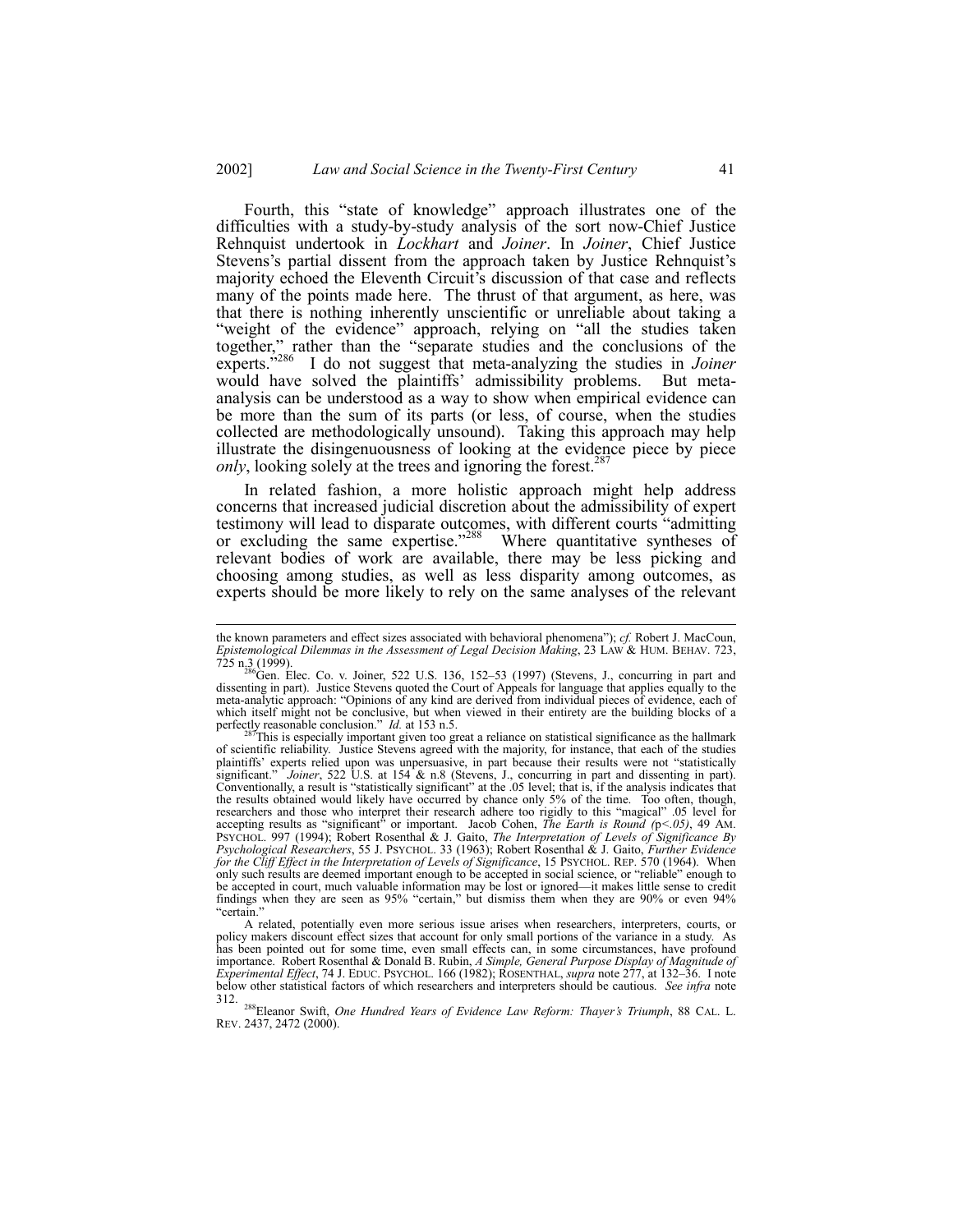studies. Similarly, as next discussed, this approach lessens the problems involved when "the results of multiple experimenters are divergent or when the inferences to be made are not clear-cut.<sup>7289</sup>

Fifth, perhaps the most important benefit of a meta-analytic approach is the potential to identify *moderator variables*. 290 Again analogizing to single studies, often various characteristics of the subjects (e.g., individual jurors) are of interest in how they might affect the outcome variables. A simple example is whether a mock juror's race (or that of a defendant) might influence her decision-making about the defendant.<sup>291</sup> But when the body of this race literature is analyzed in toto, factors relating to each *study* might appear that explain some of the variation in findings.<sup>292</sup> For instance, although a meta-analysis of such studies lent overall support to the belief that race influenced sentencing decisions, specific factors were identified that clarified why some studies yielded stronger effects than others. The authors found that if the study was conducted outside the southern U.S., for instance, there was a substantial tendency, which nevertheless did not reach statistical significance, for the effect of the defendant's race to be larger. Similarly, studies that specified the race of the subject or the victim yielded larger effect sizes. $293$  As another example, the gender difference metaanalysis above found that when a situation was presented by videotape, presumably more realistically, gender differences were far stronger than when subjects were simply asked via a phone or mail survey whether a certain behavior constituted sexual harassment.<sup>294</sup> It also found that "recent studies appear to report *larger* gender differences than earlier studies, not smaller as one might expect from increased awareness of the problem of sexual harassment."<sup>295</sup> Where courts or commentators may rely more Where courts or commentators may rely more heavily on either more or less recent empirical work, depending on familiarity or accessibility, such findings may have very real policy implications.

Further, identifying moderator variables can help address a court's perception that certain studies are irrelevant, whether singly or as a subset of a particular meta-analysis.<sup>296</sup> The meta-analytic approach, of course, could be applied to the subset of cases the court finds relevant. Moreover, the meta-analyst may have identified and quantified particular subsets of her review, e.g., only studies of racial influence on murder verdicts or only

 <sup>289</sup>Ronald Roesch, Stephen L. Golding, Valerie P. Hans & N. Dickon Reppucci, *Social Science and the Courts: The Role of Amicus Curiae Briefs*, 15 LAW & HUM. BEHAV. 1, 4 (1990). <sup>290</sup>See ROSENTHAL, *supra* note 277, at 7–10 (discussing moderator variables); John E. Hunter &

Frank L. Schmidt, *Cumulative Research Knowledge and Social Policy Formulation: The Critical Role of Meta-analysis*, 2 PSYCHOL., PUB. POL'Y, & L. 324, 330–31 (1996) (discussing the role of meta-<br>analysis in theory development).<br> $\frac{1}{291}$  Co. Determined the role of metaanalysis in theory development).<br><sup>291</sup>See Bowers et al., *supra* note 134, at 181-89 (collecting examples of such research).<br><sup>292</sup>E.g., Laura T. Sweeney & Craig Haney, *The Influence of Race on Sentencing: A Meta-analytic* 

Review of Experimental Studies, 10 BEHAV. SCI. & L. 179 (1992).<br>
<sup>293</sup>Id. at 190.<br>
<sup>294</sup>Blumenthal, *supra* note 129, at 44 tbl.7.<br>
<sup>295</sup>Id. at 46. As noted there, however, methodological issues may have elicited this dif

<sup>(</sup>ìMoreover, evidence at trial showed that only seven out of the thirty studies incorporated into the meta-analysis concerned acetaminophen. [The district court judge] therefore accorded the meta-analysis little or no weight.").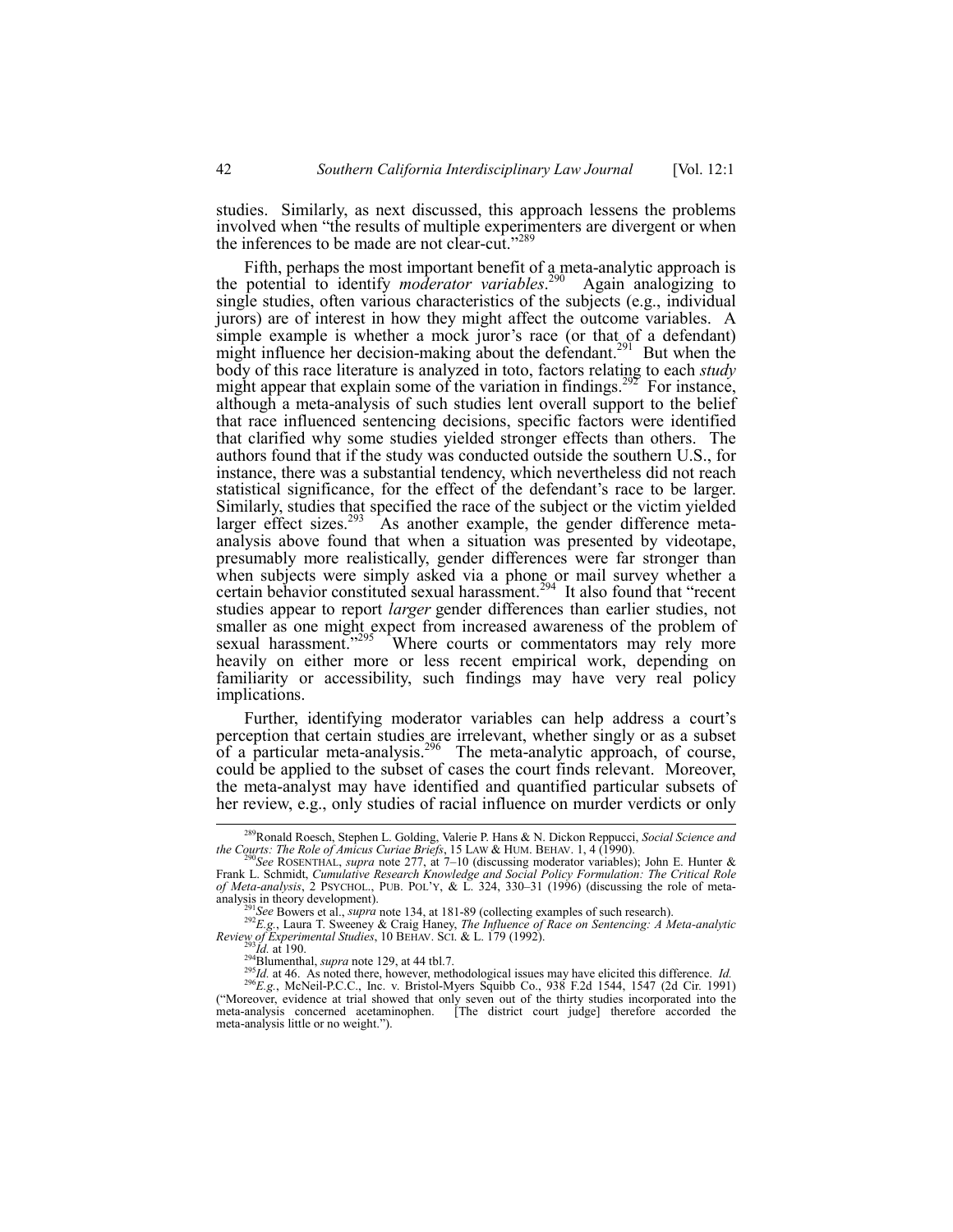gender difference studies using workplace stimuli presented by videotape, or presented enough data that such calculations could be made by another. These subsets could either identify the state of knowledge in a more narrowly defined relevant area or might identify the cases that most closely analogize to the case at bar and that are thus most relevant.<sup>29</sup>

Thus, despite the apparent, yet unfounded, disapproval by some courts of meta-analytic techniques,<sup>298</sup> the procedure addresses a number of goals identified by judges as essential for the application of relevant social scientific work. Kansas State Judge Steve Leben, for instance, has identified specific criteria or examples of "what judges need" from psychological research in particular, and social science research more generally: "Current, up-to-date information"; "[b]alanced presentations, including opposing viewpoints and indicating where there are legitimate disputes and uncertainties; be up-front about the limits of current knowledge"; "[c]omprehensive reviews of the literature"; "[p]ractical suggestions about how to apply research findings in real-life situations, especially the courtroom"; and "[w]ell-considered criticisms of court actions and decisions that fail to take into account—or are contrary to—the best available research in the area.<sup> $299$ </sup> As discussed above, meta-analysis addresses each of these needs: a complete quantitative review will contain all the studies conducted in an area up to the date of the review; doing so by definition will include contrary findings; it will also, through moderators and statistical corrections,  $300$  identify potential reasons for these discrepancies and be able to suggest practical legal applications; and the comprehensive nature of the review, describing the full state of knowledge

<sup>&</sup>lt;sup>297</sup>This is especially important in light of the discussion above of the piecemeal analysis conducted in *Lockhart* and *Joiner*. *See supra* notes 274–275 and 286–287 and accompanying text. A motivated judge or lawyer, of course, can distinguish just about any empirical study she wishes to on some ground or another, which can preclude consideration of that study or, at the most extreme, can condone the argument that a synthesis including such distinguished studies should be altogether excluded—a sort of <sup>"</sup>apples and oranges" argument. *See supra* note 286. This apples and oranges argument might arise in the context of *Daubert* analyses (which I discuss further below), where the objection is to the "fit" of the proposed synthesis, i.e., that because of the heterogeneity of methodologies or subject samples used in the studies in a synthesis, for instance, the overall analysis should be rejected.

Of course, this is simply a question of the level of generalizability one wishes to accept. As researchers have pointed out, apples and oranges are useful things to compare if one is trying to generalize to "fruit." *See* Gene V. Glass, *In Defense of Generalization*, 1 BEHAV. & BRAIN SCI. 395 (1978). Similarly, if one is willing to accept the generalization across subjects that occurs within individual studies, one should be as willing to accept that which takes place across studies, where the statistical power and accuracy can be that much greater. See ROSENTHAL, supra note 277, at 129.

<sup>&</sup>lt;sup>8</sup>One court has suggested that simply because a study quantitatively re-analyzed a body of work– regardless of the findings of that work—that quantitative study was unreliable. *See Allison v. McGhan* Medical Corp., 184 F.3d 1300, 1315 (11th Cir. 1999) (upholding district court's exclusion of an expert's meta-analysis where the court "found the . . . study unreliable because it was a re-analysis of other studies that had found no statistical correlation"). I would suggest that this analysis is simply erroneous, because the precise point of aggregating studies, even ones that are not individually statistically significant, is the consequent ability to see the broader picture. See In re Joint E. & S. Dist.<br>Asbestos Litig., 52 F.3d 1124, 1134 (2d Cir. 1995) (reversing district court admissibility ruling that synthesizing non-significant studies could not achieve statistical significance); *cf. In re* Paoli R.R. Yard PCB Litig., 916 F.2d 829, 856–58 (3rd Cir. 1990) ("Paoli II") (overturning exclusion of meta-analysis where exclusion was based on the study's "unreliability"). where exclusion was based on the study's "unreliability").<br><sup>299</sup>Steve Leben, Some Thoughts about Publishing in Psychology and Law, Paper presented at the

American Psychology-Law Conference (New Orleans, LA) (Mar. 9, 2000) (on file with author). <sup>300</sup>Hunter & Schmidt, *supra* note 290 (noting the use of correction for sampling error to clarify

discrepant or even apparently contradictory findings).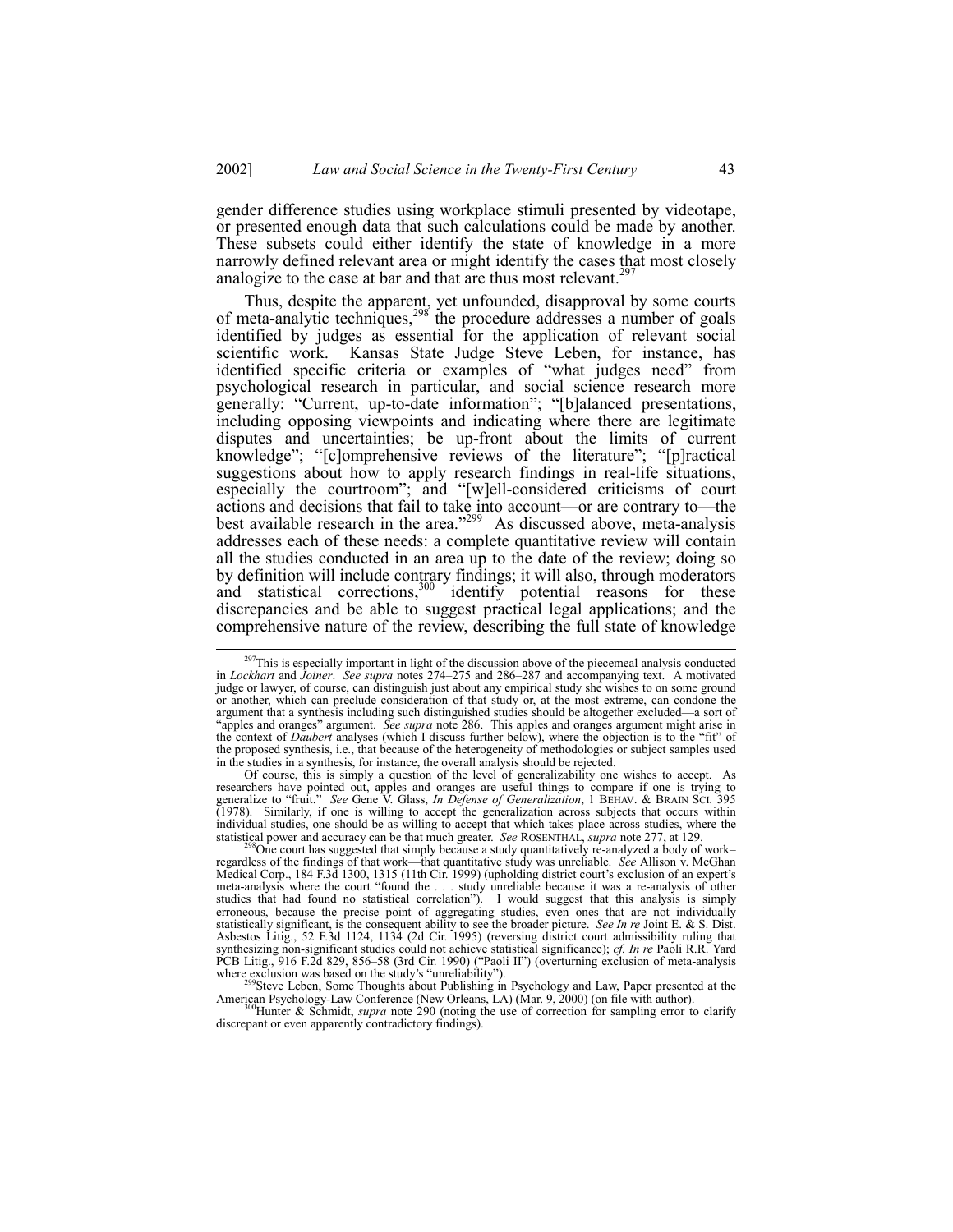in an area, can identify specific cases or statutes that are supported by or run counter to social scientific knowledge.<sup>3</sup>

Some of this focus on synthesizing research reflects suggestions made several years ago by Richard Lempert.<sup>302</sup> In a broader discussion of how and when law and policy might make use of empirical work in social science, Professor Lempert emphasized the distinction, among others, between syntheses of existing research—such as meta-analysis, though he did not use the term—and empirical studies involving the collection of original data.<sup>303</sup> He correctly suggested that syntheses of research would be more influential in policymaking and in courts than would single studies. His discussion is worth quoting at length:

If research must be sought out, syntheses are more likely than studies to be influential. Syntheses collect and evaluate bodies of research so that the policy-maker interested in what social science can offer on a particular problem can get a good overview from a single source. Moreover, syntheses often "translate" research that might be too technical for the decision maker to understand into more easily comprehended language that captures the basic point of the study. From the standpoint of the quality of information given decision makers, the great advantage of syntheses is the insight they provide into the reliability of the results they report. If the synthesis is well done, the reader is alerted to the quantity and quality of research that supports different propositions. Juxtaposing different studies makes it clear where their implications conflict, and when conflicting studies are examined in the context of a body of related research, readers often get a good idea of which results are most likely to be aberrant as well as some sense of how seeming inconsistencies might be explained by some larger theory.<sup>304</sup>

Although much of this is true, the present discussion further develops Professor Lempert's important points. Whether in published or testimonial form,<sup>305</sup> the traditional syntheses to which he implicitly refers are narrative or qualitative, rather than the quantitative analyses I have been discussing. As alluded to earlier, such qualitative reviews of an empirical field can be

 $301E.g.,$  Blumenthal, *supra* note 129, at 51–53 (advocating caution in the development of a new standard of proof for sexual harassment cases based on the low average gender differences found); Saks & Marti, *supra* note 133 (identifying flaws in Supreme Court case law on jury size based on quantitative review).  $\frac{302}{8}$ Richard Lempert, *<sup>2</sup>Between Cup and Lip*<sup>*n*</sup>: *Social Science Influences on Law and Policy*, 10

LAW & POL'Y 167 (1988). Other recent proponents of applying syntheses of empirical research to legal<br>issues are John Hunter and Frank Schmidt, long-time users of meta-analysis who have developed

influential theories and methodologies for applying it. Hunter & Schmidt, *supra* note 290.<br><sup>303</sup>Lempert, *supra* note 302, at 169. Professor Lempert's terminology illustrates again why I classified even multi-experiment w My distinction between meta-analysis and "single" study tracks his between synthesis and collection of original data—in either case we both mean "primary" studies rather than the synthesis of such primary<br>studies.<br> $\frac{304 \text{ J}}{304 \text{ J}}$  at 175–76

studies.<br><sup>304</sup>*Id.* at 175–76.<br><sup>305</sup>Professor Lempert suggests that courts have been receptive to syntheses in the form of expert testimony. *Id.* at 172 ("At the trial level, courts for decades have been receptive to soci syntheses reported in the testimony of expert witnesses."). He is certainly correct if "syntheses" is simply used to characterize expert testimony *qua* testimony, i.e., when an expert testifies to the accumulated general propositions regarding her field of expertise. But the receptivity is less clear when discrete syntheses, whether narrative or quantitative, are meant. *See, e.g.*, *supra* note 285.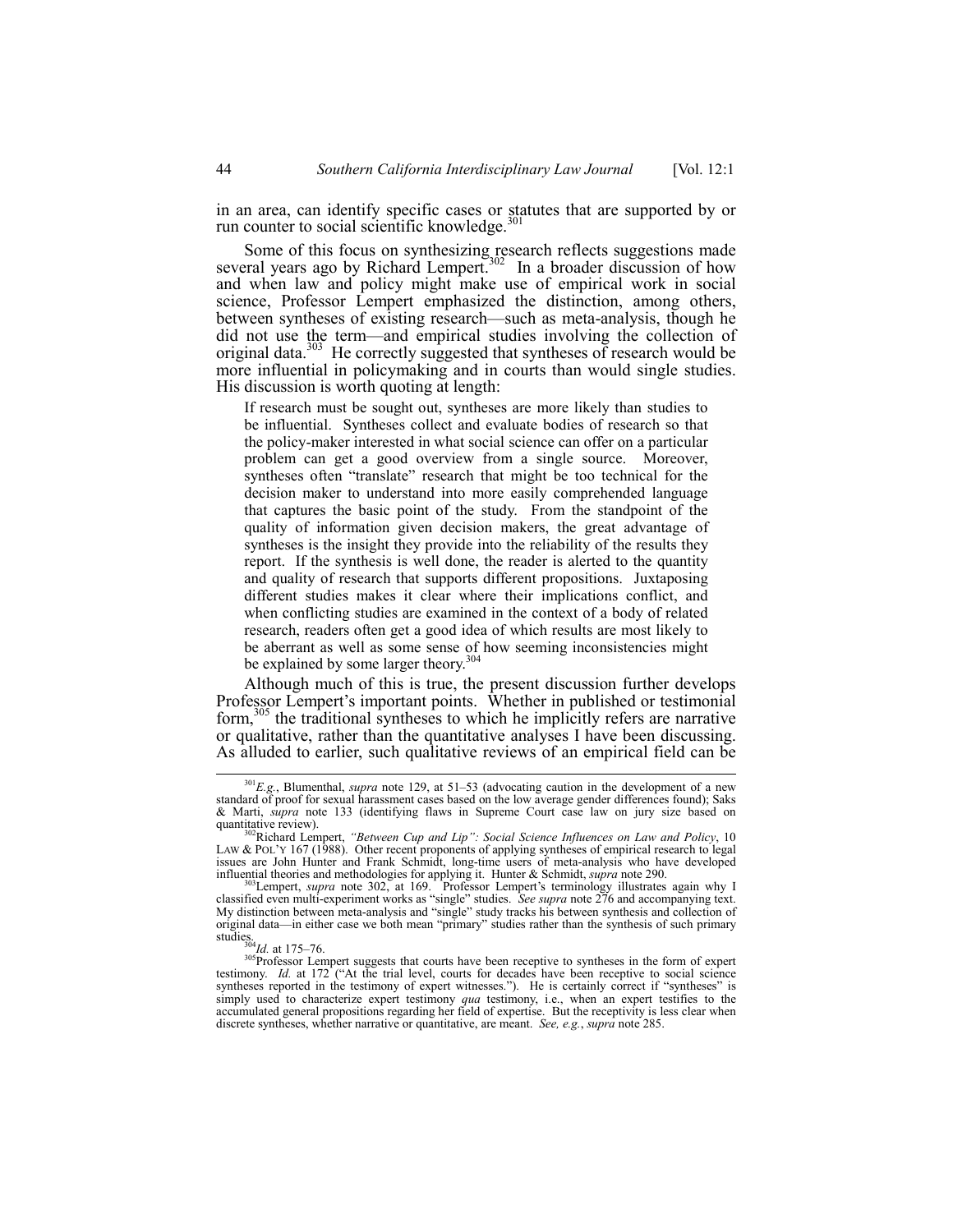flawed, and thus the merits he describes may be overstated. I have mentioned, for instance, problems involved when reviewers do seek to "translate" and simplify primary empirical work into narrative form; much valuable information can be lost.<sup>306</sup> Furthermore, narrative reviews are in fact often not always able to provide the necessary insight into the reliability of the primary studies they synthesize. Even when the size of a research universe is relatively small, a narrative reviewer simply cannot analyze in adequate depth every study she finds. When she does select among studies to include or review, the selection process may be subjective; "[r]elying on various personal and subjective theories and beliefs about methodological quality, reviewers often exclude[] all but a small number of studies as 'methodologically inadequate' and then base[] their reviews on only the remaining few studies.<sup> $307$ </sup> In a sense, Professor Lempert is certainly correct that such reviews give a good sense "of the reliability of the studies they report<sup>"</sup>—the concern becomes simply how many and which do they report.

I do not at all suggest that primary studies are unimportant or unhelpful to the law. On the contrary, no useful synthesis (obviously) could be conducted without them. Moreover, they are essential for testing existing assumptions and for empirically identifying and documenting effects that might support or challenge those assumptions.<sup>308</sup> Nor do I suggest that meta-analysis is some panacea that will wondrously resolve the tensions between social science and the law. But I do agree with Professor Lempert that "[l]egal decision makers should  $\ldots$  be wary of relying heavily on single studies, $1309$  and that "single studies are at best a shaky reed for the policy-maker to lean on."<sup>310</sup> My underlying point is that meta-analyses quantitative analyses of a body of empirical research—achieve the goals Professor Lempert outlined better than do qualitative reviews, and certainly better than primary studies. They do so (1) by identifying and synthesizing a larger set of the research in question;  $(2)$  by evaluating each of the studies—that is, each of the "data points"—that enter into the review; (3) by facilitating the comparison or juxtaposition of different studies and the identification of "aberrant" or outlying studies; and (4) by identifying "moderator" variables that both can illustrate why a certain study or set of studies resulted a certain way and can generate further hypotheses to investigate.<sup>311</sup>

In brief,

a meta-analytic review can emphasize what factors should be taken into account when researchers seek to refine their experimental methods, with

<sup>&</sup>lt;sup>306</sup>See, e.g., supra note 129 and accompanying text.<br><sup>307</sup>Hunter & Schmidt, *supra* note 290, at 330.<br><sup>308</sup>See supra note 285; *infra* text accompanying note 348.<br><sup>309</sup>Lempert, *supra* note 302, at 176. Arguably, this is important, but the presentation of single studies in such journals might bias legal academics' perception of a particular discipline.

<sup>&</sup>lt;sup>310</sup>*Id.* at 177. <sup>2</sup><br><sup>311</sup>*See supra* note 290 and accompanying text.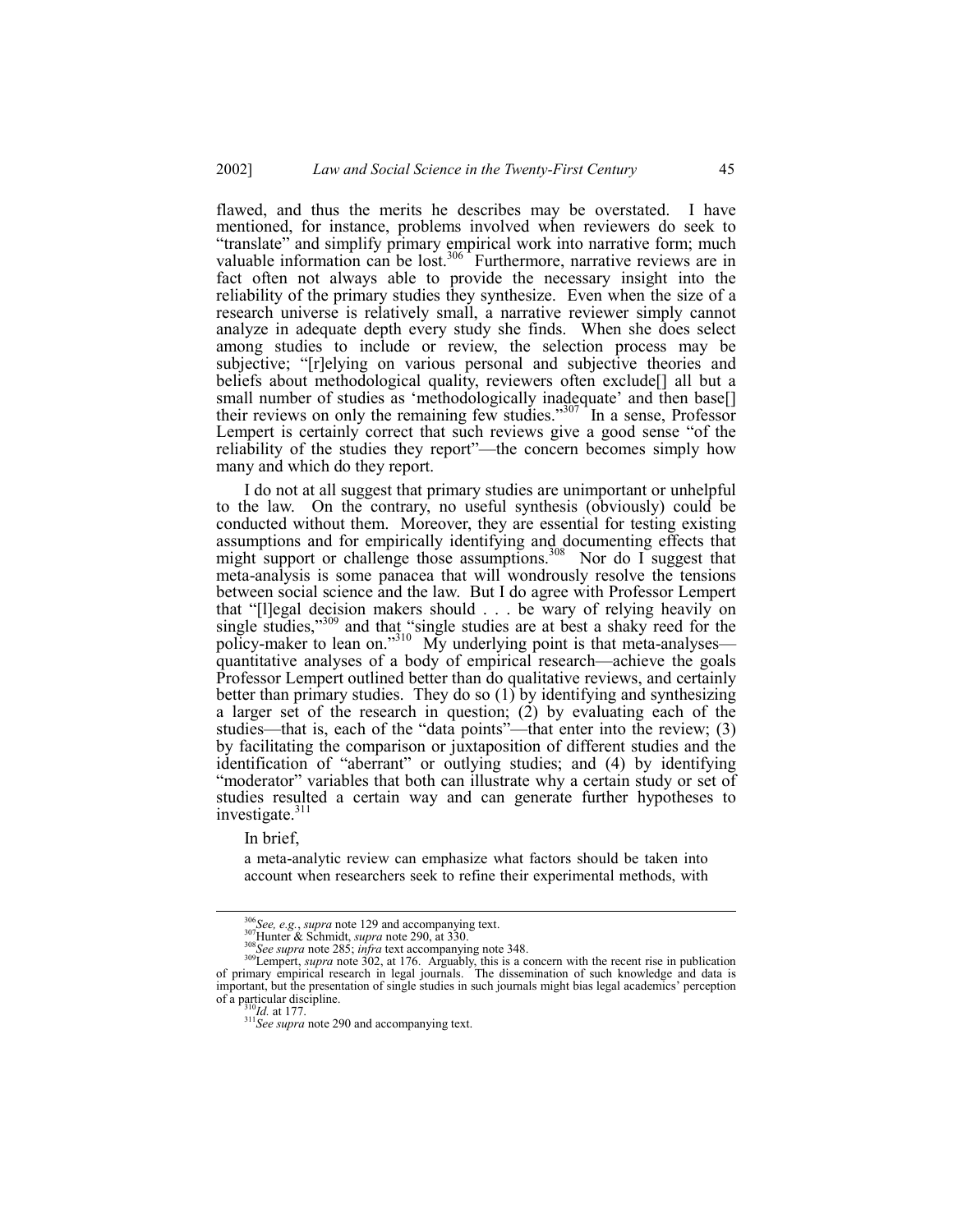one aim of increasing their acceptance by the courts. . . . [Moderator variables identified in a meta-analysis] can serve to inform not only subsequent empirical research, but also inferences about legal policy that are based on it.<sup>312</sup>

This is not the context in which to analyze in depth *Daubert*, its progeny, and the scholarly debate it has generated. (For a good review of the trilogy, see Margaret A. Berger, *The Supreme Courtís Trilogy on the Admissibility of Expert Testimony, in* REFERENCE MANUAL ON SCIENTIFIC EVIDENCE, *supra* note 6, at 9, 11–20.) However, because on their face, *Daubert* and other cases (*see, e.g., supra* note 285; *In re* Paoli R.R. Yard PCB Litig., 706 F. Supp. 358, 373 (E.D. Pa. 1988)) might seem hostile to the use of meta-analysis in court, it may be useful to mention in passing several points at the intersection of meta-analysis and expert testimony. (The intersection need not, of course, be limited to these points. However, my focus herein is more to encourage the undertaking and presentation of metaanalytic research in law and social science research, less on its presentation at trial.)

Most simply, a party presented with an opponent's expert testimony about a meta-analysis might object that the procedure is simply too "novel" or "unconventional," *Daubert*, 509 U.S. at 592 n.11, to satisfy the *Daubert* criteria, as did the defendants in *Paoli I*. *See supra* note 277. As the discussion throughout this Section should make clear, however, there is simply no basis for this objection: metaanalysis is an accepted, traditional, reliable methodology in the social sciences. Because much of this discussion stems from the context of mass tort litigation and epidemiological studies, I might note that meta-analysis is appropriate for such studies as well, and for addressing some of the concerns courts have in such litigation. As one commentator recently noted in this context, "[m]eta-analysis is an exceptionally important method for summarizing data from both observational and experimental studies. It provides a scientific framework for summarizing evidence from studies done using different designs, at different times, and by different people. Meta-analysis may overcome some of the problems of low statistical power in the individual studies.î Diana B. Petitti, Book Review, 40 JURIMETRICS J. 363, 366 (2000) (reviewing FORENSIC EPIDEMIOLOGY: A COMPREHENSIVE GUIDE FOR LEGAL AND EPIDEMIOLOGY PROFESSIONALS).

Further, however, courts have been hesitant to accept the *recalculation* or *reanalysis* of existing data at trial (as was the case in *Daubert*), especially where the expert's calculations were faulty or it was unclear how he arrived at his final values. *See, e.g., In Re* Paoli R.R. Yard PCB Lit., 35 F.3d 717, 772–<br>75 (3d Cir. 1994) ("Paoli III") (under *Daubert*, affirming in part district court's rejection of one expert's recalculation of existing data). Three points should be made here. First, again, meta-analysis is not a reanalysis of existing data, but a synthesis and then an analysis of the synthesized data. (To be entirely accurate, re-analysis of a studyís *results* may be warranted in a meta-analysis when the author of a primary study (i.e., one being meta-analyzed) failed to provide explicit values to enter the analysis, but nevertheless such information is implicit elsewhere in the study. *See generally* ROSENTHAL, *supra* note  $277$ , at  $102-03$ . This in fact occurs often, but the more general point in the text is what is important.)

Second, whether the expert presents testimony about reanalyzed or meta-analyzed data, courts can in fact be vigilant about the quality of that testimony: when the expert's reanalysis is demonstrably false, for instance, it may be rejected as unreliable. *See supra Paoli III*. Similarly, when the mathematical or statistical efforts an expert engages in while conducting or presenting a meta-analysis are demonstrably incorrect, the testimony's reliability is questionable. DeLuca by DeLuca v. Merrell<br>Dow Pharmaceuticals, Inc., 791 F. Supp. 1042, 1047–59 (D.N.J. 1992) (rejecting meta-analytic-type testimony from an expert where such errors were demonstrable).

<sup>&</sup>lt;sup>312</sup>Blumenthal, *supra* note 129, at 50-51.

A final brief point to note regarding meta-analysis is in the context of recent Supreme Court decisions addressing the admissibility at trial of expert "scientific, technical or other specialized<br>knowledge." FED. R. EVID. 702. The "trilogy" of these cases began with *Daubert v. Merrell Dow Pharmaceuticals, Inc.*, 509 U.S. 579, 579 (1993) (holding that Federal Rule of Evidence 702 governed the admissibility of such expert testimony in federal court, rather than the common law "general acceptanceî test), and was further developed by *Gen. Elec. Co. v. Joiner*, 522 U.S. 136, 136 (1997) (holding that federal appellate courts are to apply an abuse of discretion standard when reviewing a district courtís admissibility ruling on such expert evidence) and *Kumho Tire Co., Ltd. v. Carmichael*, 526 U.S. 137, 138 (1999) (extending *Daubert* factors to all expert evidence under Rule 702, not just "scientific" evidence). In *Daubert*, for instance, at issue was the admissibility of an expert's unpublished reanalysis of the data in an existing, published study. His evidence, the recalculation of that published studyís data to find statistically significant results, was ruled inadmissible, primarily because his work had not been published or subjected to peer review. *See* Daubert v. Merrell Dow Pharmaceuticals, 727 F. Supp. 570, 575 (S.D. Cal. 1989). The Court of Appeals affirmed that ruling, noting that other Circuit Courts addressing the same Bendectin issues had ruled inadmissible unpublished reanalyses of epidemiological studies, especially in light of the "massive weight" of original published studies contradicting those reanalyses. Daubert v. Merrell Dow Pharmaceuticals, 951 F.2d 1128, 1130-31 (9th Cir. 1991).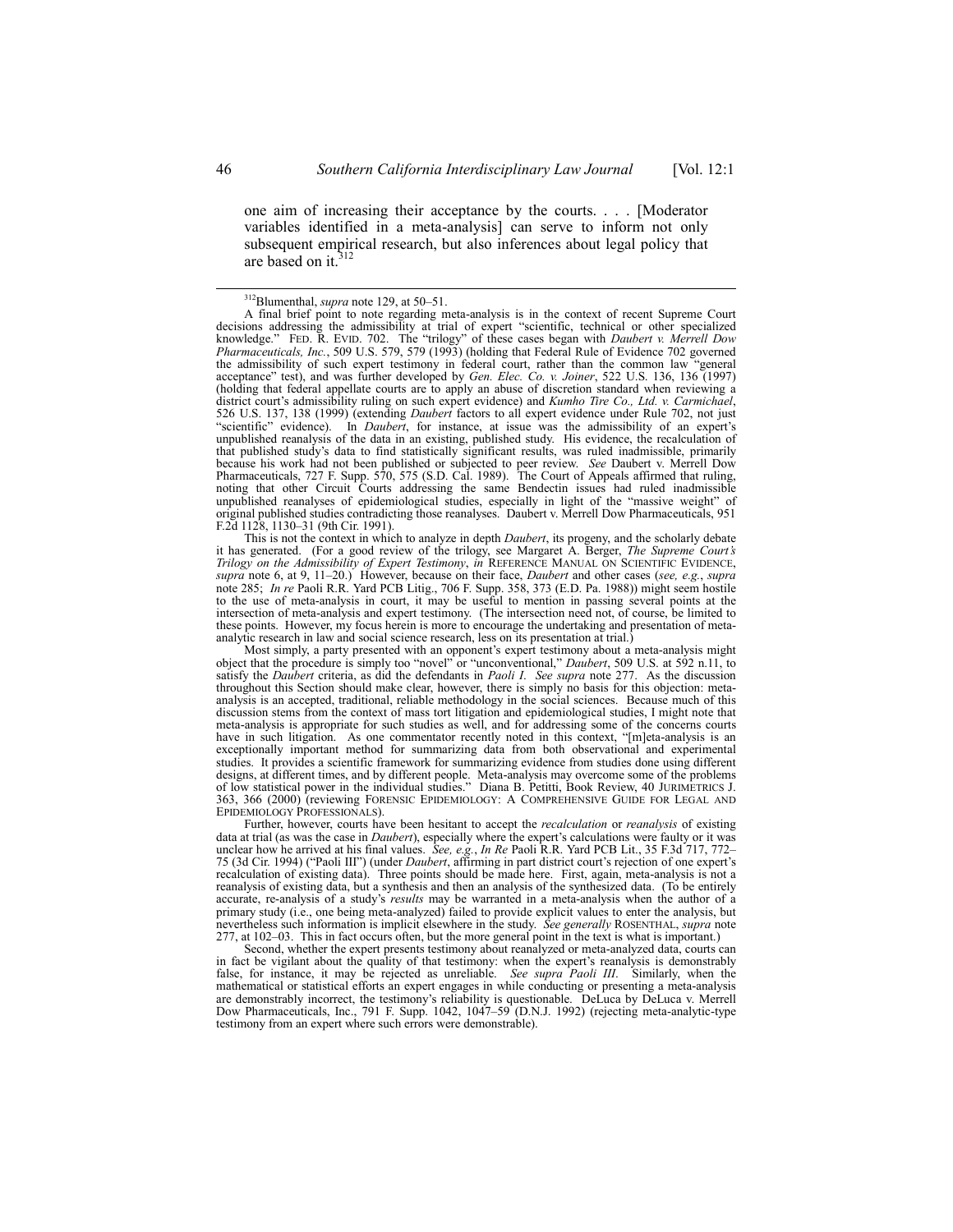#### V. REMAINING DILEMMAS

Increased training and conducting meta-analyses will aid communication and the effective integration of theory and research across the boundaries of law and social science. But social scientists should not see such steps as a panacea that will instantly lead to the social scientizing of the law. There are fundamental differences between the disciplines that might still preclude the use of even sophisticated social science research in the legal system.

#### A. DIFFERENT VALUE SYSTEMS

First, most critically, "[I]aw and science do not have an identity of interests nor do they share objectives."<sup>313</sup> Professor Tanford has argued that the two fields are in fact "rival systems," at least in their approaches to gathering knowledge and resolving questions about what constitutes the  $\frac{a}{1}$ truth.<sup>3374</sup> Although he disagrees in part with Professor Haney's assertions, he cites the professor's distinctions between the values held by social science and the law:

(1) social science is innovative, while law resists innovation, (2) social science is based on data and observation, while law is based on precedent and hierarchy, (3) social science seeks an objective answer to problems, while law seeks an adversarial victory, (4) social science is descriptive, while law is prescriptive, (5) social science is nomothetic, while law is idiographic, (6) social science conclusions are probabilistic and tentative, while legal conclusions are irrevocable and must appear certain, (7) social science is proactive, while law is reactive, and (8) social science is abstract, while law deals with concrete issues.<sup>315</sup>

These differences can lead to two quite different implications for the use of social science in law. On the one hand, Professor Tanford suggests that social science must recognize these differences and not expect findings that run counter to the law<sup>7</sup>s values to significantly influence the law<sup>7</sup>s practices.<sup>316</sup> Although this is superficially quite discouraging to social Although this is superficially quite discouraging to social

Third, in related fashion, criteria specific to meta-analyses can be identified by which to evaluate a meta-analysis, whether at trial or in publication, i.e., over and above the *Daubert* or Rule 702 factors. For instance, such analysis by definition explicitly involves the selection, synthesis, and weighting of the available studies in an area, and the degree to which an analysts makes explicit her criteria and methods for doing so is one important way of evaluating her study. Thus, the publication status of a meta-analysis, to use one of the *Daubert* factors as an example, may be somewhat less important than the success in which it articulates the various criteria it used for selecting, weighting, analyzing, and inferring from the studies it reviewed. These are some factors a peer reviewer might use in evaluating a meta-analysis, and are viable ones for a judge to use when a proponent seeks to use one in court. E.g., Flue-Cured Tobacco Co-op. Stabilization Corp. v. U.S. E.P.A., 4 F. Supp. 2d 435, 459 (1998).<br><sup>313</sup>Faigman, *supra* not

*L.J.* 87, 88 ("Science is merely a tool that the law can and must use to achieve its own objectives.") (citation omitted).

<sup>&</sup>lt;sup>314</sup>See Tanford, *supra* note 10, at 156. 315*Id.* at 159–68). *See also* Joelle Anne Moreno, *Beyond the* 31<sup>5</sup>*Id.* at 156 (quoting Haney, *supra* note 24, at 159–68). *See also* Joelle Anne Moreno, *Beyond the Polemic Against Junk Science: Navigating the Oceans that Divide Science and Law with Justice Breyer at the Helm*, 81 B.U. L. REV. 1033, 1063 & n.172 (2001) (noting similar distinctions). 31<sup>6</sup>Professor Tanford suggests that <sup>"</sup>[s]cience must reflect some of the same values as a particular

body of law. The more the two value systems converge, the more completely will law accept the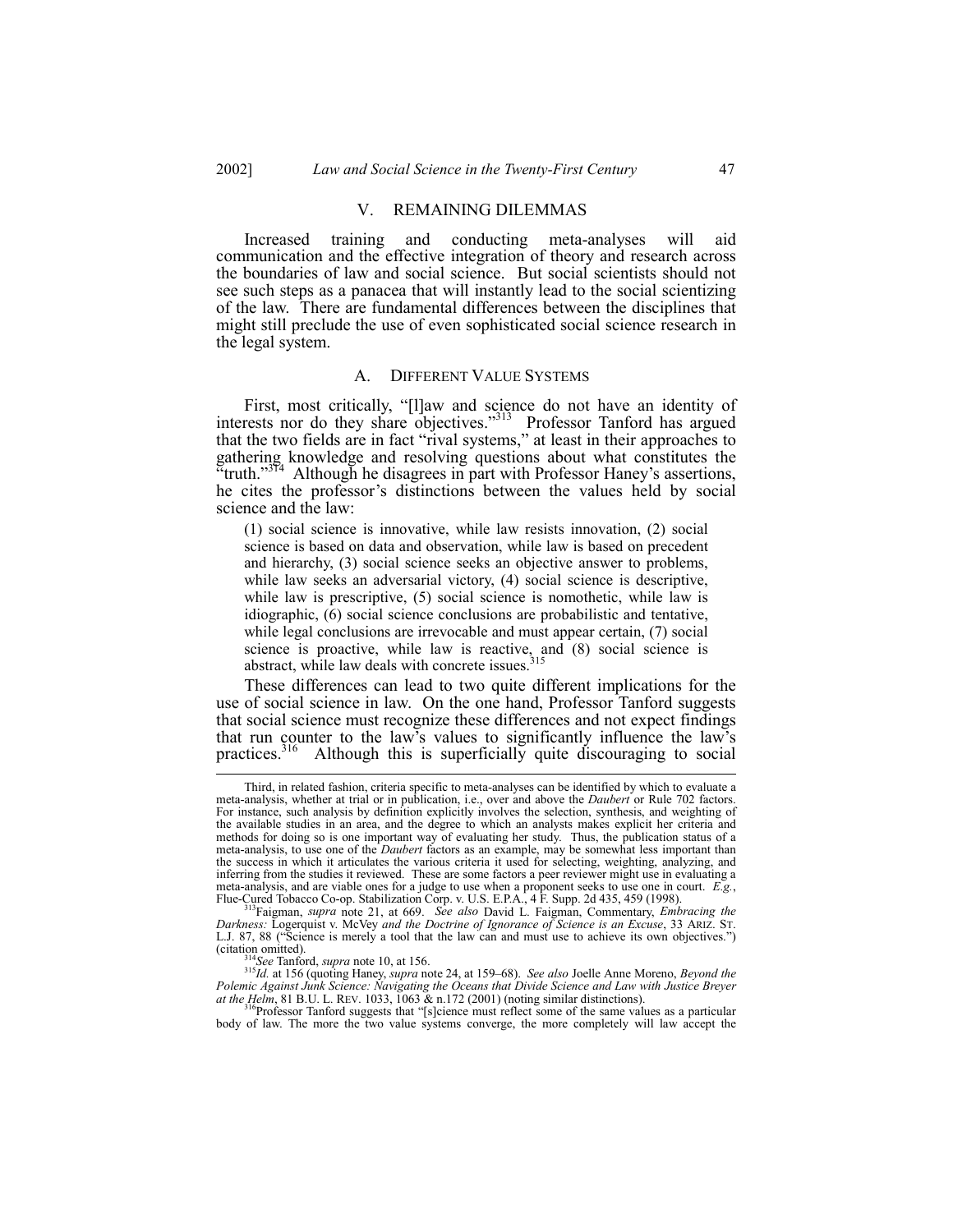scientists, a subtle distinction he makes leaves perhaps some room for optimism: deliberately or not, he distinguishes between "law" accepting science findings and "judges" accepting them—analogous either to an abstract change in values versus a practical change in court use of findings or to legislative versus judicial acceptance of such findings. In either the judicial or the legislative context, it is likely that the acceptance of new data will depend less on the data and more on the recipient.<sup>317</sup> Thus, social science findings that diverge from traditional legal values may not necessarily be excluded—a lawyer simply has to find the "right" judge or legislator.

But from a second perspective, such divergent values are precisely what should motivate social scientists to advocate the use of their findings. Consistent with the recurring perception of social science as a vehicle for legal and political reform,<sup>318</sup> Gary Melton, one of the founders of the modern legal psychology discipline, has argued that political advocacy by social scientists is normatively justified.<sup>319</sup> Using the nomination of Judge Robert Bork to the U.S. Supreme Court as an example, Professor Melton argued that social science promotes human dignity, a sense of community, and other values fundamental to the Constitution, in contrast to the values Judge Bork and other law-and-economists espoused, especially wealth maximization.<sup>320</sup>

This approach was criticized, however, $321$  and it is more typically assumed that, "[p]roperly understood and properly used, valid social science research alone interposes no particular ideological agenda on the law. $1322$  It is also clear that, when properly conducted, social science research may be motivated by a desire for reform; it is only a concern when the interpretation of that research is driven by one's agenda.<sup>3</sup>

### B. MULTIPLE DECISION FACTORS

Understanding that the legal system must consider values different from those of social science is also illustrated at the more concrete level of judicial decision-making. In particular, a judge seeking to resolve the case at bar must consider "process values" such as finality, efficiency, or

*Melton, supra* note 170, at 172–73 (noting benefit of "neutrality" in law and social sciences).

science. The more the normative structures diverge, the greater will be the tendency of judges to reject the science.<sup>3</sup> Tanford, *supra* note 10, at 167.  $\frac{1}{2}$  at 167.  $\frac{1}{2}$  at 167.  $\frac{1}{2}$  at 167.  $\frac{1}{2}$  at 167.  $\frac{1}{2}$  at 167.  $\frac{1}{2}$  at 167.  $\frac{1}{2}$  at 167.

*Their Judgments of Social Science in Legal Decision Making*, 23 LAW & HUM. BEHAV. 31, 51 ("When the evidence conflicts with judges' attitudes about the social science issue in question, they are likely to give less weight to such evidence. Conversely, when the evidence is consistent with their attitudes, they are likely to give it greater weight.<sup>*"*</sup>).<br><sup>318</sup>See generally Fox, *supra* note 104.<br><sup>319</sup>Gary B. Melton, *Law, Science, and Humanity: The Normative Foundation of Social Science in* 

Law, 14 LAW & HUM. BEHAV. 315, 315 (1990) (suggesting that social scientists' organized opposition

to the Supreme Court nomination of Robert Bork was justifiable).<br><sup>320</sup>*Id.* <sup>321</sup>Mark A. Small, *The Normative Foundation of Social Science in Law Revisited: A Reply to Melton*, 15 LAW & HUM. BEHAV. 325 (1991).<br><sup>322</sup>Faigma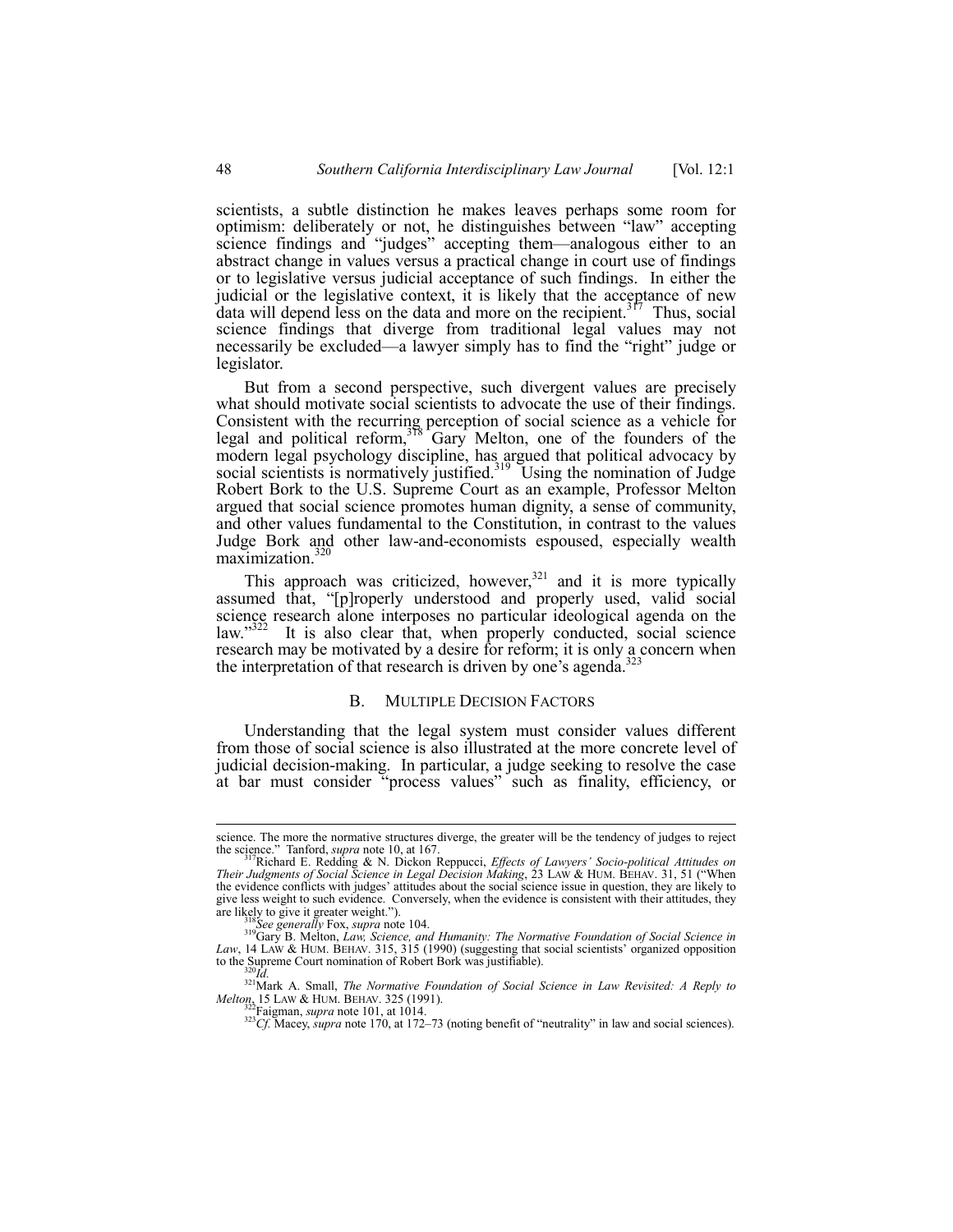$\alpha$  accuracy.<sup>324</sup> Thus, even showing that a court misused, or failed to use, available scientific evidence does not necessarily "support the opposite conclusion, that the Court should have rested its decision on the research.<sup>3325</sup> As Professor Tanford points out, when courts do not use data, it does not necessarily mean they did not understand the research—they may simply be concerned with different factors:

[A researcher] once expressed disappointment that the Court only selectively used his data on the effect of reducing jury size. He assumed the Justices did not understand his research. A more likely explanation is that the data were irrelevant. [He] was researching what effect jury size had on the quality of the verdict, while the Court was concerned with the symbolism of using smaller juries.<sup>326</sup>

Such concern may not even imply a rejection of the data in question even where a court's decision does not conform to the research submitted to it, it does not necessarily reject or even disregard that research; it may even accept it as scientifically valid.<sup>327</sup> This is so because courts must also consider more explicit legal factors such as precedent, the substantive law, and constitutional values. First, it takes prodigious effort and confidence for a judge to overturn precedent based on empirical findings. Recall the discussion above of *Brown v. Board of Education*, where the social science findings were relegated to a footnote because the issue indeed turned on, and had to be presented as grounded in, substantive legal principles. This could be framed as an example of using social science where it conforms to a judge's previous conceptions or attitudes,  $328$  but it is not necessarily a flaw for courts to look to precedent rather than data. To the extent that people need to know what law is and have settled expectations about it, and in order to prevent the law from changing every time a new study is presented to a particular judge, $329$  reliance on precedent is useful.<sup>33</sup>

*on How to Succeed*, 15 LAW & HUM. BEHAV. 205, 206 (1991). 328*E.g.*, Carter v. Kentucky, 450 U.S. 288, 302–03 (1981) (relying on both precedent and intuition for proposition that jurors comply with certain limiting instru

<sup>&</sup>lt;sup>324</sup>*E.g.*, Robert G. Bone, *The Process of Making Process: Court Rulemaking, Democratic Legitimacy, and Procedural Efficacy, 87 GEO. L.J. 887, 913 (1999).*<br><sup>325</sup>Faigman, *supra* note 21, at 679–80.

Legitimacy, and Procedural Efficacy, 87 GEO. L.J. 887, 913 (1999).<br>
<sup>325</sup>Faigman, *supra* note 21, at 679–80.<br>
<sup>326</sup>Tainford, *supra* note 10, at 165 (footnotes omitted).<br>
<sup>327</sup>See McCleskey v. Kemp, 481 U.S. 279, 292 n.7 Thomas Grisso & Michael J. Saks, *Psychologyís Influence on Constitutional Interpretation: A Comment*

<sup>&</sup>lt;sup>529</sup>See *supra* note 101.<br><sup>330</sup>The Supreme Court has grappled with this explicit issue. At times, as in *Carter*, *supra* note 328, the Court has explicitly rejected data in favor of precedent. *See also* Barefoot v. Estelle, 463 U.S. 880, 896 (1983) (rejecting empirical evidence on therapistsí inability to predict future dangerousness as "contrary to [Court's own] cases"). *But see infra* Section V(C) (discussing why having judges articulate reasons other than data as the basis for their decisions can be a benefit). In other instances, Justices have suggested that the Court might be open to revising its decisions in light of subsequent data. For instance, in the context of deciding whether creating a good-faith exception to the exclusionary rule would reduce deterrence of unconstitutional behavior by police, *United States v. Leon*, 468 U.S. 897 (1984), Justice Blackmun suggested that where empirical evidence was not decisive in one direction or the other, an "empirical judgment . . . necessarily is a provisional one . . . . If it should emerge from experience that . . . the good faith exception . . . results in a material change in police compliance...we shall have to reconsider what we have undertaken here. The logic of a decision that rests on untested predictions...demands no less." *Id.* at 928 (Blackmun, J., concurring). One should note, however, that what might change his mind in the future was not empirical data, but "experience."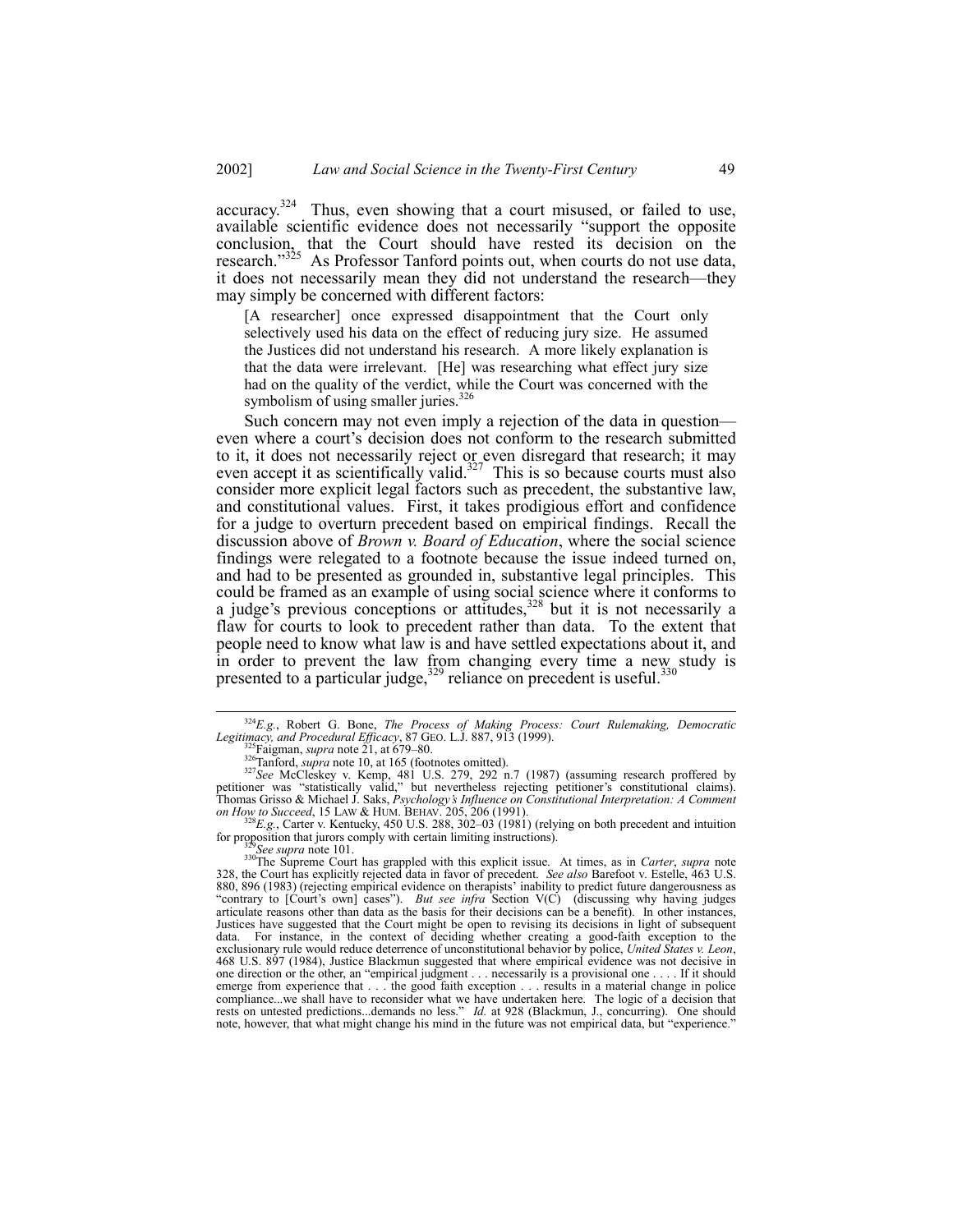Second, there are instances where even established, rigorous empirical research may nevertheless conflict with fundamental constitutional values.<sup>331</sup> For instance, it has long been known by social and political psychologists that people are easily manipulated, do not consider in depth the content of messages presented to them, focus on extra-message cues, and have predictable individual differences in their persuasibility and their susceptibility to all of these biases. $332$  People consider complex messages less thoroughly than simple messages.<sup>335</sup> And people are differently persuaded $334^{\circ}$  and articulate different beliefs, attitudes, and opinions<sup>33</sup> depending on whether they are in a positive or negative mood, e.g., based on such minor differences as whether they just saw a happy or sad movie<sup>3</sup> or whether it is a sunny day or not.<sup>33</sup>

But despite clear empirical evidence of people's susceptibility to false messages, the law does not limit people's exposure to speech, even speech that society considers false, unpleasant, or advocating hurtful goals. Under the First Amendment's right to "free speech," society leaves this to the marketplace of ideas and Justice Holmes's assumption that the truth will win out.<sup>338</sup> Despite clear empirical evidence of the influence of mood on judgment, we do not bar people from seeing, nor require them to watch, *Jaws* or *Sophie's Choice* immediately before entering the voting booths, nor do we hold public elections only on sunny, or rainy, days. Despite knowing that people can easily be persuaded even by false or hurtful ideas, or that weather affects people's articulated beliefs, or that people have a tendency

*Persuasion: Effects of Complex Language in Counterattitudinal Appeals to Laypeople*, 14 SOC. COGNITION 317, 317 (1996).

<sup>34</sup>Diane M. Mackie & Leila T. Worth, *Feeling Good, But Not Thinking Straight: The Impact of Positive Mood on Persuasion*, *in* EMOTION AND SOCIAL JUDGMENTS. INTERNATIONAL SERIES IN EXPERIMENTAL SOCIAL PSYCHOLOGY 201 (Joseph P. Forgas ed., 1991).<br><sup>335</sup>Joseph P. Forgas & Stephanie Moylan, *After the Movies: Transient Mood and Social Judgments*,

13 PERSONALITY & SOC. PSYCHOL. BULL. 467, 467 (1987). Cf. Jeremy A. Blumenthal, Does Affect Induction Influence Moral Reasoning?, Poster presented at American Psychology/Law Society Conference, Redondo Beach, CA (Mar. 1998

<sup>336</sup>Forgas & Moylan, *supra* note 335, at 467.<br><sup>337</sup>Norbert Schwarz & Gerald L. Clore, *Mood, Misattribution, and Judgments of Well-being: Informative and Directive Functions of Affective States*, 45 J. PERSONALITY & SOC. PSYCHOL. 513, 513

(1983).<br><sup>338</sup>*See* Abrams v. United States, 250 U.S. 616, 630 (1919) (Holmes, J., dissenting) ("the best test<br>of truth is the power of the thought to get itself accepted in the competition of the market"). Justice Holmes argued that "if there is any principle of the Constitution that more imperatively calls for attachment than any other it is the principle of free thought–not free thought for those who agree with us but freedom for the thought that we hate." United States v. Schwimmer, 279 U.S. 644, 654–55 (1929) (Holmes, J., dissenting).

Moreover, elsewhere, Justice Blackmun suggested that despite empirical studies contrary to an earlier opinion, the Court should "decline to reconsider" that earlier opinion based simply on the data. See<br>Ballew v. Georgia, 435 U.S. 223, 231–32 n.10 (Blackmun, J., plurality opinion).<br><sup>331</sup>E.g., Craig v. Boren, 429 U.S. 190,

sociological propositions by statistics is . . . in tension with the normative philosophy that underlies the

Equal Protection Clauseî). <sup>332</sup>*See, e.g.*, Shelly Chaiken & Durairaj Maheswaran, *Heuristic Processing Can Bias Systematic* Processing: *Effects of Source Credibility, Argument Ambiguity, and Task Importance on Attitude*<br>Judgment, 66 J. PERSONALITY & SOC. PSYCHOL. 460, 460–62 (1994); Shelly Chaiken, Akiva Liberman & Alice H. Eagly, *Heuristic and Systematic Information Processing Within and Beyond the Persuasion Context*, *in* UNINTENDED THOUGHT (James S. Uleman & John A. Bargh eds., 1989). 333Carolyn L. Hafer, Kelly L. Reynolds & Monika A. Obertynski, *Message Comprehensibility and*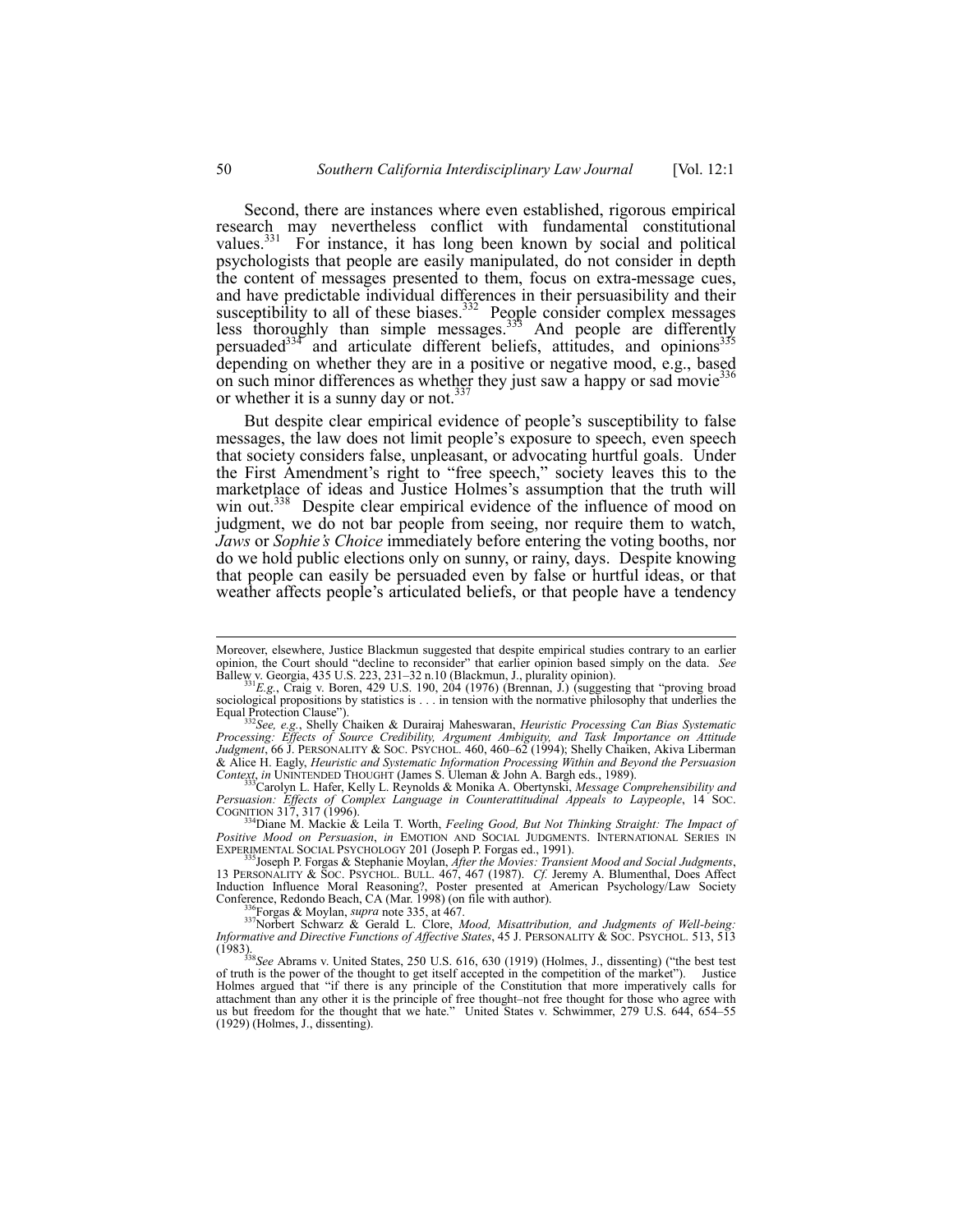to believe that new information is true,  $339$  society and the law value established constitutional rights over empirical data.<sup>3</sup>

## C. FORCING LAW'S HAND

In all these instances of privileging law's values rather than social science's, however, there is a sense of social science "calling the legal system's bluff." That is, there is a very real benefit to presenting social science research even when the law bases its decision on these alternative factors, "forcing" a deciding court to articulate more precisely the legal and policy basis for its decision. Indeed, for some commentators, whether or not the proposed research is accepted by the court, the benefit inheres in ìcompel[ling] judges to act like judges, stating clearly the fundamental values and normative premises on which their decisions are grounded, rather than hiding behind empirical errors or uncertainties.<sup>3341</sup> Professors Meares and Harcourt, for instance, have recently advocated an explicit turn to empirical social science evidence as a "crucial element in constitutional decision-making" to allow for more "transparent" decision making, at least in the case of constitutional criminal procedure.<sup>342</sup> These authors see a lack of clarity in the "interpretive choices" underlying Supreme Court Justices' recently written opinions in the area, and suggest that explicitly referencing existing data and social science research may "in fact expose the decisionmaking process to further criticism from advocates and the public.<sup>7343</sup> Indeed, for these authors "it is precisely the exposure of the underlying social science that will afford more accountability and transparency, and may allow for more criticism and revision. In some cases, social science may counteract bias, or at least highlight it.<sup> $344$ </sup> The hope becomes that presenting a court with sound empirical data may lead the judge to rely less on the "pages of human experience," $345$  and more on those (or alternative) data. Again, because of the precedential nature of judicial opinions, assumptions about human behavior that are relied upon by a court become binding and are overturned in rare circumstances. When the presentation of empirical work can prevent the reliance on—and thus the reification in precedent of—unreliable assumptions or intuitions, social science will have accomplished an important goal.<sup>346</sup>

 <sup>339</sup>*E.g.*, Daniel T. Gilbert, Romin W. Tafarodi & Patrick S. Malone, *You Can't Not Believe Everything You Read*, 65 J. PERSONALITY & SOC. PSYCHOL. 221, 221 (1993). *340* Recall Professor Cahn<sup>3</sup> reluctance to have constitutional rights decided by empirical research,

*supra* note 100.<br><sup>341</sup>Grisso & Saks, *supra* note 327, at 208.

<sup>341</sup>Grisso & Saks, *supra* note 327, at 208. 342Tracey L. Meares & Bernard E. Harcourt, *Foreword: Transparent Adjudication and Social Science Research in Constitutional Criminal Procedure*, 90 J. CRIM. L. & CRIMINOLOGY 733, 735 (2000).<br>(2000).<br><sup>34377</sup> at 707

<sup>&</sup>lt;sup>344</sup>*Id.* at 797.<br><sup>345</sup>Parham v. J.R., 442 U.S. 584, 602 (1979).<br><sup>346</sup>*See* Grisso & Saks, *supra* note 327, at 208–10.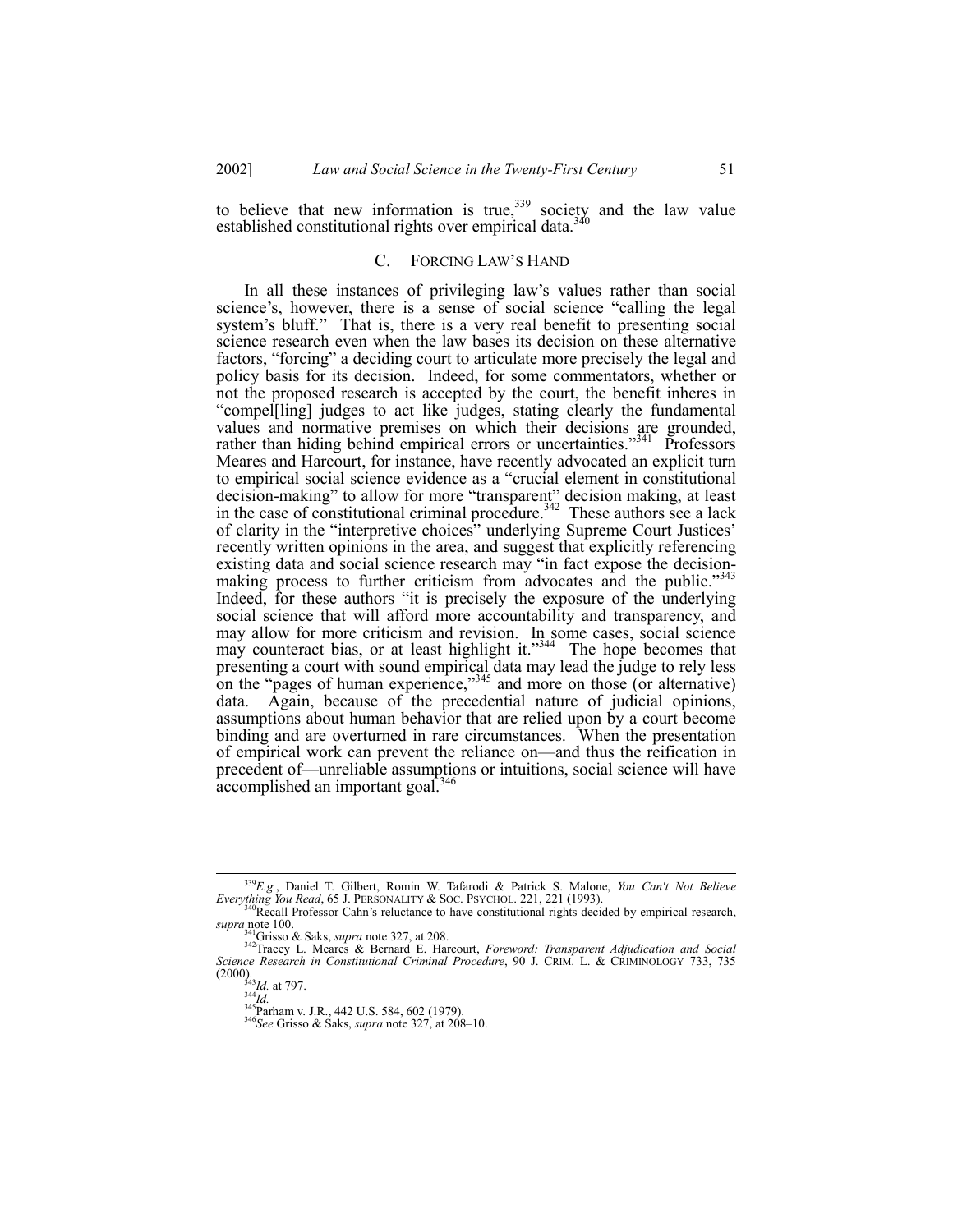#### VI. SUMMARY AND CONCLUSION

I began this article by noting the recent increase in legal scholarship that makes use of social scientific and empirical theory, research, and data, and that presents such scholarship as a new beginning and a new opportunity to revamp the law's understanding of human behavior.<sup> $347$ </sup> I noted the potential for surprise at this increase, due both to the historic tensions between social science and the law, and to an understandable perception among social scientists that what the law sees as "new" is precisely the work they have engaged in for decades.

Using a historical review of the interactions between law and psychology, I highlighted some of these tensions, and reviewed some specific examples of scholars from each discipline failing to appreciate the other. But, despite a somewhat critical tone or choice of language in these Sections, I certainly did not intend a diatribe against either discipline. I am indeed critical of some of the ways in which some members of the legal system have considered social scientific data. Similarly, I share with others a disappointment in some of the approaches taken by social scientists in our efforts to have those data used. Finally, despite specific suggestions for training, education, communication, and the conduct and presentation of interdisciplinary research, I agree that there are fundamental value judgments asserted by each discipline that render such communication difficult at times.

Nevertheless, I am entirely optimistic about the role of social science in the law, and my extended discussion of training, joint authorship, and especially the use of meta-analysis illustrates some specific ways in which I see the possibility for more communication between the disciplines. Moreover, I see such increased, and improved, communication between members of the legal system and members of the social science community as a positive and necessary step for multiple reasons.

First, as implied throughout this Article, the legal system is fundamentally based on assumptions about human behavior. Importantly, framing these assumptions as research questions allows them to be empirically evaluated. In particular, psychology—the science of human cognition and behavior—is in a unique position to explicitly test those assumptions and thus support or challenge the mental or behavioral basis of many aspects of the legal system.<sup>348</sup> Research in law and social science

 $347$ Korobkin & Ulen, *supra* note 1, at 1058 n.24 (calling for "a new scholarship in law based on behavioral science"); Jolls et al., *supra* note 1, at 1474 (noting "fertile ground for further research" and suggesting "directions in which that research might go"); Posner, *supra* note 27 ("providing a framework for analyzing the relationship between law and the emotions").<br><sup>348</sup>Ogloff, *supra* note 1, at 467 ("[L]egal psychologists are interested in evaluating the assumptions

<sup>&</sup>lt;sup>348</sup>Ogloff, *supra* note 1, at 467 ("[L]egal psychologists are interested in evaluating the assumptions that the law must make about human behavior"). Nor is this a new perspective:

Psychology's primary contact with law lies in its possible substantiation or contradiction of the frequent psychological assumptions made by the courts in formulating legal rules of conduct. That is to say, when a court makes an assumption with respect to how individuals behave under particular circumstances it is making an assumption which the data of psychology may corroborate or contradict. . . . In many fields of the law the courts are making psychological assumptions . . . which the present development of psychology makes